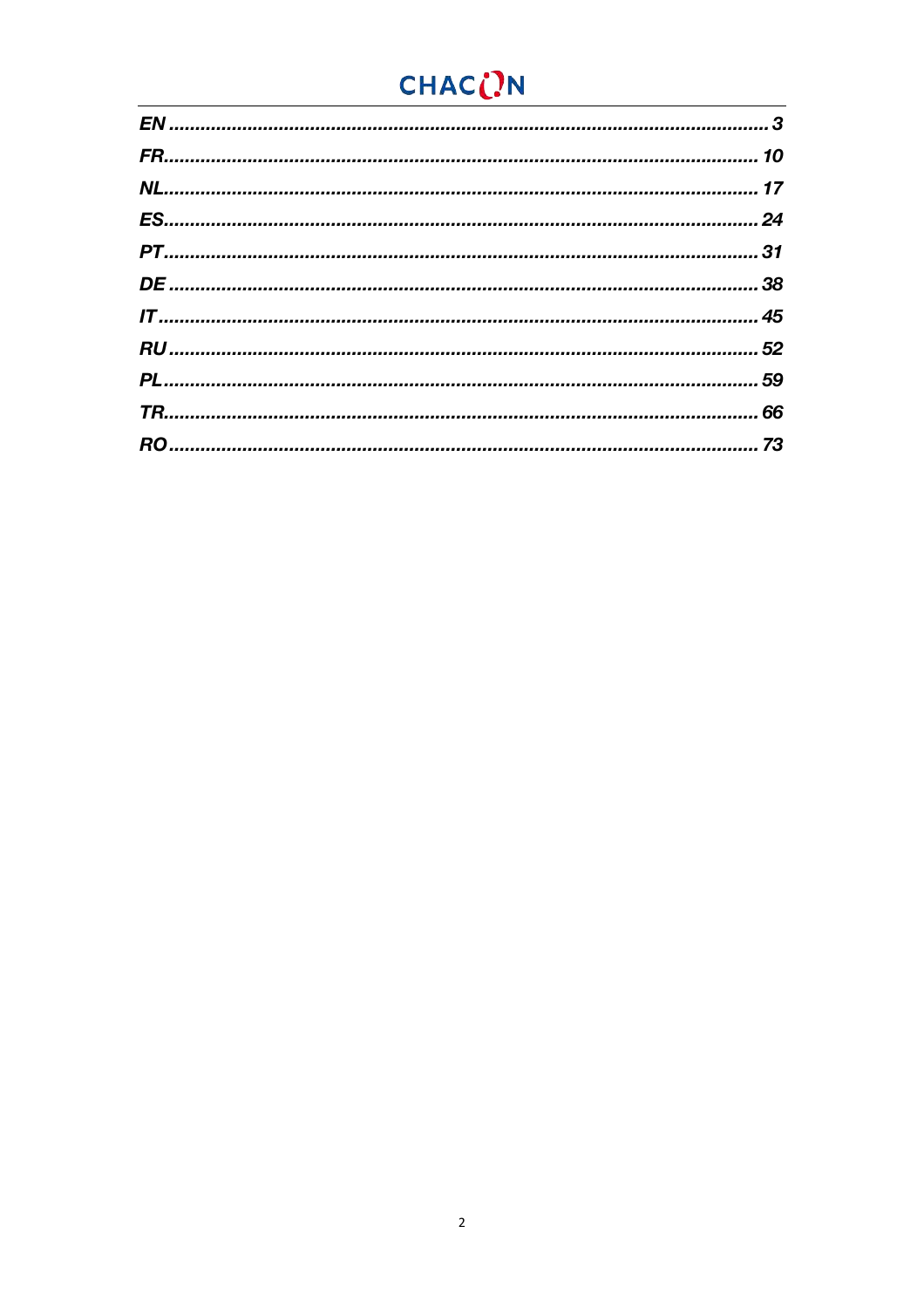<span id="page-2-0"></span>[EN](#page-72-0)

## **1. PRESENTATION**

### **A. Description of the device**

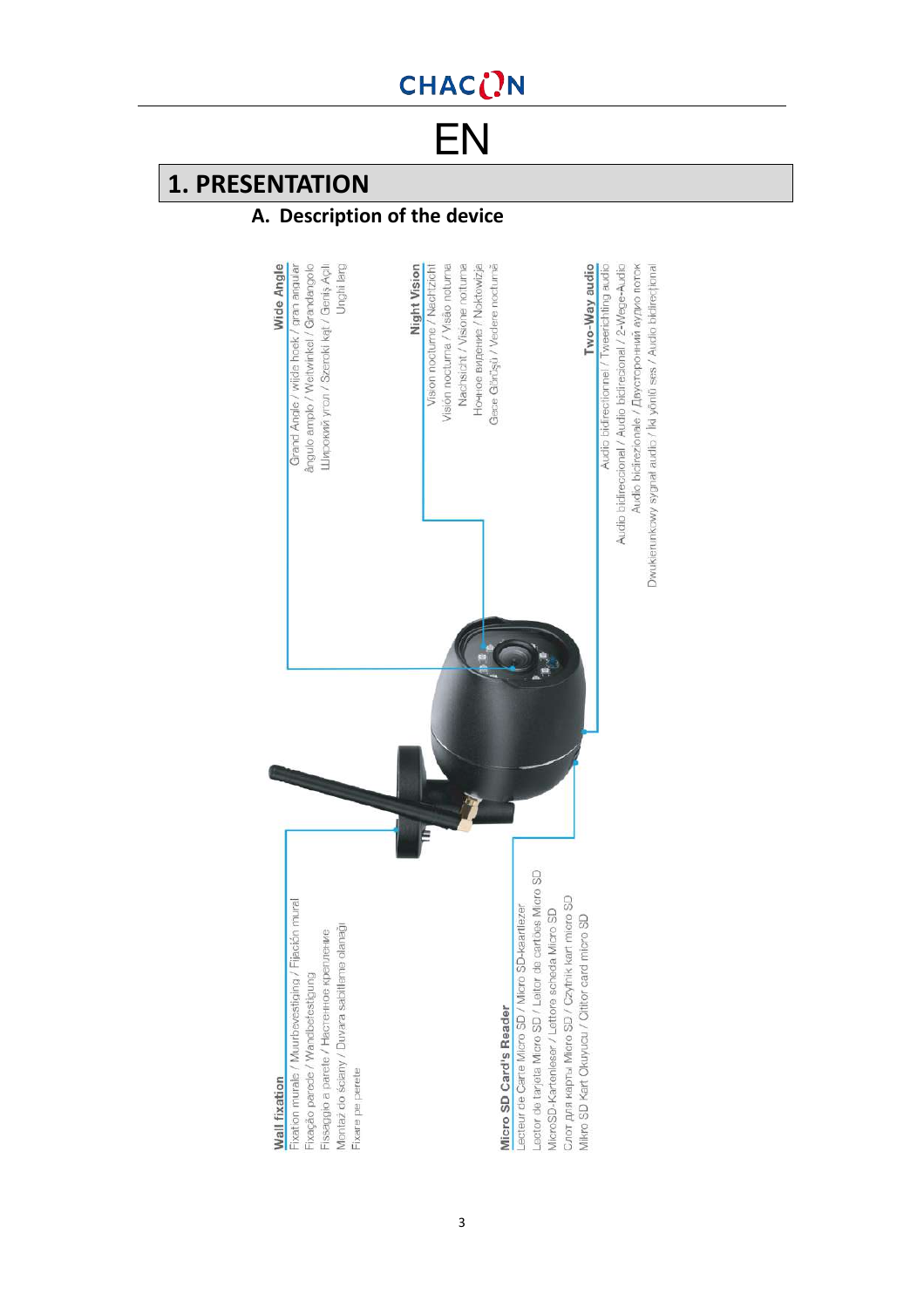## **2. CONNECTING THE CAMERA**

**A. Download the application**

Search and download the free "Chacon cam+" application in Apple Store or Android app store:







### **B. Start to use the application**

Launch the application and create your account:

1. When running the app for the first time, a notification will appear to get permission for the phone. For better using experience, it is recommended that you allow the app to obtain the following permission.

> *Note: Allow Chacon Cam+ to get system push message permissions (Function: When the camera triggers motion detection or audible alarm, the phone can receive alarm push).*

2. Click on "Sign Up" to create your account and follow the instruction. *Note: By registering your email address and clicking on "Get the verification code" you will receive the code to your email address which is necessary to validate your account.*

### **C. Add the camera**

Link the camera to the "Chacon cam+" application:

1. Connect the camera to the mains, making sure to push the cable home (It is recommended to use the supplied adapter).



2. After the device is successfully powered on, the normal indicator will turn flashing red (twice a second). After a few seconds, you will hear a beep. This indicates that the camera can be connected to Wi-Fi via your smartphone or tablet.

*Note1: If the indicator status is abnormal, please reset the device to factory settings. (Press and hold RESET button until you hear the "beep") (The reset button position of each product is different, but they are all marked with "RESET"). Note2: A stable and smooth WIFI network is required when adding devices, please bring the device as close as possible to the WIFI router.*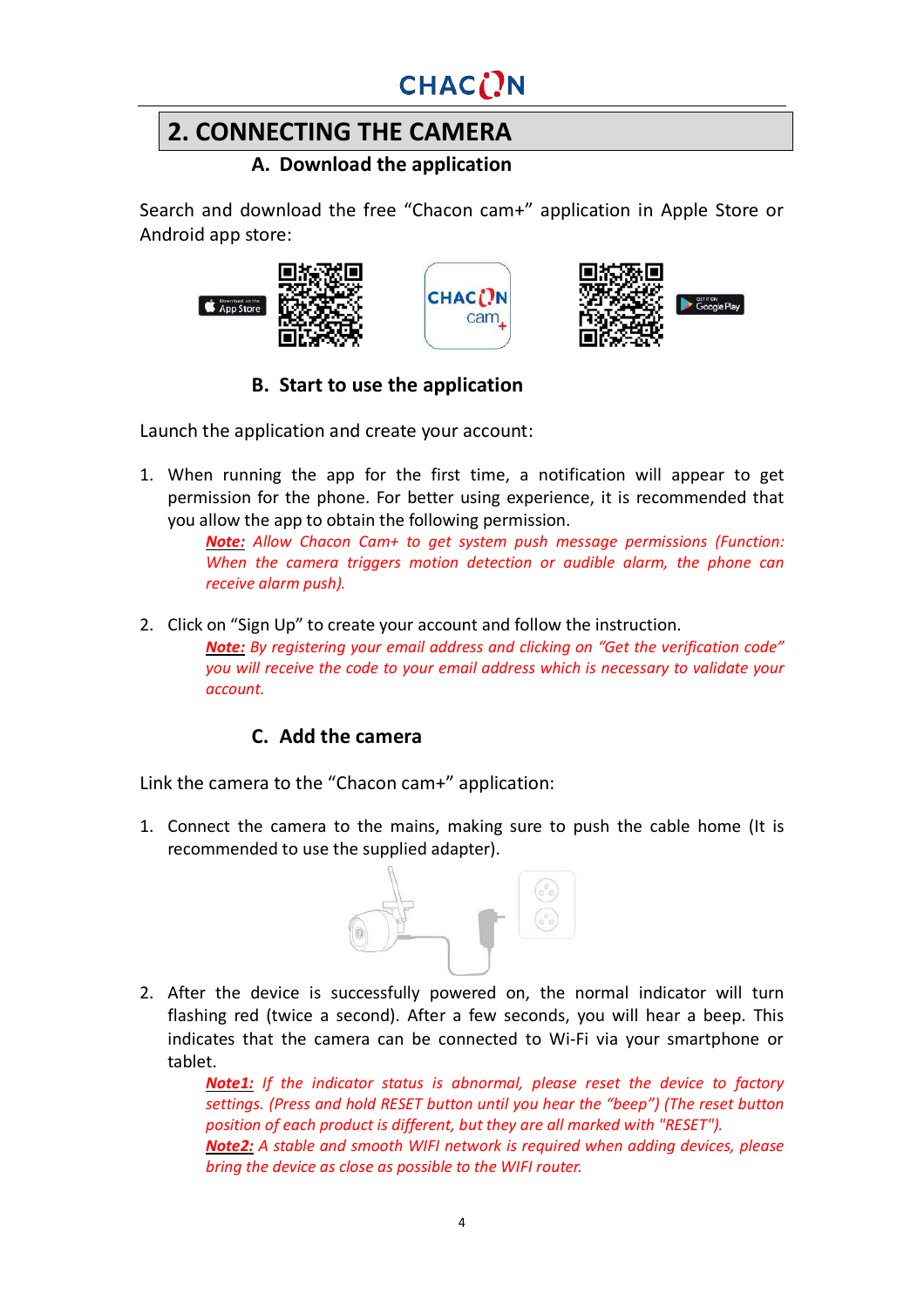# CHACON

*Note3: This camera only supports 2.4GHZ WIFI network. Before adding equipment, please ensure that your router supports 2.4GHZ WIFI network, and the mobile phone is connected to 2.4GHZ WIFI network.*



3. Add the camera to the application by clicking to the "+", choose the device to add and the select the way to proceed (Scan QR code or smart configuration). Then follow the instructions.

> *Note1: Make sure that the smartphone is well connected to the right Wi-Fi network. When you have to register the SSID, make sure you put the same Wi-Fi network and the right password.*

> *Note2: If the device fails to be added, press and hold the reset button on the device to restore the device to the factory settings. After the device indicator flashes red slowly and you hear a "beep", try again to add the camera to the application. Note3: A camera can only be added to one account. If the camera has been already added, it cannot be added on another account.*

### **3. USE**



- **A:** Camera interface
- **B:** Motion detection alarm pictures
- **C:** Personal Homepage
- **D:** Add device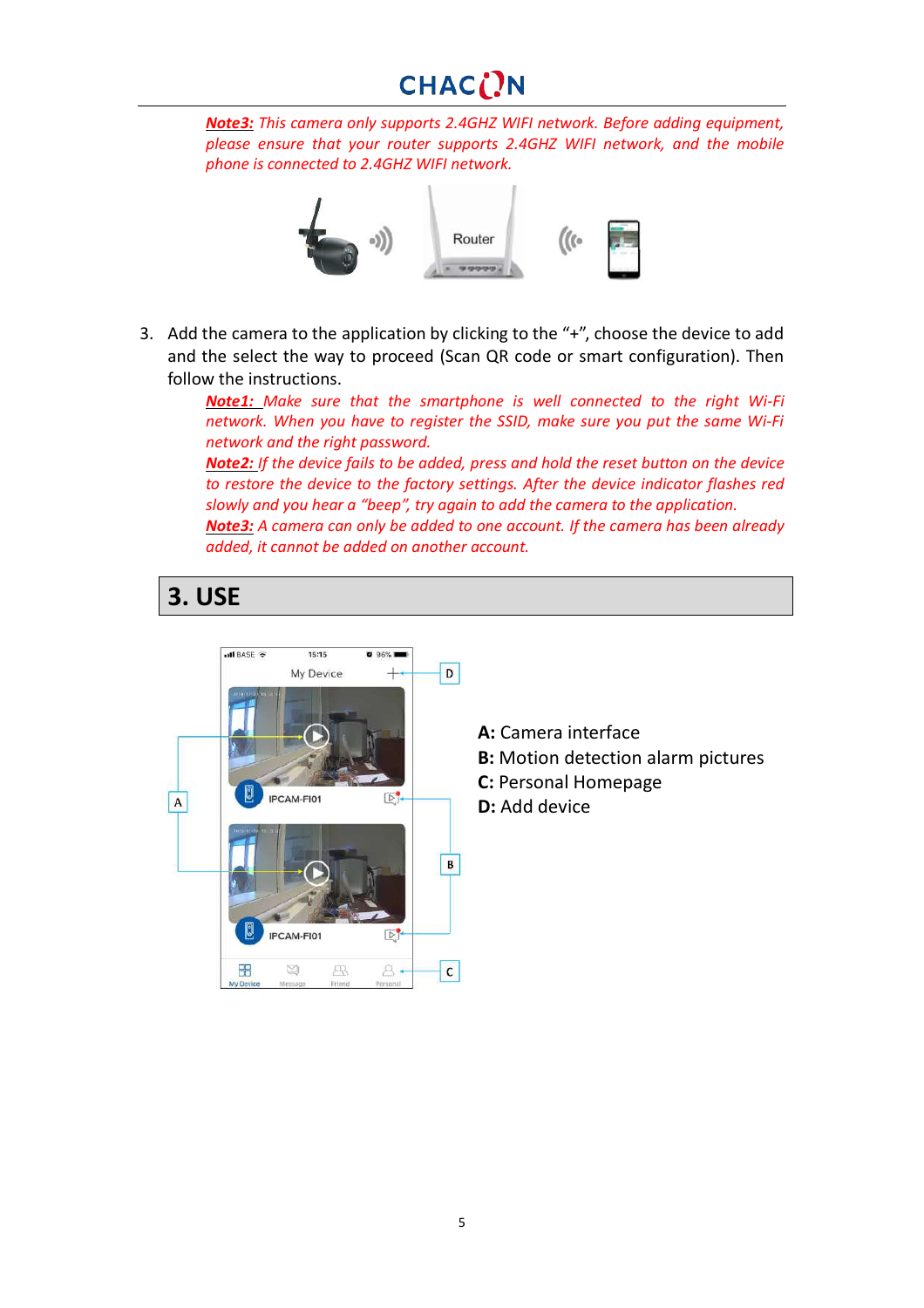#### **A. Camera interface**



**A:** Camera setting: allow you to configure all functions of the camera:

- $\triangleright$  Owner: person who manage the camera
- $\triangleright$  SN: serial number of the camera
- $\triangleright$  Share: manage the camera sharing
	- *Note1: To share the camera to anyone, the new person needs firstly to create his own account in the application Chacon cam+. Then, click on "+" and register the new account with whom to share the camera. Note2: For security reasons, the visitor accounts don't have all the rights to control the camera, some of the functions are unusable.*
- $\triangleright$  SD Card: manage the memory *Note1: Install a high-capacity micro-SD card (class 10) in the camera for continuous recording up to 24 hours.*
- $\triangleright$  Sleep mode: manage the turn on/off of the camera
- $\triangleright$  Receive alarm message: need to active this function if you want to receive push notification on your smartphone when motion detection. *Note1: To receive the push notifications, you must enable the "Chacon cam+" notifications in the settings of your smartphone.*
- $\triangleright$  Video flip: allow you to flip the image of your video by 180°.
- $\triangleright$  Motion: enable and disable the motion detection.
- $\triangleright$  Sound detection: enable and disable the sound detection. You can adjust the detection sensitivity (low, medium or high).
- $\triangleright$  Playback settings: To adjust the timing of a recorded video.
- $\triangleright$  Version: version of the software.
- $\triangleright$  Delete camera: bin at the top right of the screen. Allow you to delete the camera.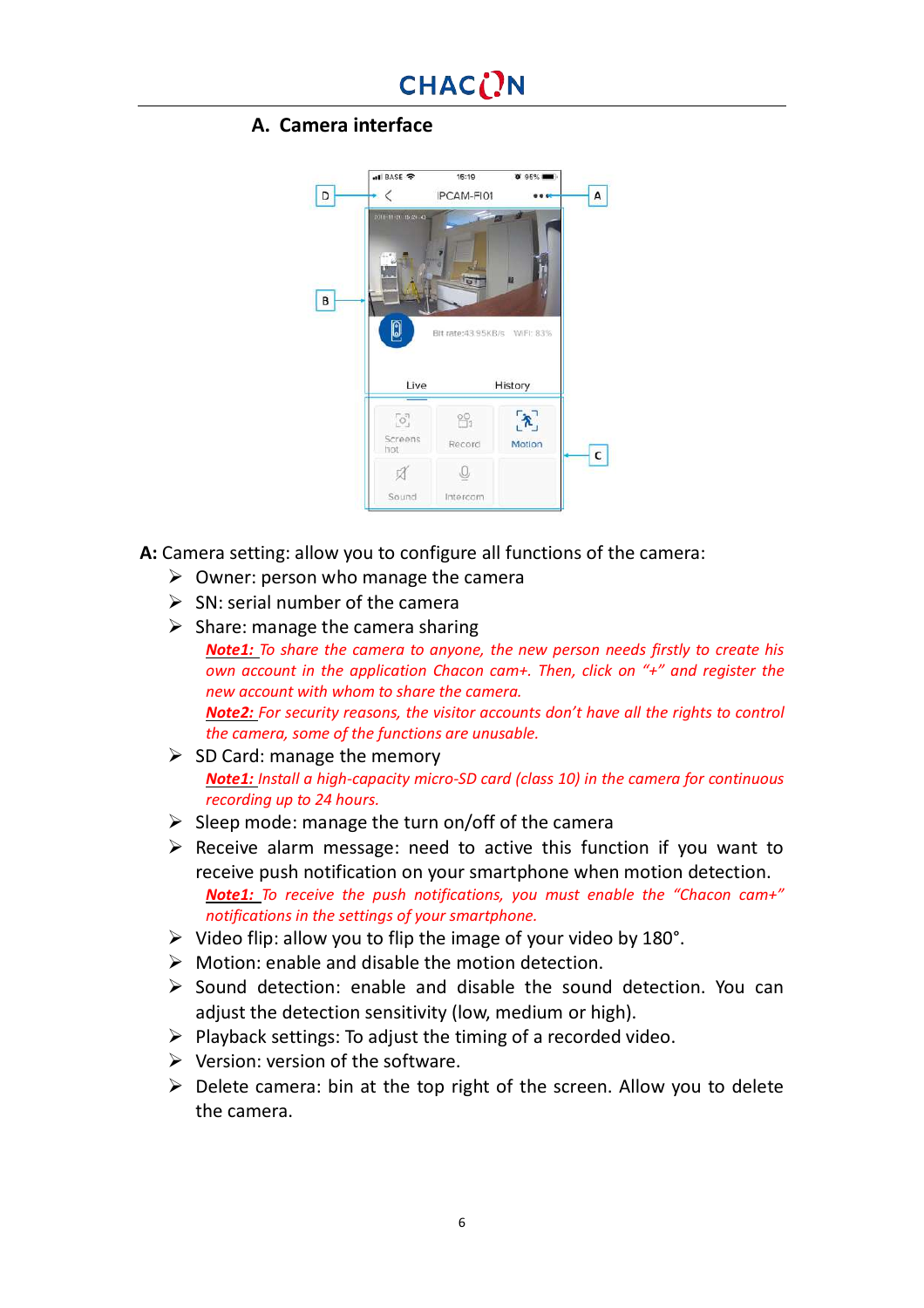**B:** Video of the camera:

- $\triangleright$  Preview: live video.
- $\triangleright$  Playback: watch the recorded video.

**C:** Main parameters: depending of the device, you can manage the main functions of the camera (motion detection, turn on/off, share, light, take manual photo/video records, talk/listen, …)

**D:** Back to previous page.



**B. Motion detection alarm pictures**

**A:** Last record. Click to the image to see video/picture, download, share to another application, person, …

**B:** Previous records. Swipe your finger down to see all records. Click to the image to see video/picture, download, share to another application, person, …

**C:** Delete records.

**D:** Back to previous Personal Homepage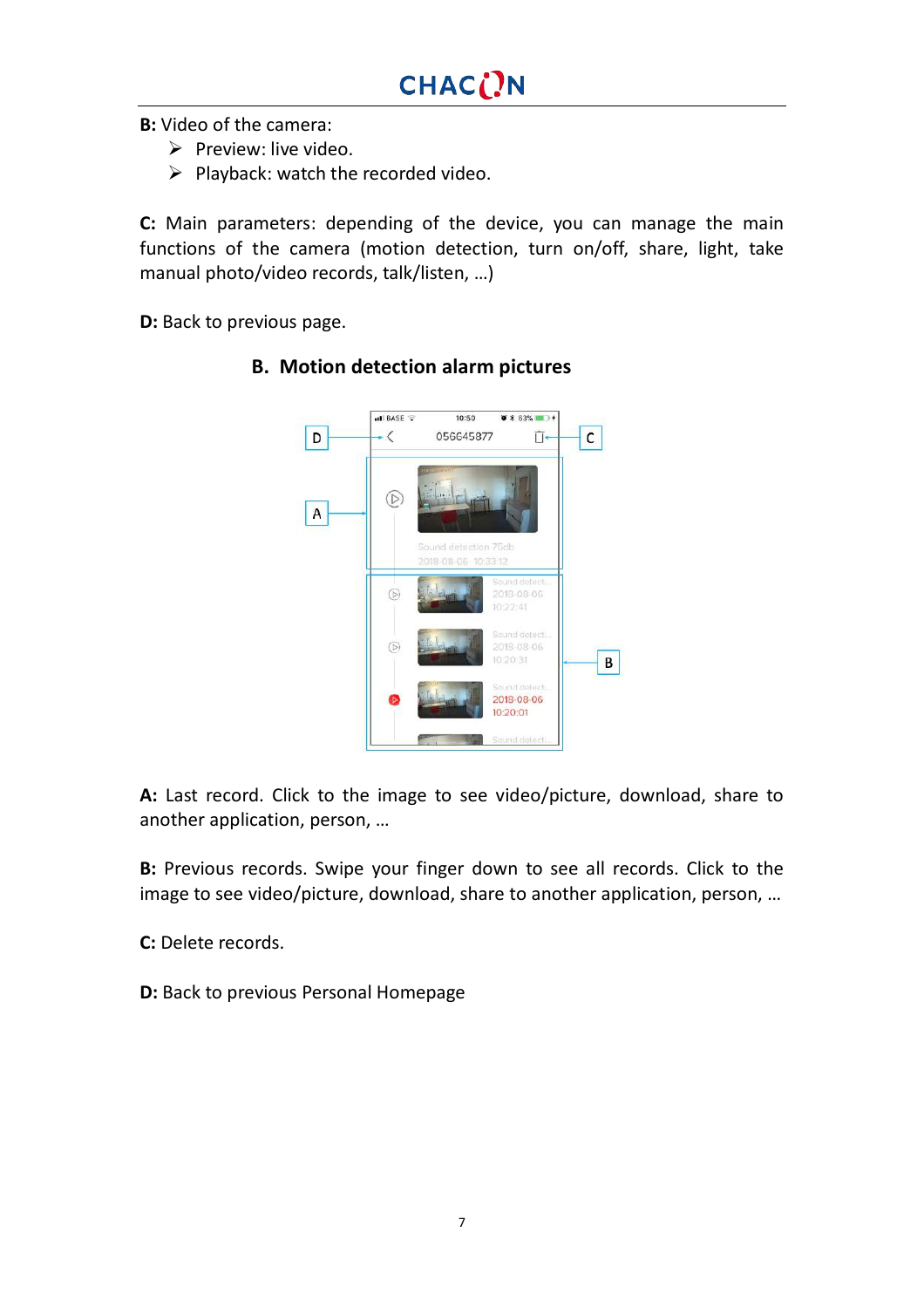#### **C. Personal homepage**

|    | .II BASE 중<br>15:34<br>Personal | 0.92%                         |
|----|---------------------------------|-------------------------------|
|    | CHAC <sub>(</sub> )N<br>cam.    |                               |
| D  | Account                         |                               |
|    | Nickname                        |                               |
|    | Change Password                 |                               |
| с  | More                            |                               |
|    | LOG OUT                         |                               |
| E. | g<br>My Device<br>Meesage       | Æ,<br>ц<br>Personal<br>Friend |
|    |                                 |                               |

**A:** Message: click to see messages about alarm system or people with friends

**B:** Friend: invite new friend with whom you would like to share a camera, delete friends, manage which device you want to share.

**C:** More: other functions.

**D:** Account: allow you to manage your account (modify you personal picture, password, log out, …)

**E:** Back to previous page.

### **4. RESETTING**

To restore the camera's factory settings, press the camera's reset button and hold until you hear a beep.

*Note1: If you wish to perform a complete reset (for new owner), please delete the camera from your account in the application first, and then perform a reset.*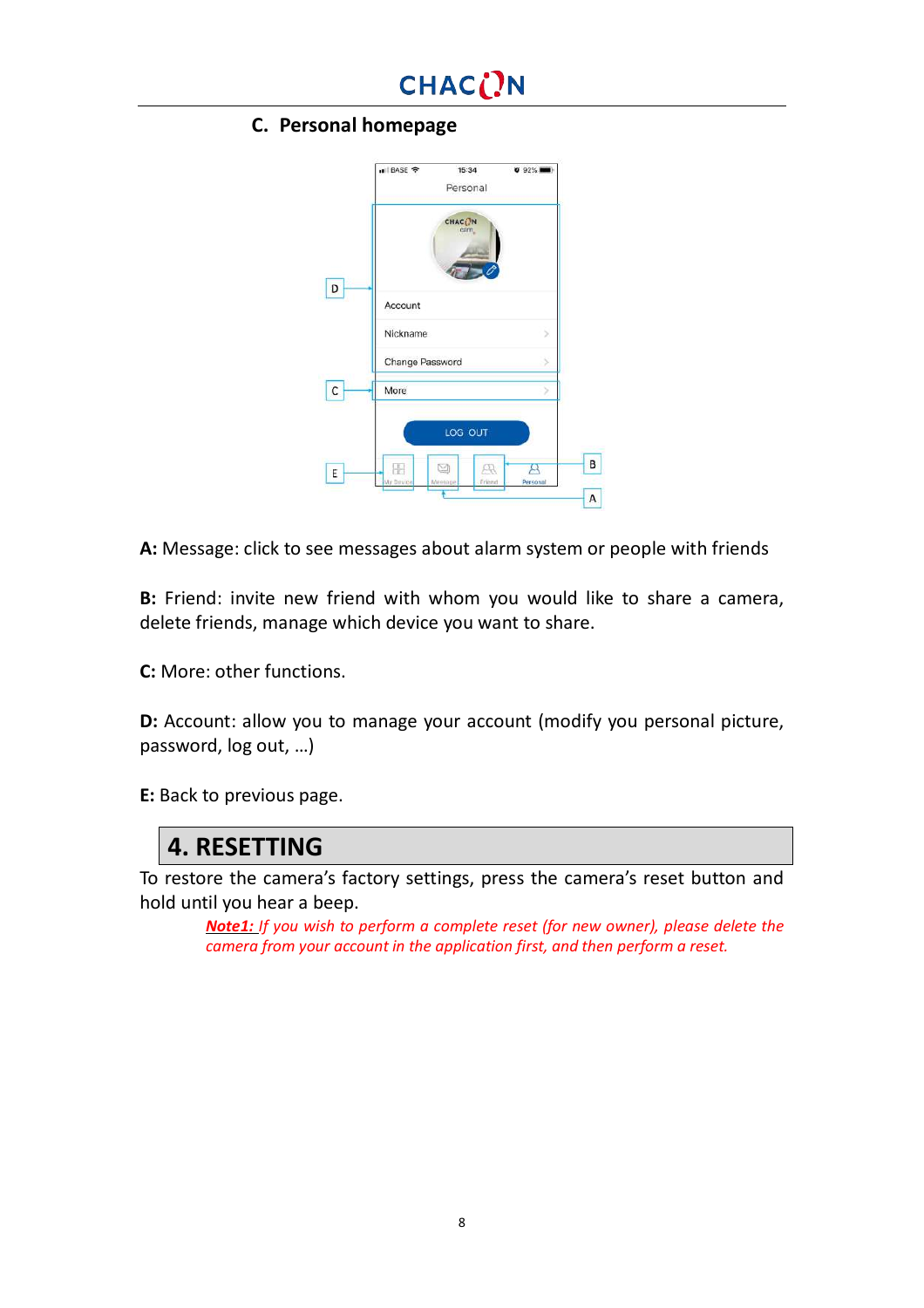## **5. OTHERS**

#### **A. Hotline**



www.chacon.be

#### **B. Specification**

- Ø Resolution: HD 1080p (1920x1080)
- Ø View Angle: 100°
- $\triangleright$  Night vision: 15 m
- $\triangleright$  Connection: Wi-Fi 802.11b /g /n
- $\triangleright$  Frequency: Wi-Fi 2.4 GHz
- $\triangleright$  Max radio-frequency power: <20mW (EIRP)
- $\triangleright$  Power supply: USB 12V / 1A
- $\geq$  Operating temperature: -10° C / + 50° C

### **C. Symbols**

Direct current (DC)  $=$ 



Don't throw batteries or out of order products with the household waste (garbage). The dangerous substances that they are likely to include may harm health or the environment. Make your retailer take back these products or use the selective collect of garbage proposed by your city.

Hereby, Chacon, declares that the radio equipment type 'IPCAM-FE03' is in compliance with the Directive 2014/53/EU.

The full test of the EU declaration of conformity is available at the following Internet address: <http://chacon.be/conformity>



Chacon S.A. Avenue Mercator 2 • 1300 Wavre Belgium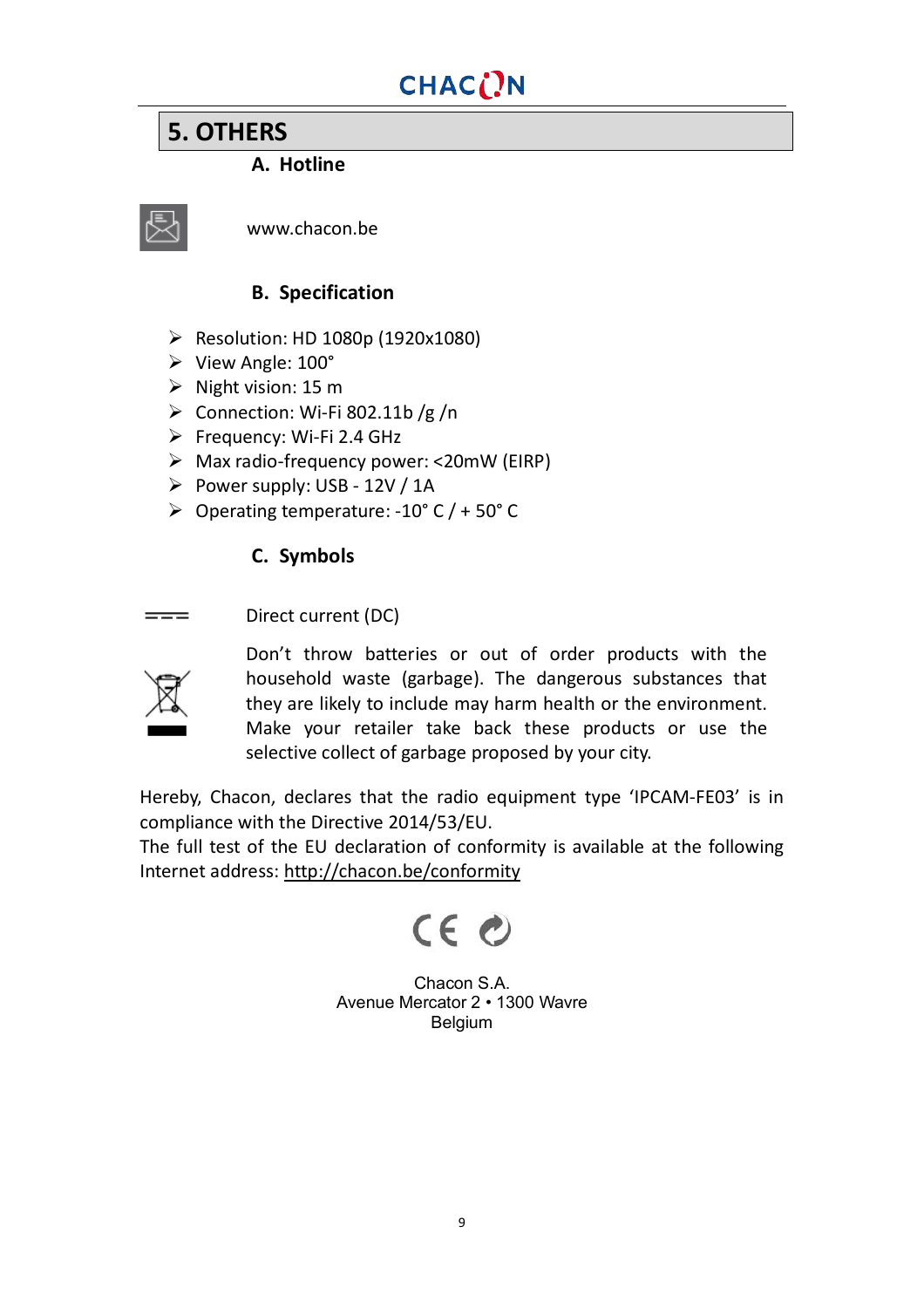<span id="page-9-0"></span>FR

## **1. PRESENTATION**

### **A. Description de l'appareil**

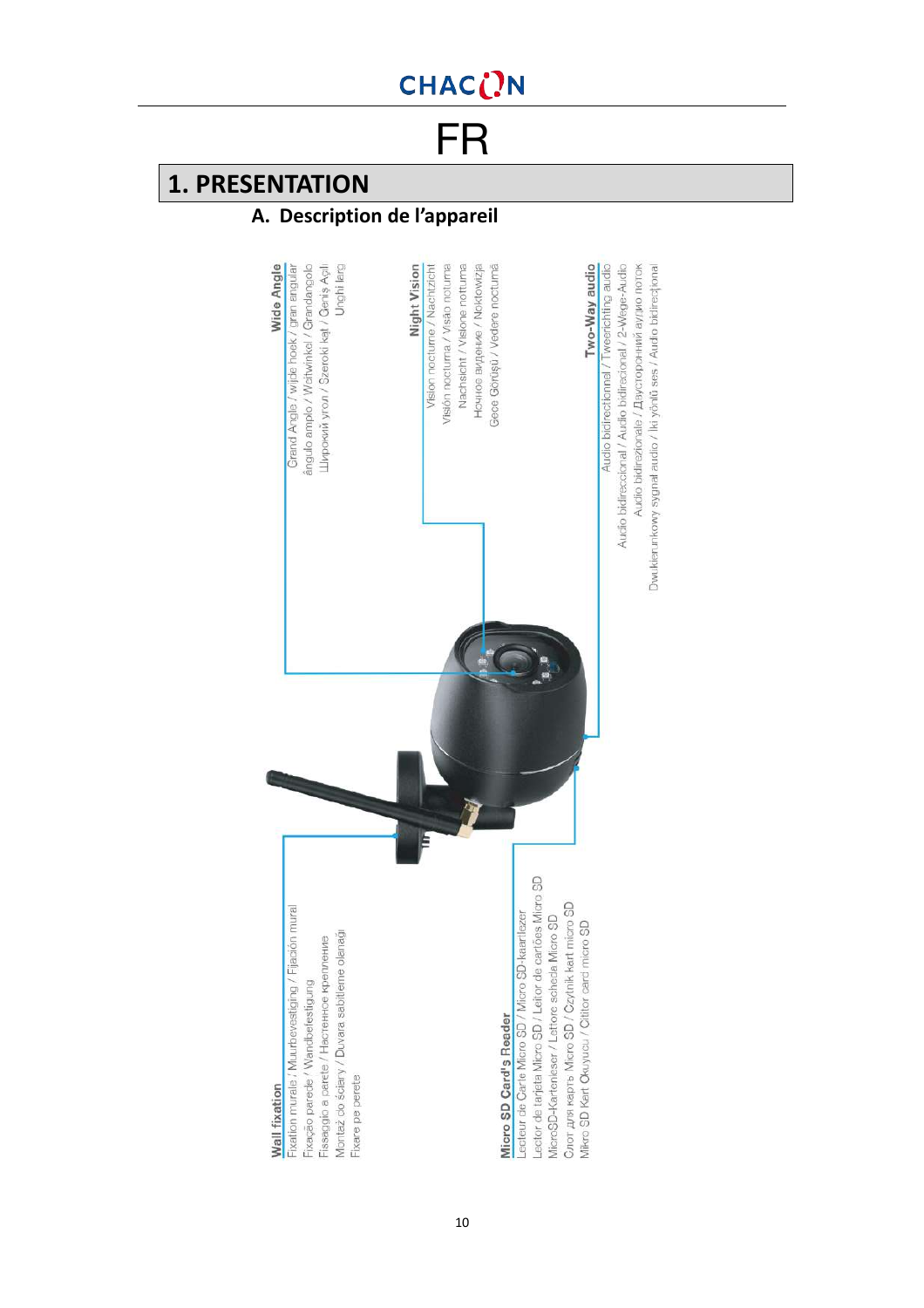## **2. CONNEXION DE LA CAMERA**

### **A. Télécharger l'application**

Recherchez et téléchargez l'application gratuite « Chacon cam+ » dans l'Apple Store ou l'Android Store :







#### **B. Commencer à utiliser l'application**

Lancez l'application et créez votre compte :

1. Lorsque vous lancez l'appli pour la première fois, un message apparaît à l'écran afin d'obtenir l'autorisation pour le téléphone. Pour une meilleure expérience d'utilisation, il est recommandé de permettre à l'application d'obtenir l'autorisation suivante.

*Remarque : Autorisez Chacon Cam+ à envoyer des messages push (lorsque la caméra génère une détection de mouvement ou une alarme sonore, le téléphone peut recevoir un message d'alerte push).*

2. Cliquez sur « S'inscrire » pour créer votre compte et suivez les instructions.

*Remarque : Lorsque vous enregistrez votre adresse e-mail et que vous cliquez sur « Obtenir le code de vérification », vous recevez sur votre adresse e-mail le code nécessaire pour valider votre compte.*

### **C. Ajouter la caméra**

Reliez la caméra à l'application « Chacon cam+ » :

1. Raccordez la caméra sur le secteur, en vous assurant que le câble est bien branché dans la prise (il est recommandé d'utiliser l'adaptateur fourni).



2. Dès que l'appareil est correctement raccordé, le voyant rouge commence à clignoter (deux fois par seconde). Après quelques secondes, vous entendrez un bip. Cela indique que la caméra peut être connectée au réseau Wi-Fi via votre smartphone ou tablette.

*Remarque 1 : Si le voyant ne réagit pas normalement, restaurez les paramètres d'usine de l'appareil. (Appuyez sur le bouton RESET et maintenez-le enfoncé jusqu'à ce que vous entendiez le « bip ») (Les boutons de réinitialisation diffèrent d'un produit à l'autre, mais ils sont tous marqués « RESET »).*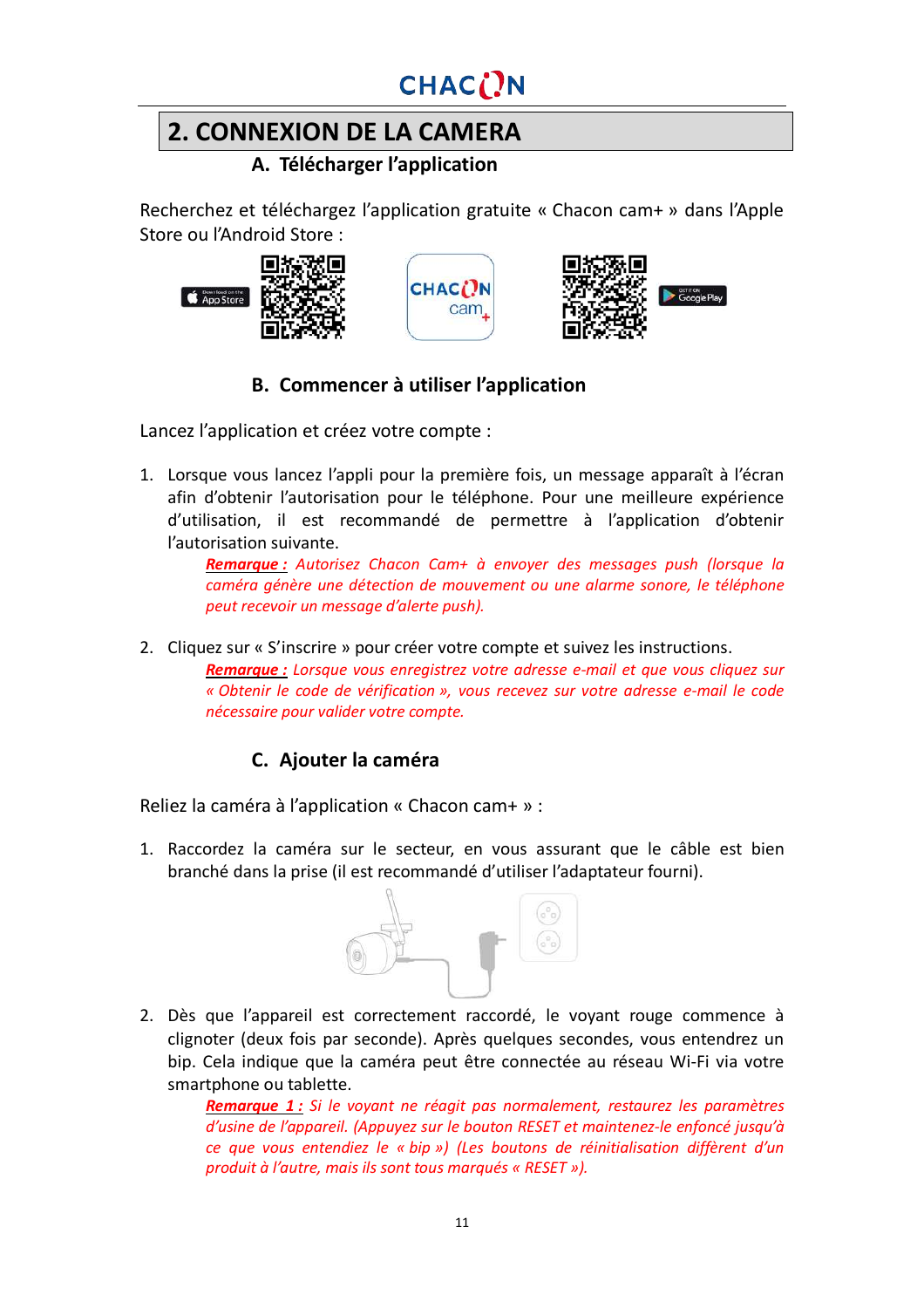*Remarque 2 : Un réseau Wi-Fi stable et fonctionnel est nécessaire lorsque vous ajoutez des appareils, veillez à placer l'appareil le plus près possible du routeur Wi-Fi.*

*Remarque 3 : Cette caméra ne prend en charge que le réseau Wi-Fi 2,4 GHZ. Avant d'ajouter des appareils, assurez-vous que votre routeur prend en charge le réseau Wi-Fi 2,4 GHZ et que le téléphone mobile est connecté au réseau Wi-Fi 2,4 GHZ.*



3. Ajoutez la caméra à l'application en cliquant sur le « + », sélectionnez l'appareil à ajouter ainsi que le mode de configuration (Scanner QR code ou Recherche automatique du réseau Wi-Fi). Suivez ensuite les instructions.

> *Remarque 1 : Assurez-vous que le smartphone est bien connecté au bon réseau Wi-Fi. Lorsque vous devez enregistrer le SSID, veillez à paramétrer le même réseau Wi-Fi et le bon mot de passe.*

> *Remarque 2 : Si l'appareil n'a pas pu être ajouté, appuyez sur le bouton de réinitialisation et maintenez-le enfoncé pour restaurer les paramètres d'usine de l'appareil. Lorsque le voyant rouge de l'appareil clignote lentement et que vous entendez un « bip », essayez à nouveau d'ajouter la caméra à l'application.*

> *Remarque 3 : Une caméra peut uniquement être ajoutée à un compte. Si la caméra a déjà été ajoutée, elle ne peut pas être ajoutée à un autre compte.*

## **3. UTILISATION**



**A :** Interface de la caméra

**B :** Photos d'alerte de détection de mouvement

- **C :** Page d'accueil personnelle
- **D :** Ajouter un appareil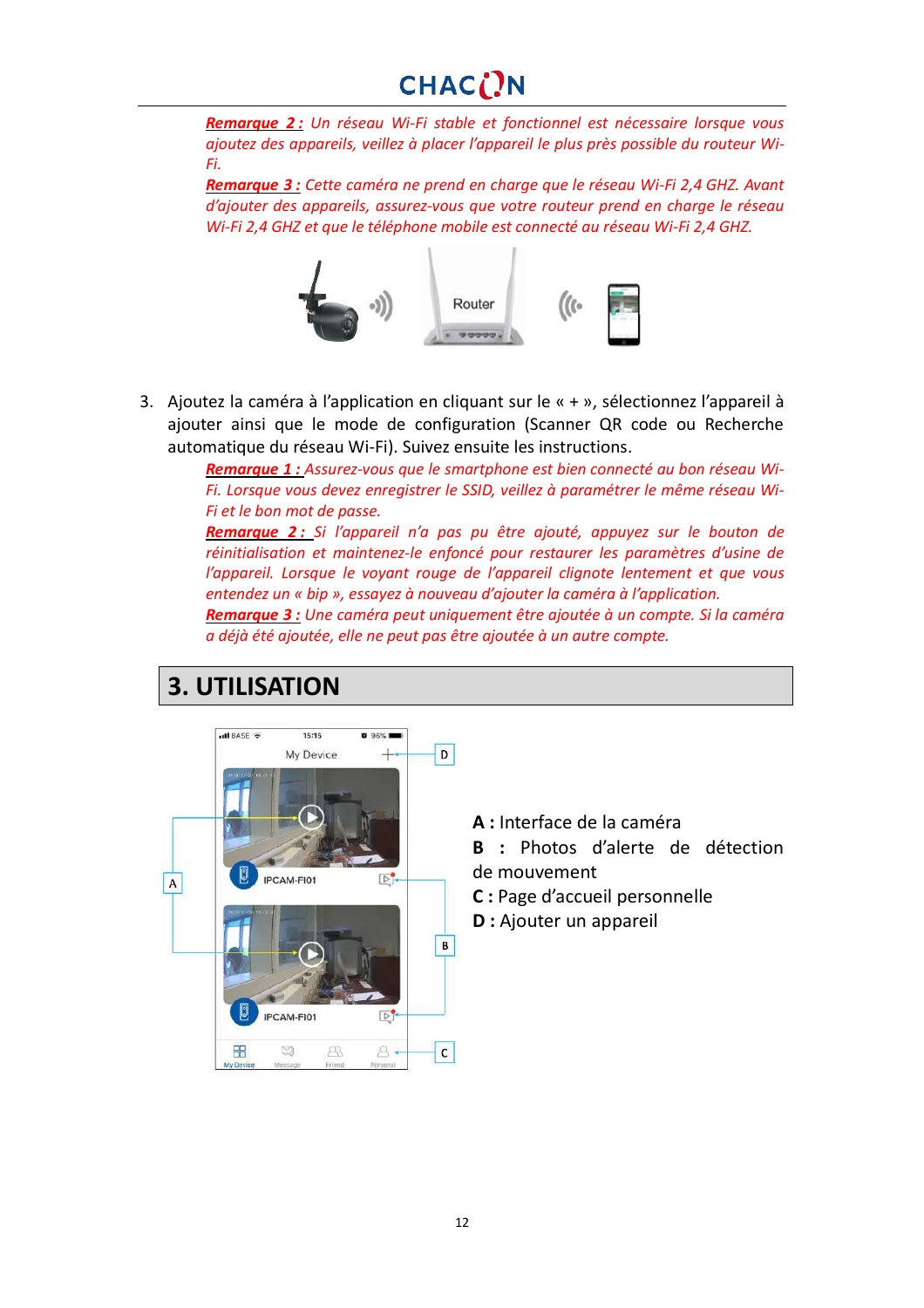#### **A. Interface de la caméra**



**A :** Paramètre de la caméra : vous permet de configurer toutes les fonctions de la caméra :

- $\triangleright$  Propriétaire : personne qui gère la caméra
- Ø SN : numéro de série de la caméra
- Ø Partager : pour gérer le partage de la caméra

*Remarque 1 : Pour partager la caméra avec une autre personne, celle-ci doit d'abord créer son propre compte dans l'application Chacon cam+. Cliquez ensuite sur « + » et enregistrez le nouveau compte avec lequel vous voulez partager la caméra.*

*Remarque 2 : Pour des questions de sécurité, les comptes visiteurs ne disposent pas tous les droits liés à la commande de la caméra, certaines fonctions ne peuvent pas être utilisées.*

- $\triangleright$  Carte SD : pour gérer la mémoire *Remarque 1 : Installez une carte micro-SD de grande capacité (classe 10) dans la caméra pour un enregistrement continu jusqu'à 24 heures.*
- $\triangleright$  Mode veille : pour gérer l'activation/l'extinction de la caméra
- $\triangleright$  Recevoir message alerte : vous devez activer cette fonction si vous voulez recevoir une notification push sur votre smartphone en cas de détection de mouvement.

*Remarque 1 : Pour recevoir les notifications push, vous devez activer les notifications « Chacon cam+ » dans les paramètres de votre smartphone.*

- $\triangleright$  Retourner vidéo : vous permet de faire pivoter l'image de votre vidéo de 180°.
- Ø Détection de mouvements : active et désactive la détection de mouvement.
- Ø Détection sonore : active et désactive la détection sonore. Vous pouvez régler la sensibilité de la détection (faible, moyenne ou élevée).
- $\triangleright$  Option d'enregistrement vidéo : pour régler le timing d'une vidéo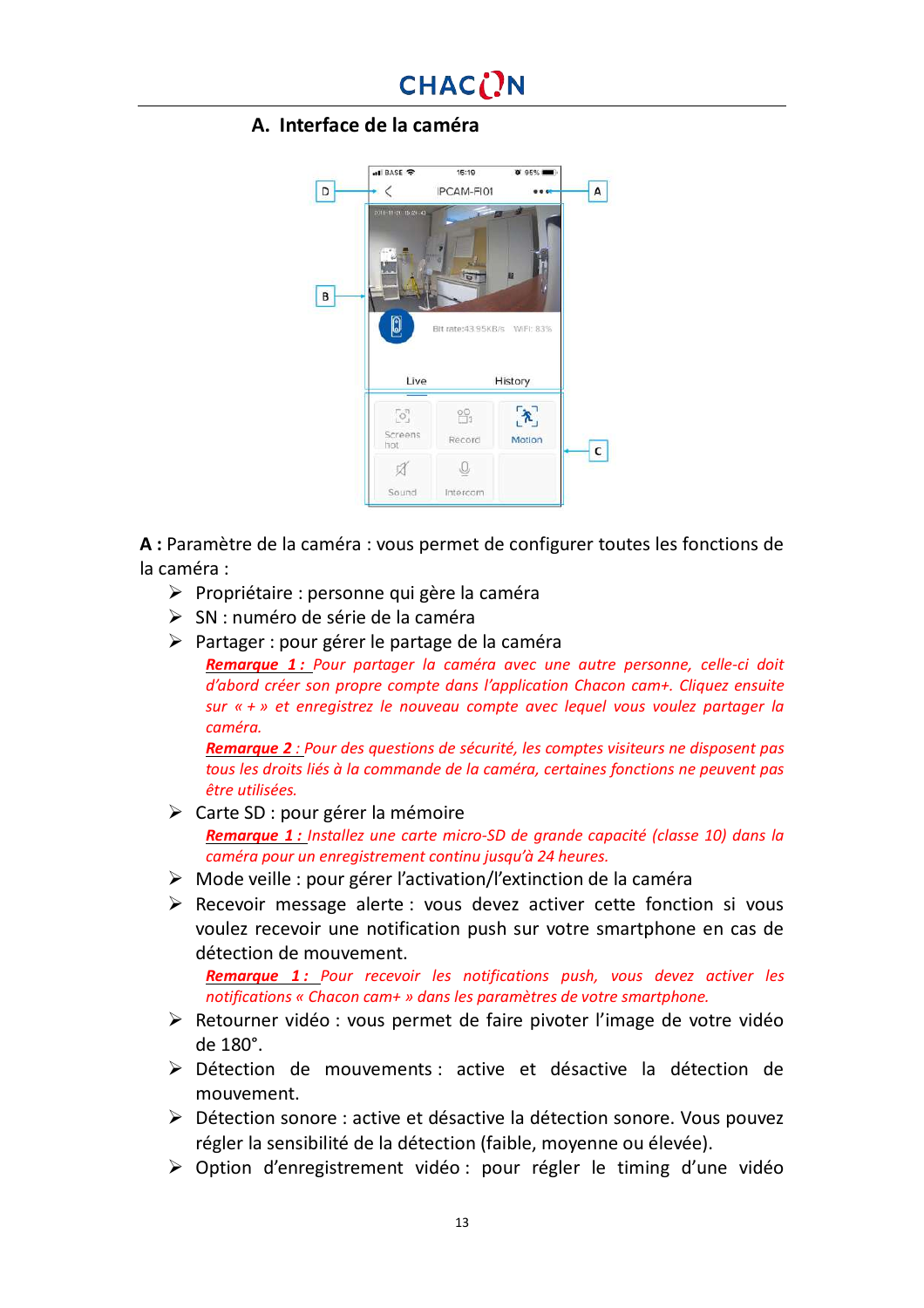enregistrée.

- $\triangleright$  Version : version du logiciel.
- Ø Supprimer caméra : la corbeille en haut à droite de l'écran vous permet de supprimer la caméra.

**B :** Vidéo de la caméra :

- Ø Direct : regarder la vidéo en direct
- Ø Enregistré : regarder la vidéo enregistrée.

**C :** Principaux paramètres : en fonction de l'appareil, vous pouvez gérer les principales fonctions de la caméra (détection de mouvement, activation/désactivation, partage, luminosité / prendre des photos/enregistrer des vidéos, parler/écouter …)

**D :** Retour à la page précédente.



#### **B. Photos d'alerte de détection de mouvement**

**A :** Dernier enregistrement. Cliquez sur l'image pour voir la vidéo/photo, la télécharger,

la partager avec une autre application, personne…

**B :** Enregistrements précédents. Faites glisser votre doigt vers le bas pour voir tous les enregistrements. Cliquez sur l'image pour voir la vidéo/photo, la télécharger, la partager avec une autre application, personne…

**C :** Supprimer des enregistrements.

**D :** Retour à la page précédente.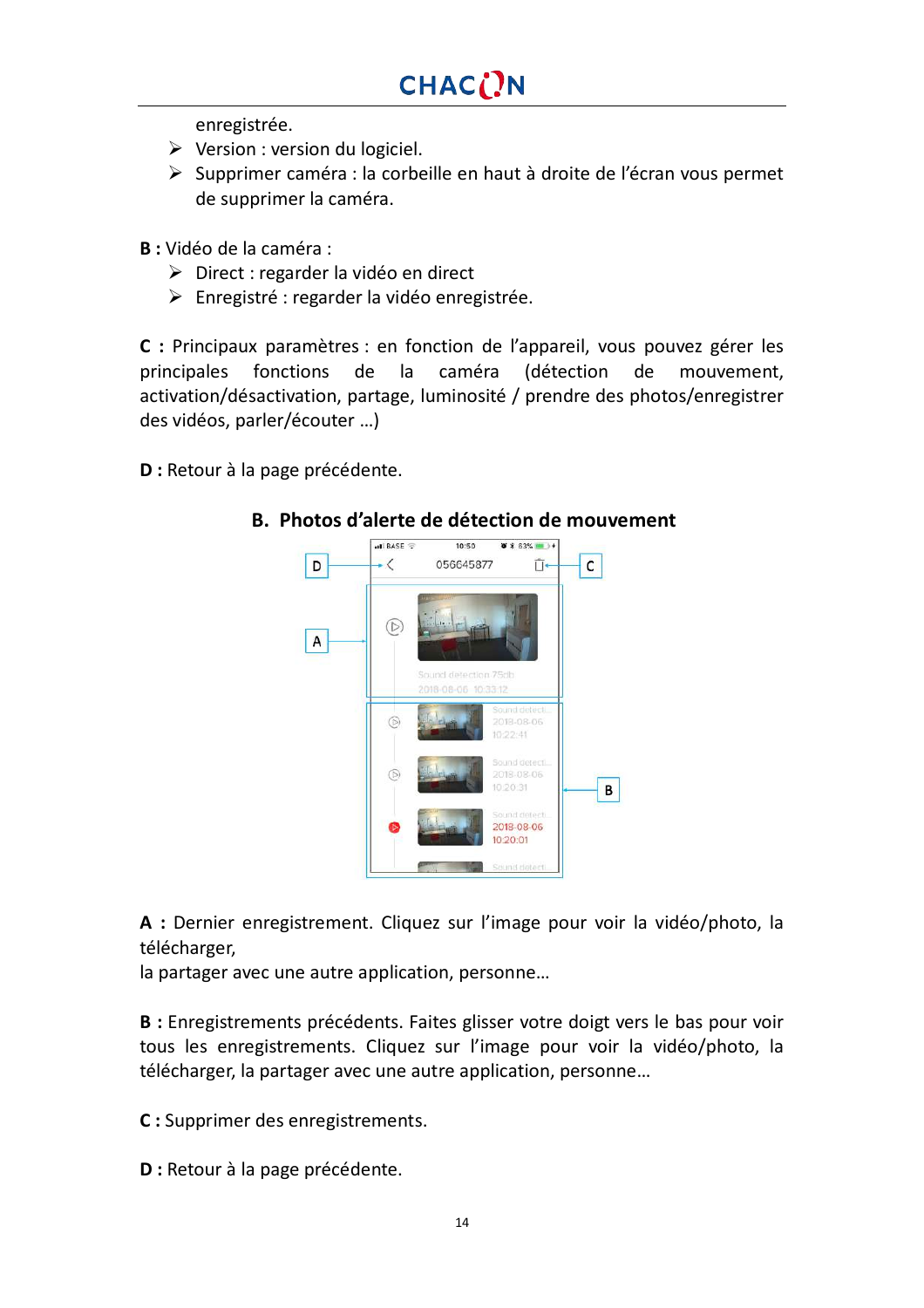

#### **C. Page d'accueil personnelle**

|    | .II BASE 수<br>15:34<br>Personal | $092\%$                 |   |
|----|---------------------------------|-------------------------|---|
|    | CHAC <sub>(</sub> )N<br>cam.    |                         |   |
| D  | Account                         |                         |   |
|    | Nickname                        |                         |   |
|    | Change Password                 |                         |   |
| с  | More                            |                         |   |
|    | LOG OUT                         |                         |   |
| E. | 립<br>My Device<br>Meesage       | m<br>Personal<br>Friend | В |
|    |                                 |                         | A |

**A :** Messages : cliquez pour voir les messages concernant le système d'alerte ou les personnes avec des amis

**B** : Amis : invitez un nouvel ami avec lequel vous aimeriez partager une caméra, supprimez des amis, gérez quel appareil vous voulez partager.

**C :** Options : autres fonctions.

**D :** Compte : vous permet de gérer votre compte (modifier votre photo personnelle, mot de passe, déconnexion…)

**E :** Retour à la page précédente.

### **4. REINITIALISATION**

Pour restaurer les paramètres d'usine de la caméra, appuyez sur le bouton de réinitialisation de la caméra et maintenez-le enfoncé jusqu'à ce que vous entendiez un bip.

*Remarque 1 : Si vous voulez effectuer une réinitialisation complète (pour un nouveau propriétaire), supprimez d'abord la caméra de votre compte dans l'application et effectuez ensuite la réinitialisation.*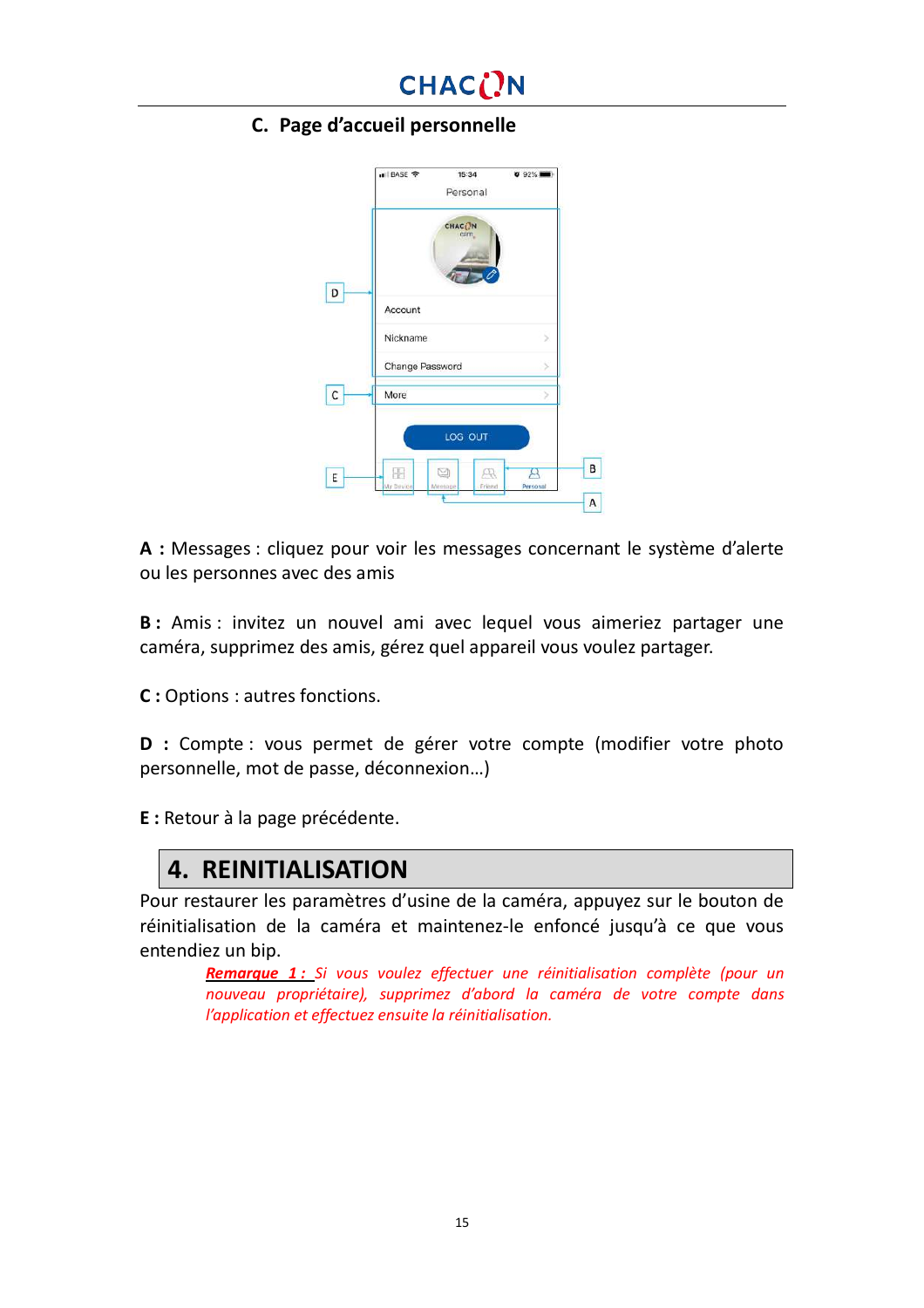## **5. DIVERS**

#### **A. Hotline**



www.chacon.be

#### **B. Spécification**

- Ø Résolution : HD 1080p (1920x1080)
- $\triangleright$  Angle de vision : 100 $^{\circ}$
- $\triangleright$  Vision nocturne : 15 m
- $\triangleright$  Connection: Wi-Fi 802.11b /g /n
- Ø Fréquence : Wi-Fi 2.4 GHz
- Ø Puissance radiofréquence max : <20mW (EIRP)
- Ø Alimentation : USB 12V / 1A
- $\triangleright$  Température de fonctionnement : -10° C / + 50° C

#### **C. Symboles**

Courant Continu (CC)  $=$ 



Ce produit doit être traité conformément à la directive Européenne 2002/96/EC dans le but d'être recyclé ou démonté pour minimiser son impact sur l'environnement. Pour davantage d'informations, veuillez contacter les autorités locales ou régionales.

Le soussigné, Chacon, déclare que l'équipement radioélectrique du type 'IPCAM-FE03' est conforme à la Directive 2014/53/UE.

Le texte complet de la déclaration UE de conformité est disponible à l'adresse internet suivante : <http://chacon.be/conformity>



Chacon S.A. Avenue Mercator 2 • 1300 Wavre Belgium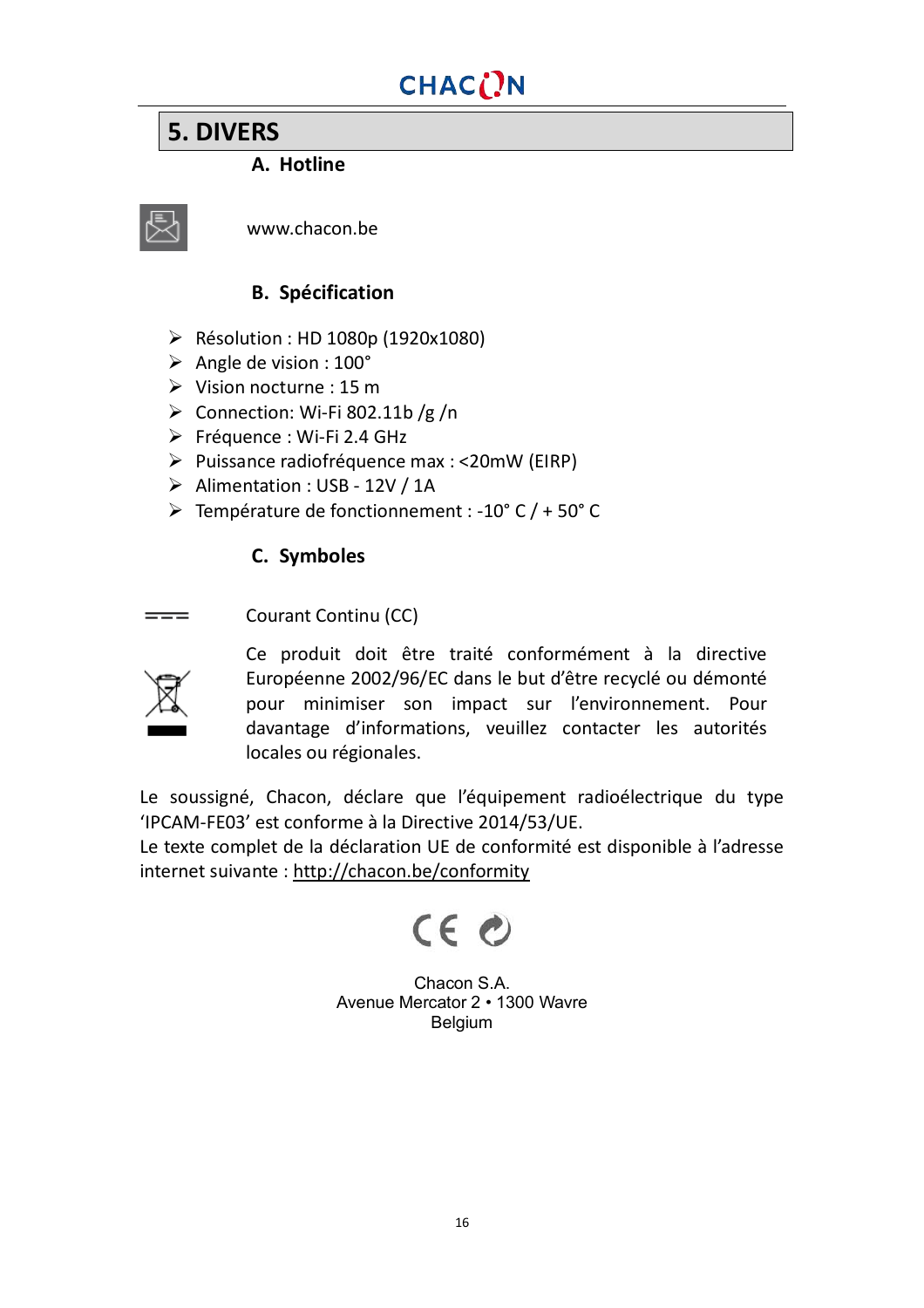<span id="page-16-0"></span>NL

## **1. OVERZICHT**

### **A. Beschrijving van het apparaat**

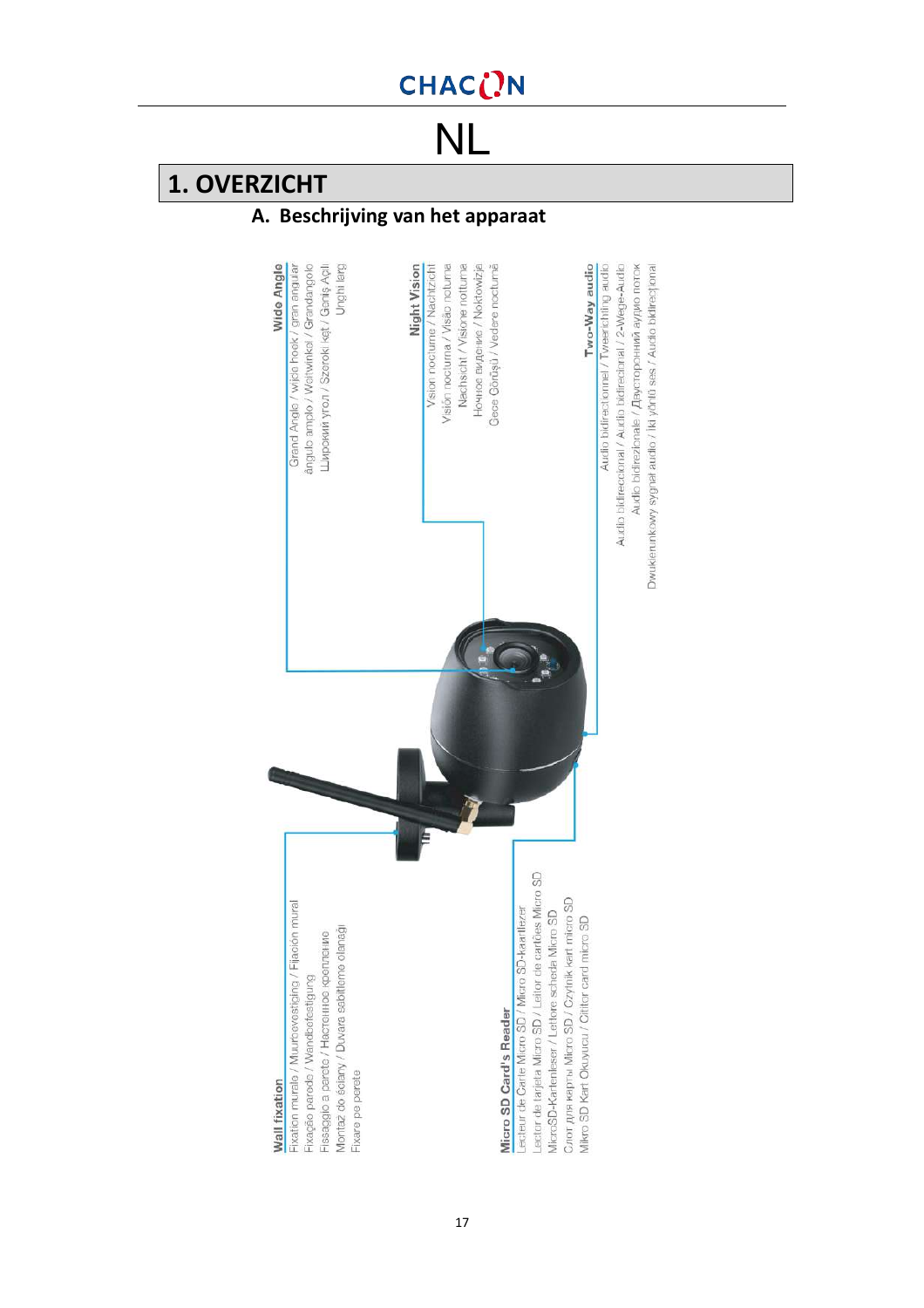

## **2. INSTALLEREN VAN DE CAMERA**

**A. Downloaden van de app**

Zoek naar de gratis app 'Chacon cam+' in de Apple App Store of Android Play Store en download deze:







**B. Eerste gebruik van de app**

Open de app en maak uw account aan:

1. Als u de app voor de eerste keer opstart, dan verschijnt een verzoek om toestemming voor de telefoon. Voor een betere gebruikservaring is het aanbevolen de volgende toestemming te geven aan de app.

*Opmerking: Geef toestemming aan Chacon cam+ om systeempushberichten te ontvangen (Functie: Als de camera bewegingsdetectie of een geluidsalarm activeert, dan kan de telefoon een alarmpushbericht ontvangen).*

2. Klik op 'Registreer' om uw account aan te maken en volg de instructies.

*Opmerking: Als u registreert met uw e-mailadres en klikt op 'Haal verificatiecode op', dan ontvangt u op uw e-mailadres de code die u nodig heeft om uw account te bevestigen.*

#### **C. Toevoegen van de camera**

Koppel de camera aan de app 'Chacon cam+':

1. Sluit de camera aan op de netvoeding en zorg dat de kabel volledig aangesloten is (het is aanbevolen de bijgeleverde netadapter te gebruiken).



2. Als het apparaat aangesloten is op de voeding, dan begint de normale indicator rood te knipperen (twee keer per seconde). Na enkele seconden hoort u een pieptoon. Dit geeft aan dat de camera verbonden kan worden met wifi via uw smartphone of tablet.

> *Opmerking 1: Als de indicatorstatus abnormaal is, reset dan het apparaat naar de fabrieksinstellingen. (Houd de RESET-knop ingedrukt tot u de pieptoon hoort.) (De locatie van de resetknop: verschilt per apparaat, maar ze zijn allemaal gemarkeerd met 'RESET'.)*

> *Opmerking 2: Voor het toevoegen van apparaten is een stabiel en probleemloos wifi-netwerk vereist. Plaats het apparaat zo dicht mogelijk in de buurt van de wifirouter.*

> *Opmerking 3: Deze camera ondersteunt enkel 2,4GHz-wifi-netwerken. Controleer*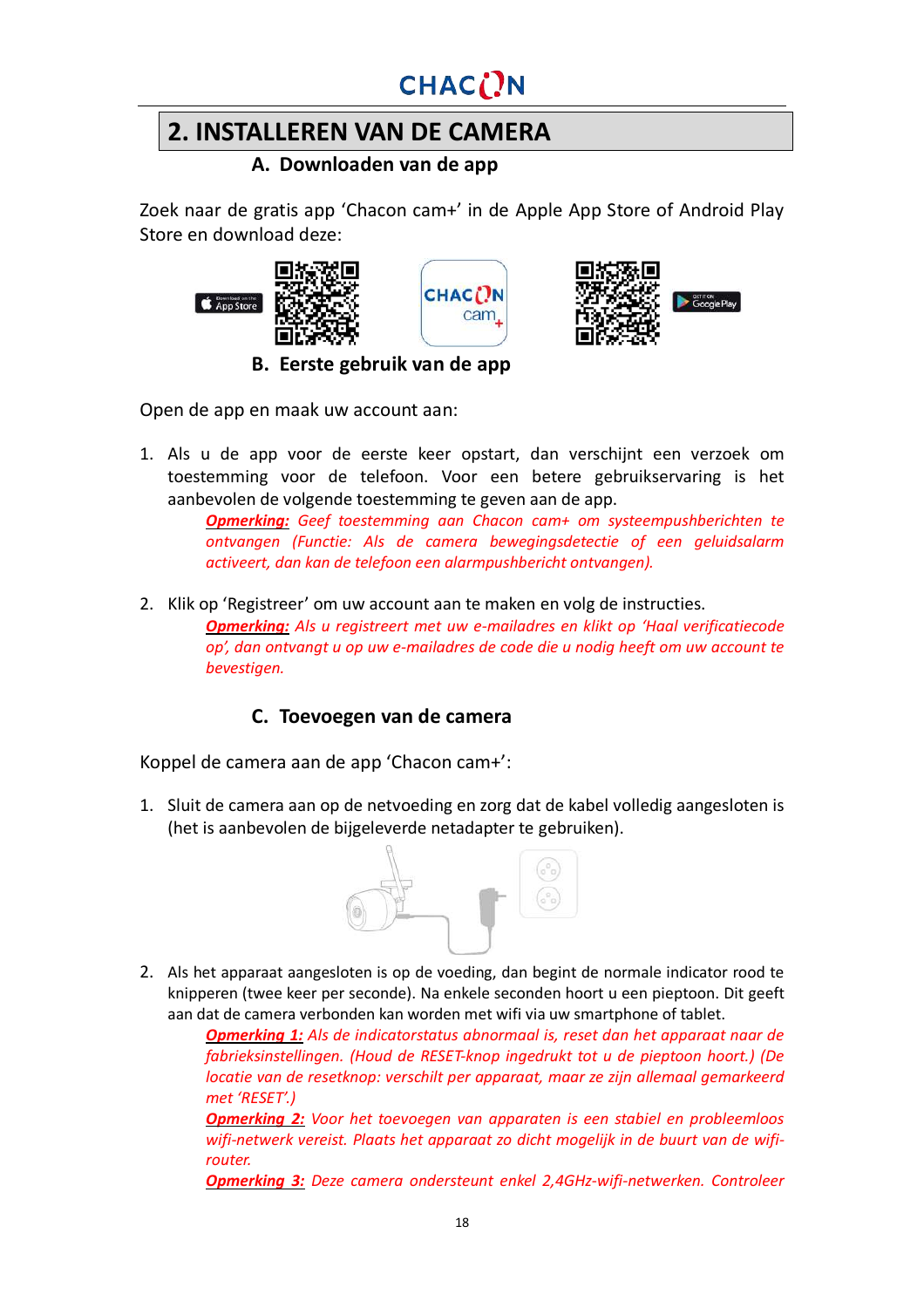# CHACON

*voor u apparaten toevoegt of uw router 2,4GHz-wifi-netwerken ondersteunt en of de mobiele telefoon verbonden is met een 2,4GHz-wifi-netwerk.*



3. Voeg de camera toe in de app door te klikken op de '+', kies het apparaattype dat u wilt toevoegen en selecteer de methode (QR-code scannen of smartconfiguratie). Volg hierna de instructies.

*Opmerking 1: Controleer of de smartphone verbonden is met het juiste wifinetwerk. Als u de SSID moet registreren, let er dan op dat u hetzelfde wifi-netwerk en het juiste wachtwoord opgeeft.*

*Opmerking 2: Als het toevoegen van het apparaat mislukt, houd dan de resetknop op het apparaat ingedrukt om de fabrieksinstellingen van het apparaat te herstellen. Als de indicator van het apparaat langzaam rood knippert en u een pieptoon hoort, probeer dan opnieuw de camera toe te voegen in de app.*

*Opmerking 3: Een camera kan slechts aan één account toegevoegd worden. Als de camera reeds toegevoegd is, dan kan deze niet meer toegevoegd worden aan een andere account.*

#### **3. GEBRUIK** ull BASE 15:15  $8.96%$ D My Device  $^{+}$ IPCAM-FI01  $\mathbb{D}$ . A  $\overline{B}$ IPCAM-FI01  $D$ 噐 S  $R$  $\mathsf{C}$  $8 -$

- **A:** Camera-interface
- **B:** Beelden bewegingsdetectiealarm
- **C:** Persoonlijke homepage
- **D:** Apparaat toevoegen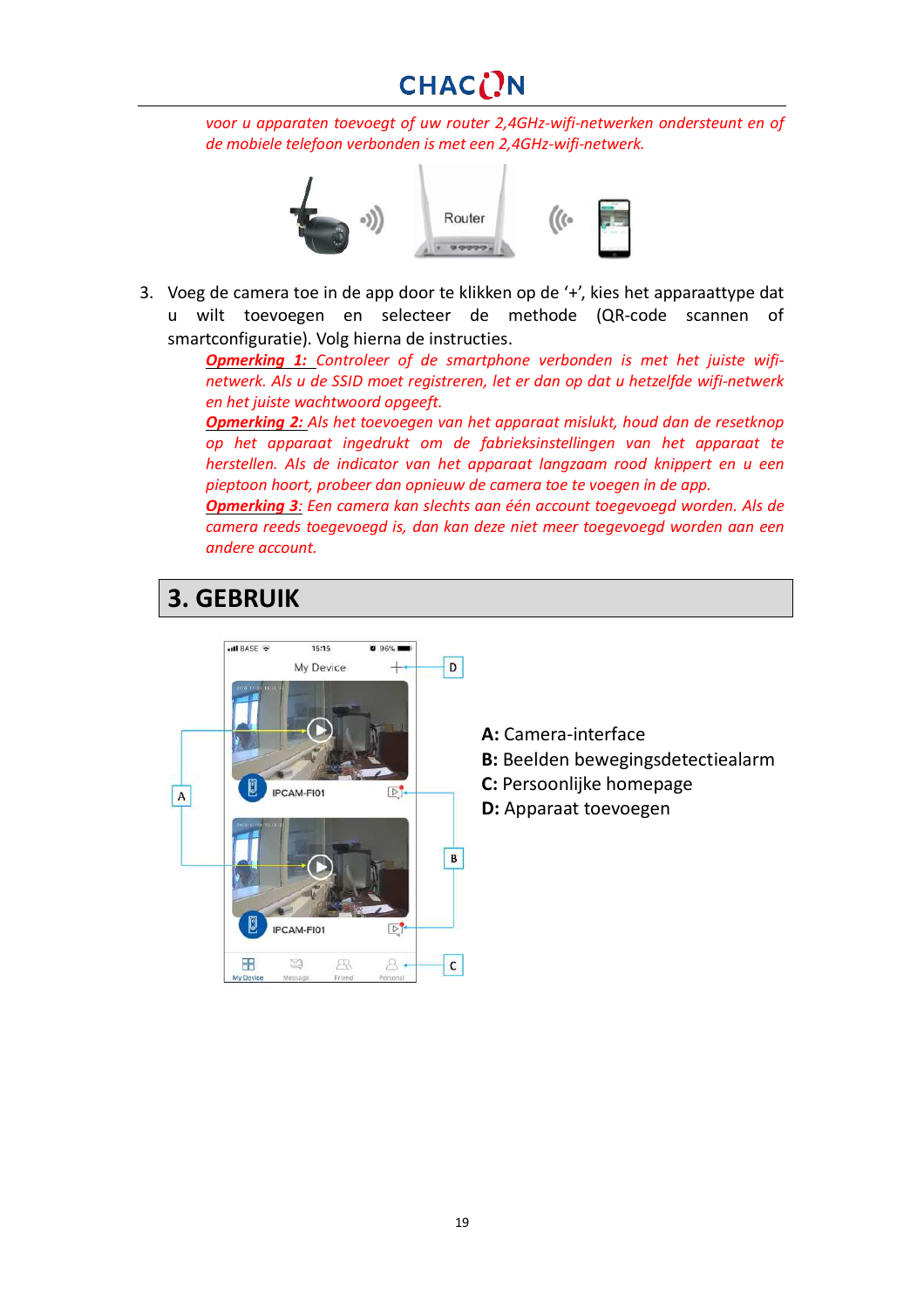#### **A. Camera-interface**



**A:** Camera-instellingen: voor het configureren van de functies van de camera:

- $\triangleright$  Eigenaar: de persoon die de camera beheert
- $\triangleright$  SN: serienummer van de camera
- $\triangleright$  Deel: beheer van het delen van de camera

*Opmerking 1: Om de camera met iemand te delen, moet de nieuwe persoon eerst een eigen account aanmaken in de Chacon cam+-app. Klik vervolgens op '+' en registreer het nieuwe account voor de persoon met wie de camera gedeeld moet worden.*

*Opmerking 2: Om veiligheidsredenen beschikken bezoekersaccounts niet over alle rechten voor het bedienen van de camera; bepaalde functies zijn onbeschikbaar.*

- $\triangleright$  SD-kaart: beheer van het geheugen *Opmerking 1: Installeer een SD-kaart met een hoge capaciteit (Class 10) in de camera voor doorlopende opnames tot 24 uur.*
- $\triangleright$  Sluimerstand: beheer van het in-/uitschakelen van de camera
- $\triangleright$  Ontvang alarmbericht: Deze functie moet geactiveerd zijn als u pushberichten wilt ontvangen op uw smartphone in geval van bewegingsdetectie.

*Opmerking 1: Om de pushberichten te ontvangen, moet u de 'Chacon cam+' berichtgeving toestaan in de instellingen van uw smartphone.*

- $\triangleright$  Spiegel video: om het beeld van uw video 180° te draaien.
- $\triangleright$  Beweging: inschakelen en uitschakelen van de bewegingsdetectie
- Ø Geluidsdetectie: inschakelen en uitschakelen van de geluidsdetectie; de detectiegevoeligheid kan ingesteld worden (laag, normaal of hoog)
- $\triangleright$  Instelling voor video-opname: instellen van de timing van een opgenomen video
- $\triangleright$  Versie: versie van de software
- $\triangleright$  Camera verwijderen: prullenbak rechtsboven in het scherm; voor het verwijderen van de camera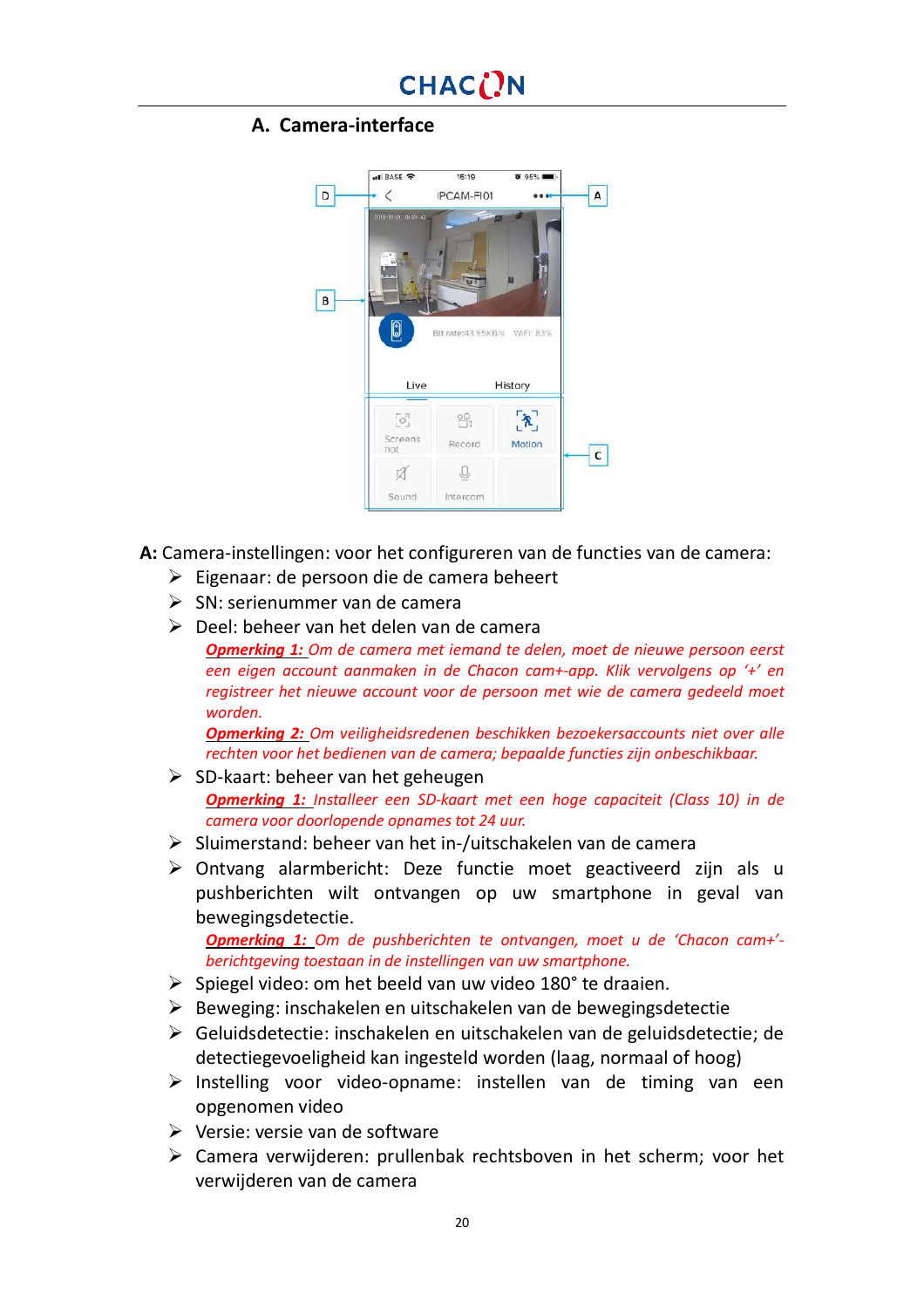**B:** Video van de camera:

- $\triangleright$  Voorvertoning: livevideo
- $\triangleright$  Speel af: weergeven van de opgenomen video

**C:** Hoofdfuncties: Afhankelijk van het apparaat kunt u de hoofdfuncties van de camera beheren (bewegingsdetectie, aan/uit, delen, licht, handmatig foto's/ video-opnames maken, praten / luisteren …).

**D:** Terug naar de vorige pagina



#### **B. Beelden bewegingsdetectiealarm**

**A:** Laatste opname. Klik op het beeld om de video/ foto te bekijken, te downloaden, te delen met een andere app, persoon ...

**B:** Eerdere opnames. Veeg met uw vinger omlaag om alle opnames te zien. Klik op het beeld om de video/ foto te bekijken, te downloaden, te delen met een andere app, persoon ...

**C:** Opnames verwijderen.

**D:** Terug naar de vorige pagina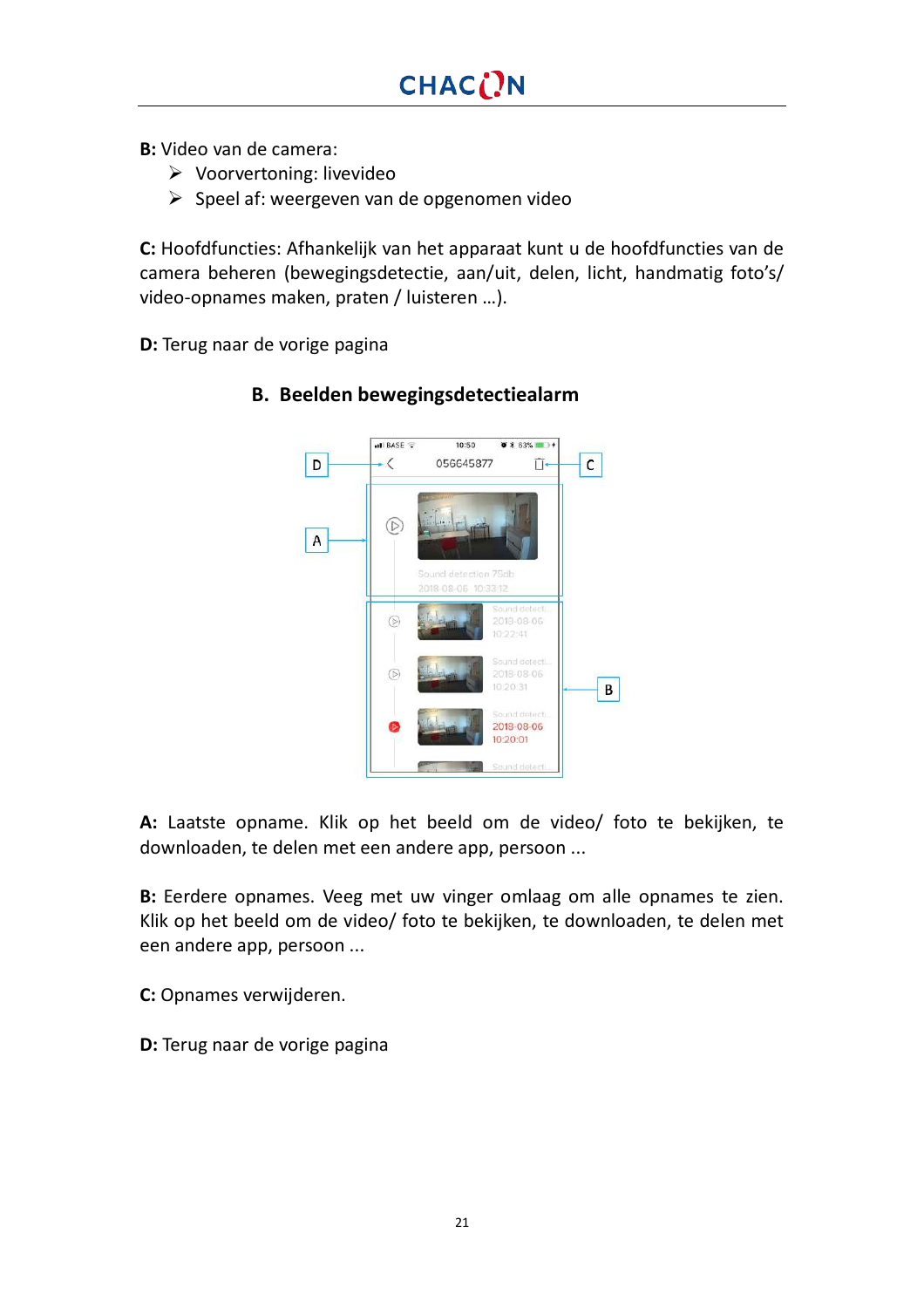

#### **C. Persoonlijke homepage**

|   | .II BASE 수<br>15:34<br>Personal | $0.92\%$ <b>mm</b>            |
|---|---------------------------------|-------------------------------|
|   | CHAC <sub>(</sub> )N<br>cam.    |                               |
| D | Account                         |                               |
|   | Nickname                        | У                             |
|   | Change Password                 |                               |
| C | More                            |                               |
|   | LOG OUT                         |                               |
| E | 립                               | 23<br>д<br>Personal<br>Friend |
|   | My Device<br>Meesage            |                               |

**A:** Bericht: bekijken van berichten over het alarmsysteem of personen

**B:** Vriend: uitnodigen van een nieuwe vriend met wie u een camera wilt delen, verwijderen van vrienden, beheer van het apparaat dat u wilt delen

**C:** Meer: overige functies

**D:** Account: beheer van uw account (wijzigen van uw persoonlijke foto, wachtwoord wijzigen, uitloggen ...)

**E:** Terug naar de vorige pagina

### **4. RESETTEN**

Druk om de fabrieksinstellingen te herstellen op de resetknop van de camera en houdt deze ingedrukt tot u een pieptoon hoort.

*Opmerking 1: Voor een complete reset (in geval van een nieuwe eigenaar) moet u eerst de camera verwijderen uit uw account en daarna resetten.*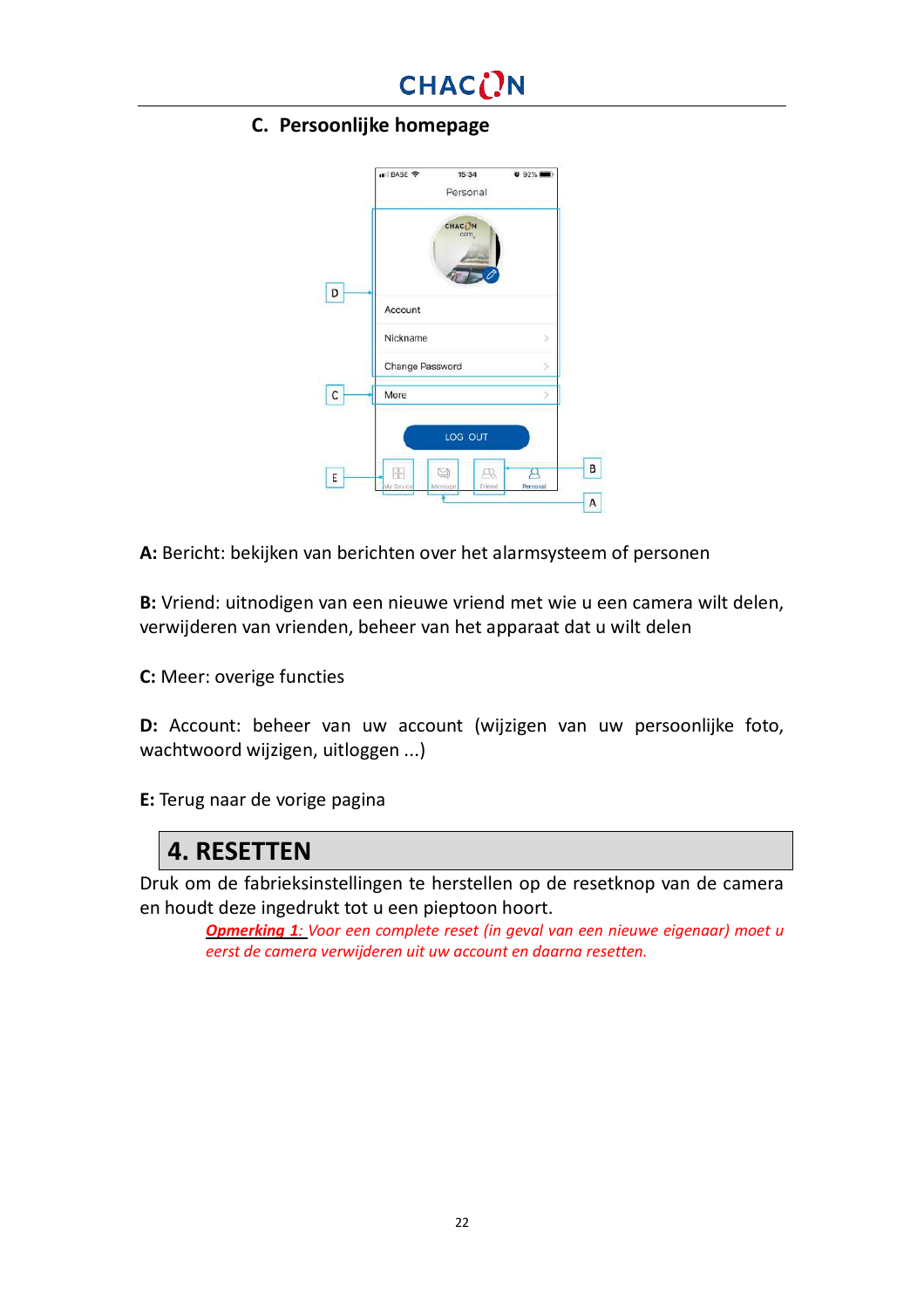## **5. OVERIGE**

#### **A. Hotline**



www.chacon.be

#### **B. Specificatie**

- Ø Resolutie: HD 1080p (1920x1080)
- $\triangleright$  Gezichtshoek: 100°
- $\triangleright$  Nachtvisie: 15 m
- $\triangleright$  Aansluiting: Wi-Fi 802.11b/g/n
- Ø Frequentie: Wi-Fi 2.4 GHz
- $\triangleright$  Max radiofrequent vermogen: <20mW (EIRP)
- $\triangleright$  Voeding: USB 12V / 1A
- Ø Bedrijfstemperatuur: -10° C / + 50° C

#### **C. Symbolen**

Gelijkstroom (DC)  $=$ 



Dit product moet zijn verwerkt volgens de Richtlijn nr. 2002/96/EG met het doel van de recycling ervan of moet zijn gedemonteerd op die wijze, dat zijn invloed op de omgeving de kleinst mogelijk was. Meer details wordt aan u door locale of regionale overheid verstrekt.

Hierbij verklaar ik, Chacon, dat het type radioapparatuur 'IPCAM-FE03' conform is met Richtlijn 2014/53/EU.

De volledige tekst van de EU-conformiteitsverklaring kan worden geraadpleegd op het volgende internetadres: <http://chacon.be/conformity>

CE O

Chacon S.A. Avenue Mercator 2 • 1300 Wavre Belgium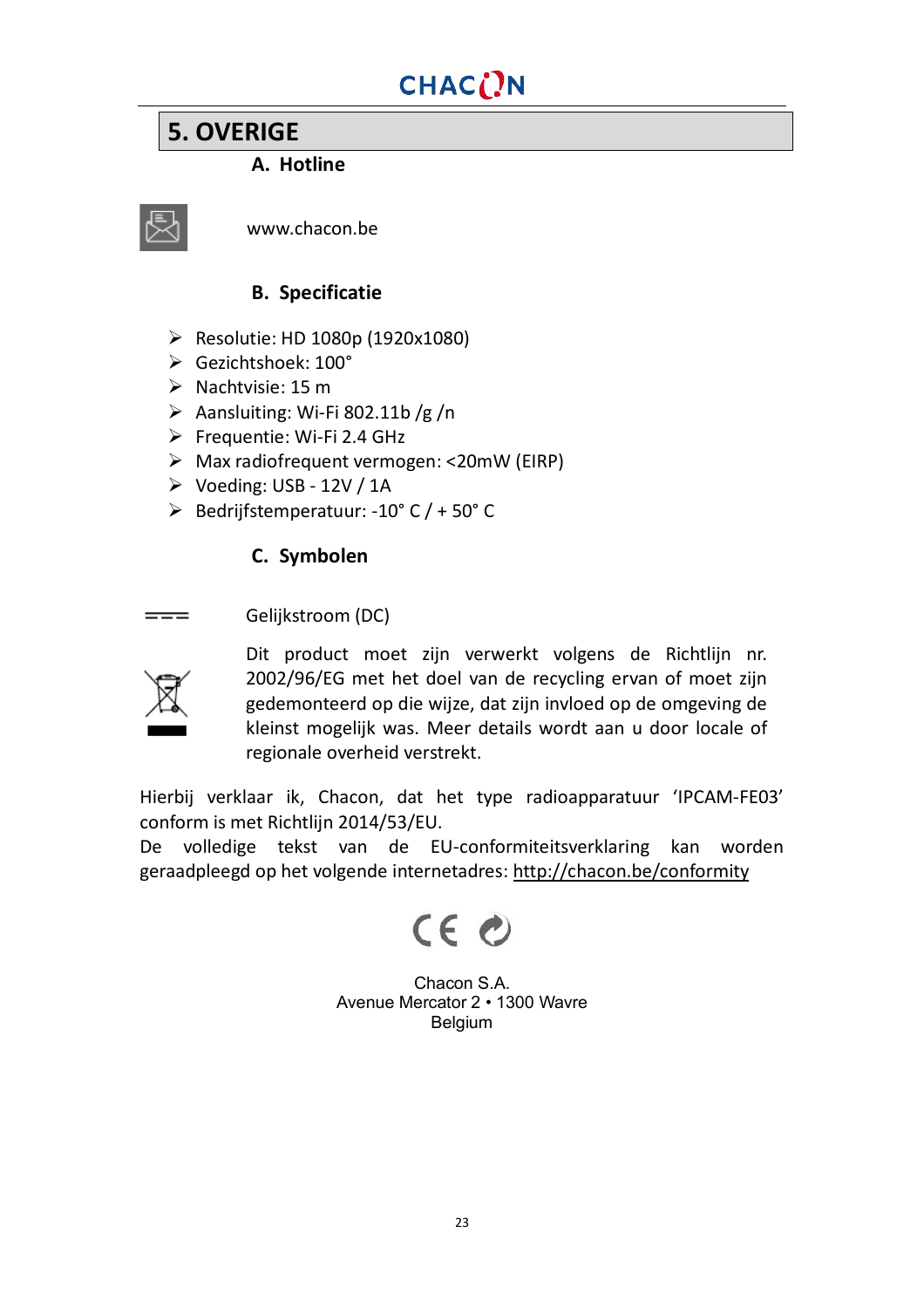<span id="page-23-0"></span>ES

## **1. PRESENTACIÓN**

### **A. Descripción del dispositivo**

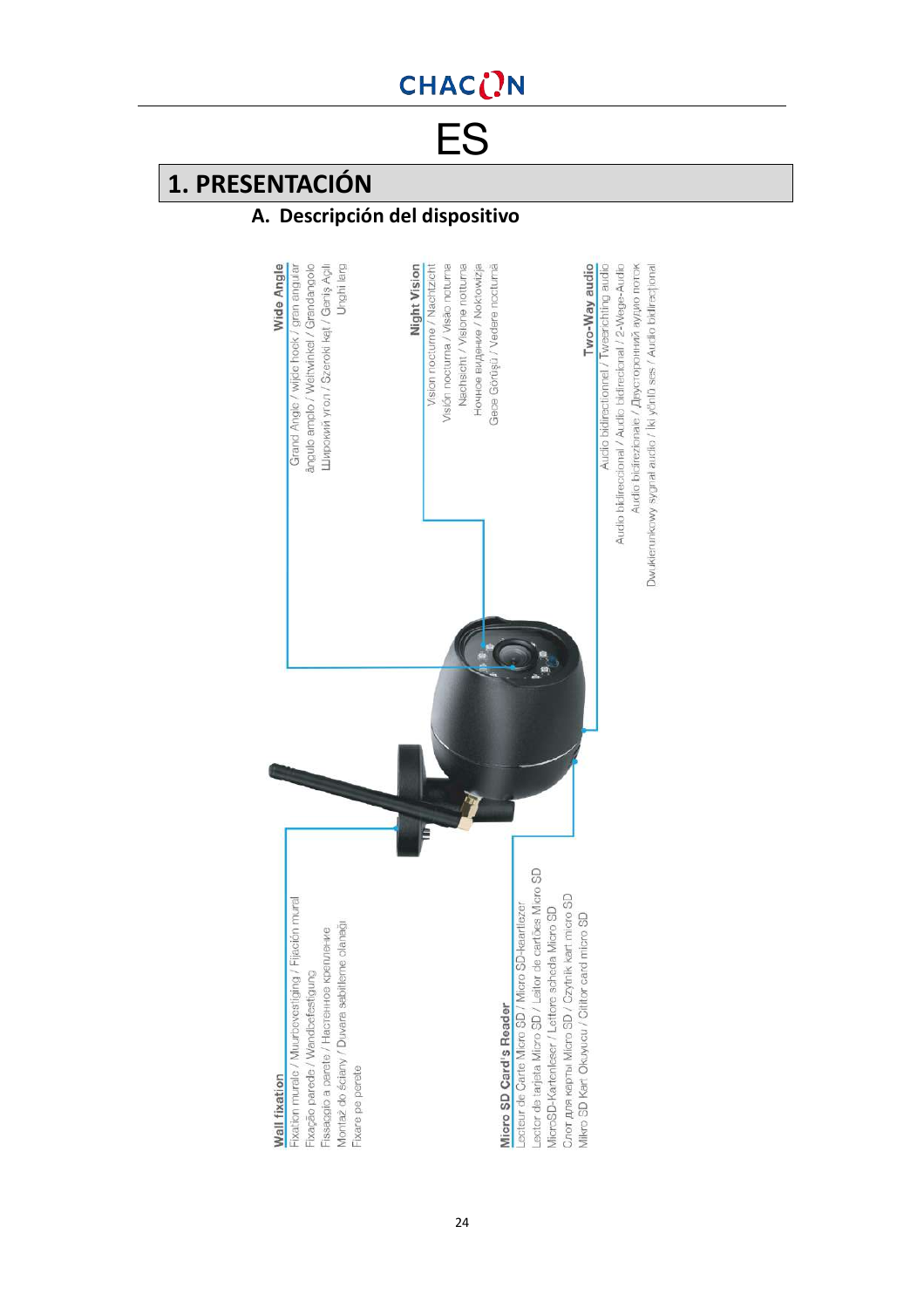

## **2. CONECTAR LA CÁMARA**

**A. Descargar la aplicación**

Busque y descargue la aplicación gratuita "Chacon cam+" en Apple Store o Android app store:







### **B. Empezar a usar la aplicación**

Inicie la aplicación y cree su cuenta:

1. Al ejecutar la aplicación por primera vez, aparecerá una notificación solicitándole permiso para el teléfono. Para una mejor experiencia de uso, se recomienda conceder el siguiente permiso a la aplicación.

*Nota1: permita a Chacon Cam+ obtener permisos de mensajes push (función: cuando la cámara activa la detección de movimiento o la alarma sonora, el teléfono puede recibir notificaciones de alarma).*

2. Haga clic en "Registrarse" para crear su cuenta y siga las instrucciones. *Nota1: al registrar su dirección de correo electrónico y hacer clic en "Obtener código de verificación", recibirá el código necesario para validar su cuenta en su dirección de correo electrónico.*

### **C. Añadir la cámara**

Empareje la cámara con la aplicación "Chacon cam+":

1. Conecte la cámara al suministro eléctrico, asegurándose de que el cable esté bien conectado a la toma (se recomienda utilizar el adaptador que viene incluido).



2. Una vez que el dispositivo esté conectado correctamente, el indicador empezará a parpadear en rojo (dos veces por segundo). Después de unos segundos, escuchará un pitido. Esto indica que la cámara puede conectarse a la wifi a través de su smartphone o tablet.

*Nota1: si el estado del indicador es anormal, restablezca los ajustes de fábrica del dispositivo. (Mantenga presionado el botón RESET hasta escuchar el pitido) (La posición del botón RESET de cada producto es diferente, pero en todos ellos figura el término "RESET").*

*Nota2: se requiere una red wifi estable y uniforme al añadir dispositivos; acerque el*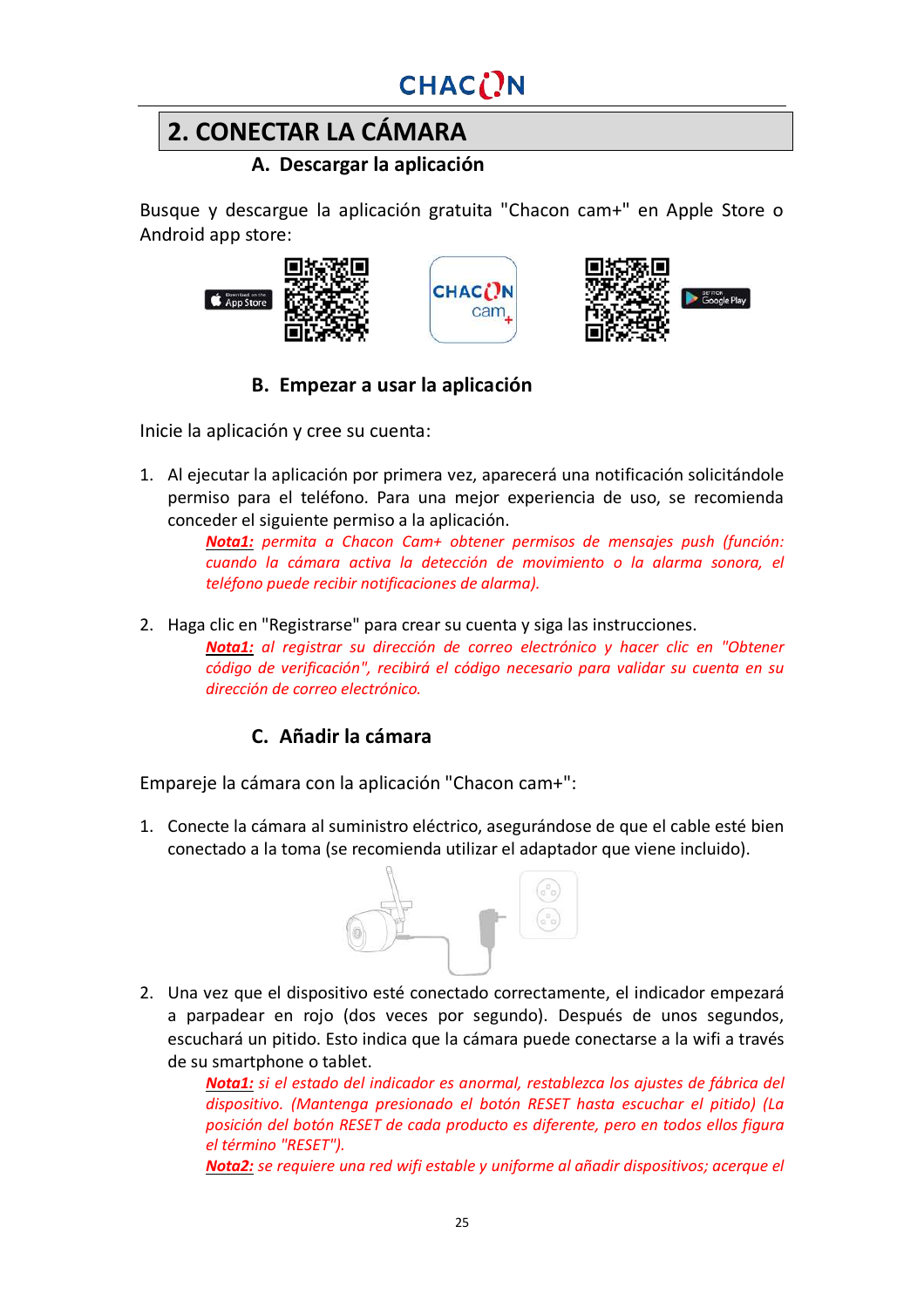*dispositivo al router wifi lo máximo posible.*

*Nota3: esta cámara solo admite una red wifi 2.4 GHz. Antes de añadir equipos, asegúrese de que su router admite una red wifi 2.4 GHz y que el teléfono móvil esté conectado a la red wifi 2.4 GHz.*



3. Añada la cámara a la aplicación haciendo clic en "+", seleccione el dispositivo que se va a añadir y seleccione el modo de proceder (captura de código QR o configuración inteligente). A continuación, siga las instrucciones.

> *Nota1: asegúrese de que el smartphone esté bien conectado a la red wifi adecuada. Cuando tenga que registrar el SSID, asegúrese de indicar la misma red wifi y la contraseña correcta.*

> *Nota2: si el dispositivo no puede añadirse, mantenga pulsado el botón RESET en el dispositivo para restablecer los ajustes de fábrica. Una vez que el indicador del dispositivo parpadee en rojo lentamente y se escuche un pitido, trate de añadir la cámara a la aplicación.*

> *Nota3: una cámara solo puede añadirse a una cuenta. Si la cámara ya se ha añadido, no puede añadirse a otra cuenta.*

## **3. USO**



- **A:** Interfaz de la cámara
- **B:** Imágenes de alarma de detección
- de movimiento
- **C:** Página de inicio personal
- **D:** Añadir dispositivo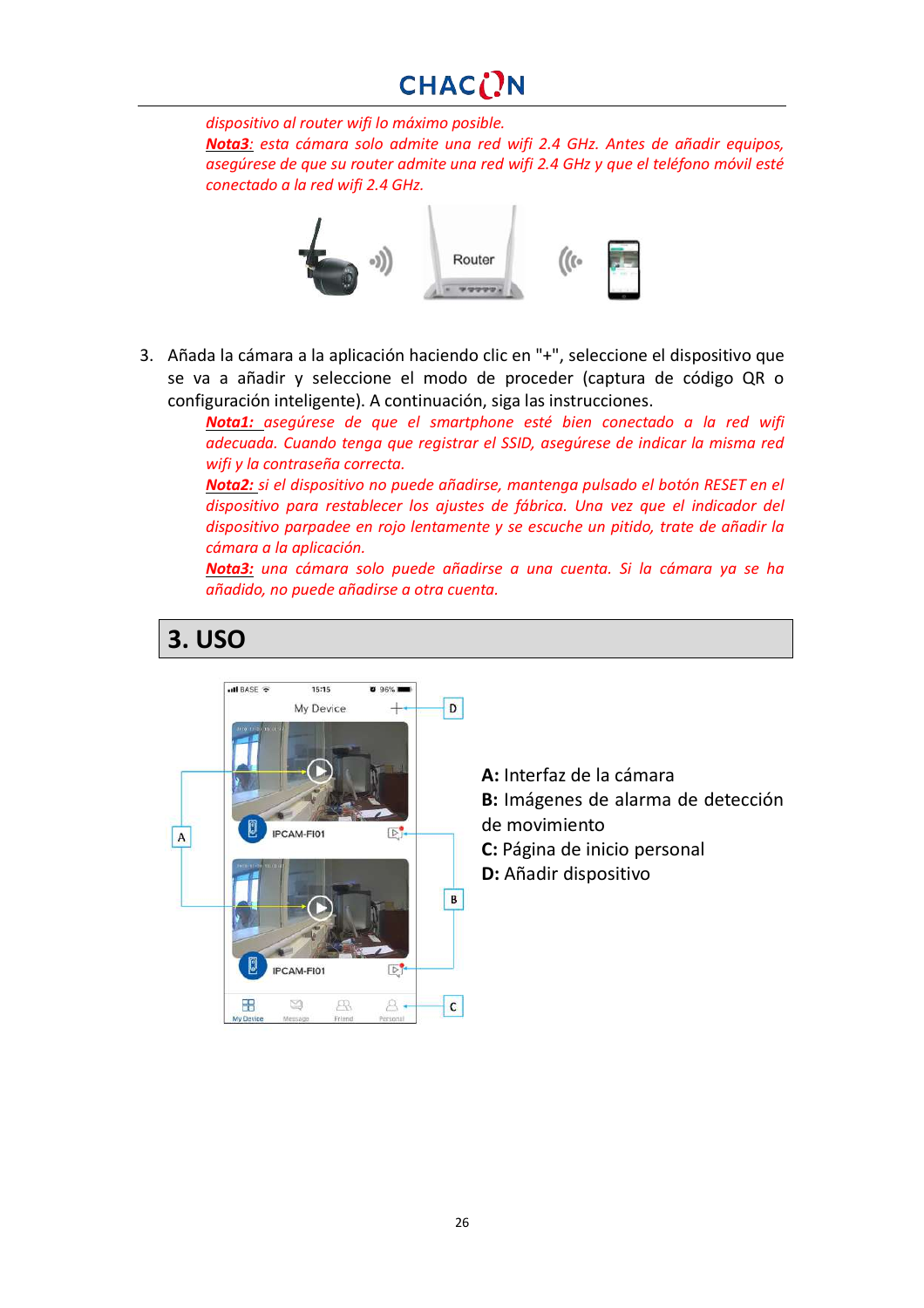#### **A. Interfaz de la cámara**



**A:** Ajustes de la cámara: permite configurar todas las funciones de la cámara:

- $\triangleright$  Propietario: persona que gestiona la cámara
- $\triangleright$  SN: número de serie de la cámara
- $\triangleright$  Compartir: gestionar el uso compartido de la cámara *Nota1: para compartir la cámara con otra persona, esta última debe crear primero su propia cuenta en la aplicación Chacon cam+. A continuación, debe hacer clic en "+" y registrar la nueva cuenta con la que compartir la cámara. Nota2: por motivos de seguridad, las cuentas de visitantes no tienen todos los derechos para controlar la cámara, por lo que algunas funciones no se pueden utilizar.*
- $\triangleright$  Tarjeta SD: permite gestionar la memoria *Nota1: instale una tarjeta micro-SD de alta capacidad (clase 10) en la cámara para una grabación continua de hasta 24 horas.*
- $\triangleright$  Modo Reposo: permite gestionar el encendido/apagado de la cámara
- $\triangleright$  Recibe alertas: debe activar esta función si desea recibir notificaciones push en su smartphone cuando se detecta movimiento. *Nota1: para recibir notificaciones push, debe activar las notificaciones de "Chacon cam+" en los ajustes de su smartphone.*
- $\triangleright$  Inversión de vídeo: le permite invertir la imagen de su vídeo 180°.
- $\triangleright$  Detección de movimiento: habilita e inhabilita la detección de movimiento.
- $\triangleright$  Detección de sonido: habilita e inhabilita la detección de sonido. Puede ajustar la sensibilidad de detección (baja, media o alta).
- $\triangleright$  Configuración de grabación: permite ajustar la duración de un vídeo grabado.
- $\triangleright$  Versión del dispositivo: versión del software.
- $\triangleright$  Eliminar cámara: papelera en la parte superior derecha de la pantalla.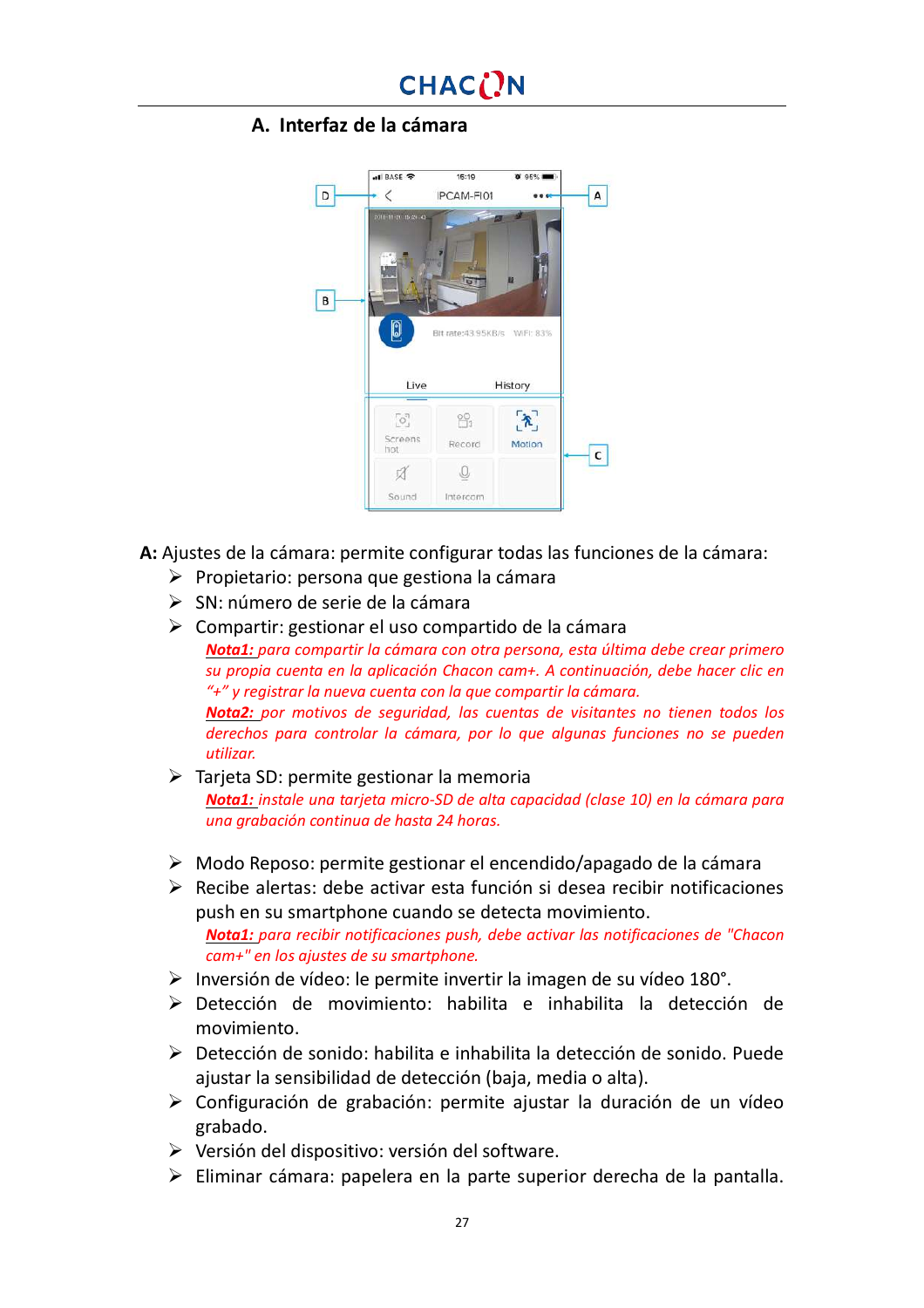Le permite eliminar la cámara.

**B:** Vídeo de la cámara:

- $\triangleright$  En directo: permite ver el vídeo en directo.
- $\triangleright$  Grabación: permite ver el vídeo grabado.

**C:** Parámetros principales : dependiendo del dispositivo, puede gestionar las funciones principales de la cámara (detección de movimiento, encendido/apagado, uso compartido, luz, tomar fotos/grabar vídeos de forma manual, hablar/escuchar…)

**D:** Volver a la página anterior.



#### **B. Imágenes de alarma de detección de movimiento**

**A:** Última grabación. Haga clic en la imagen para ver vídeos/fotos, descargar, compartir con otra aplicación, persona…

**B:** Grabaciones anteriores. Deslice los dedos hacia abajo para ver todas las grabaciones. Haga clic en la imagen para ver vídeos/fotos, descargar, compartir con otra aplicación, persona…

- **C:** Eliminar grabaciones.
- **D:** Volver a la página anterior.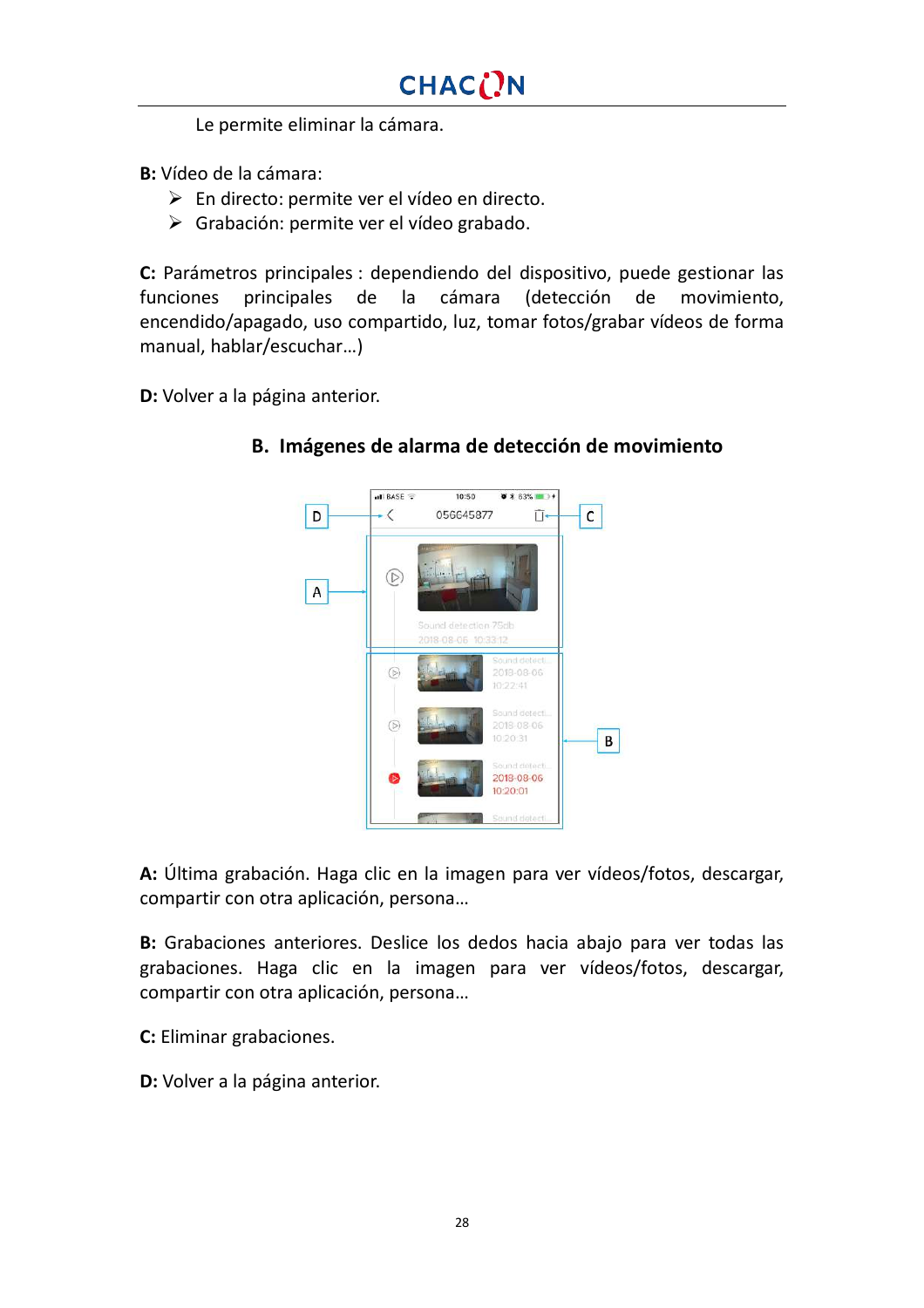

**C. Página de inicio personal**

|   | BASE 중<br>15:34<br>Personal  | $092\%$                       |   |
|---|------------------------------|-------------------------------|---|
|   | CHAC <sub>(</sub> )N<br>cam. |                               |   |
| D | Account                      |                               |   |
|   | Nickname                     |                               |   |
|   | Change Password              |                               |   |
| С | More                         |                               |   |
|   | LOG OUT                      |                               |   |
| E | g<br>My Device<br>Meesage    | Æ,<br>д<br>Personal<br>Friend | B |
|   |                              |                               | A |

**A:** Mensajes: haga clic para ver mensajes de alarmas o de amigos

**B:** Amigos: permite invitar a nuevos amigos con los que compartir una cámara, eliminar amigos, gestionar qué dispositivo desea compartir...

**C :** Más: otras funciones.

**D:** Cuenta: le permite gestionar su cuenta (modificar su imagen personal, contraseña, cierre de sesión…)

**E :** Volver a la página anterior.

### **4. RESTABLECIMIENTO**

Para restablecer los ajustes de fábrica, mantenga pulsado el botón RESET de la cámara hasta que escuche un pitido.

*Nota1: si desea realizar un restablecimiento completo (para un nuevo usuario), primero elimine la cámara de su cuenta en la aplicación y luego proceda con el restablecimiento.*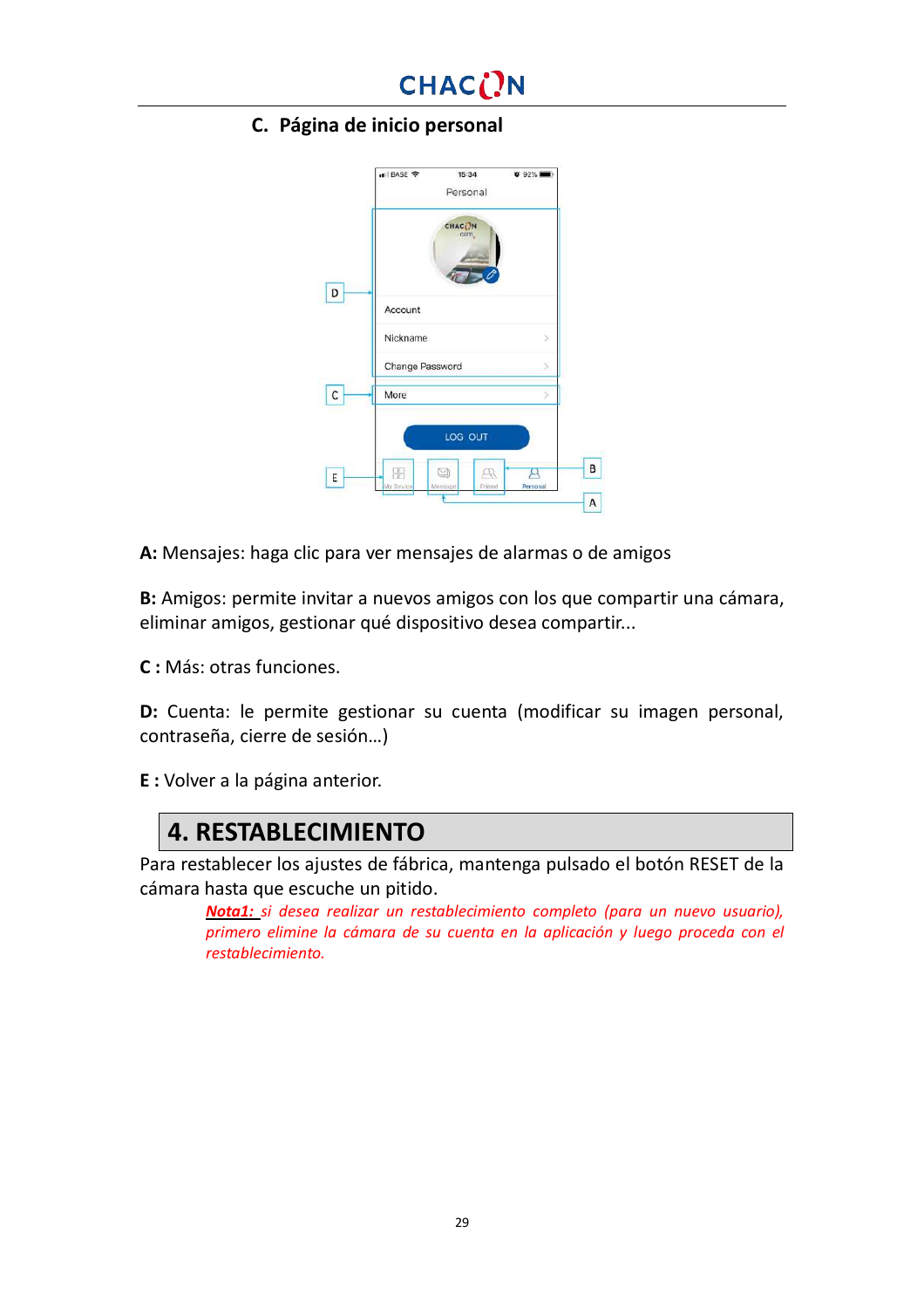## **5. OTROS**

**A. Sericio de asistencia**

www.chacon.be

#### **B. Espicificación**

- $\triangleright$  Resolución HD 1080p (1920x1080)
- $\triangleright$  Angulo de visión: 100°
- $\triangleright$  Visión nocturna: 15 m
- $\triangleright$  Conexión: Wi-Fi 802.11b /g /n
- $\triangleright$  Frecuencia Wi-Fi 2.4 GHz
- Ø Potencia máx. de radiofrecuencia: <20mW (EIRP)
- Ø Alimentación: USB 12V / 1A
- $\triangleright$  Temperatura de funcionamiento: -10° C / + 50° C

#### **C. Símbolos**

Direct current (DC)  $=$ 



Este producto debe estar procesado acorde la directiva 2002/96/ES con el propósito de su reciclación o desmantelado de manera que se minimice su efecto al medio ambiente. Consulte las autoridades locales o regionales para obtener más detalles.

Por la presente, Chacon, declara que el tipo de equipo radioeléctrico 'IPCAM-FE03' es conforme con le Directiva 2014/53/UE.

El texto completo de la declaración UE de conformidad está disponible en la dirección internet siguiente: <http://chacon.be/conformity>



Chacon S.A. Avenue Mercator 2 • 1300 Wavre Belgium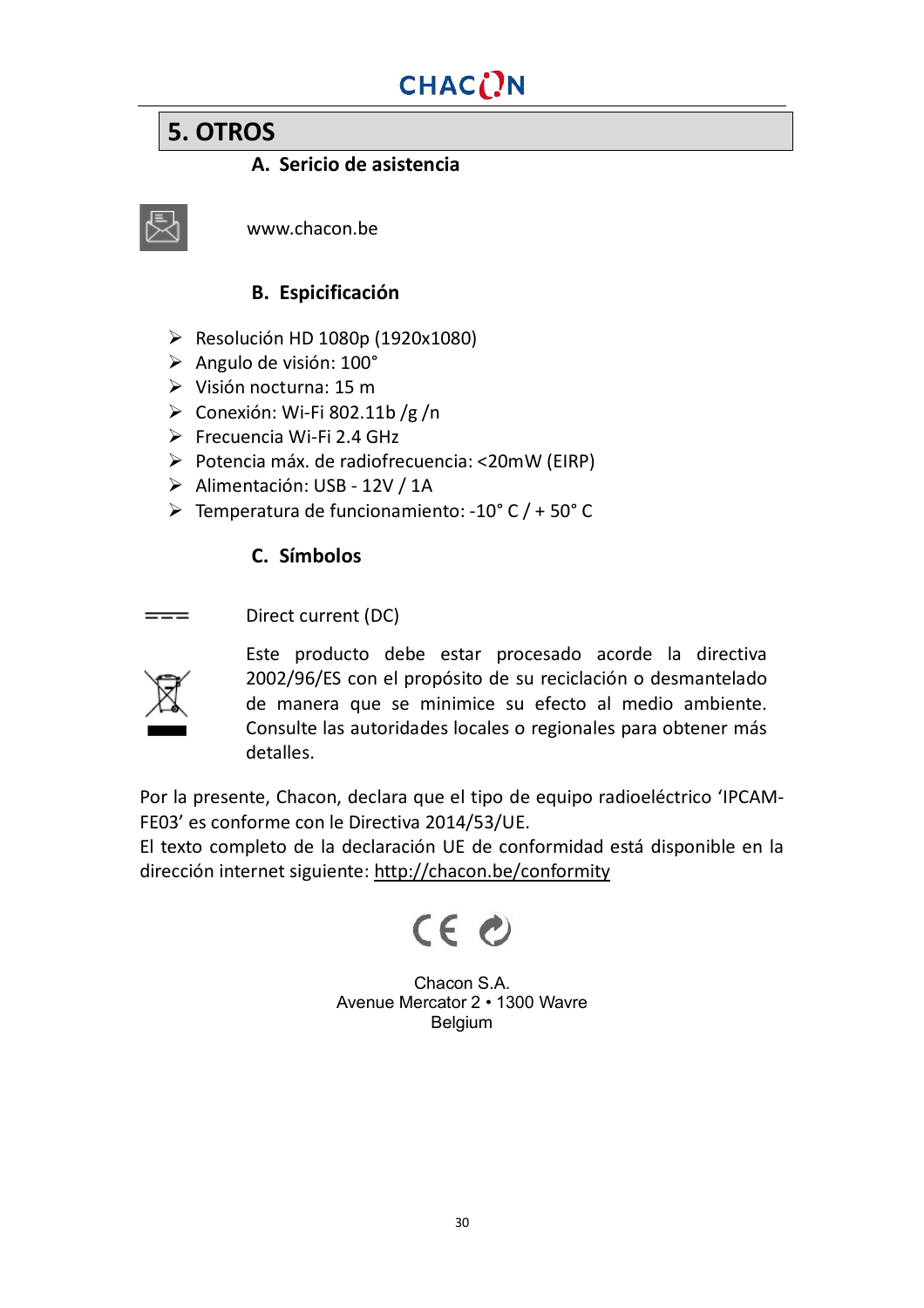<span id="page-30-0"></span>**PT** 

## **1. APRESENTAÇÃO**

### **A. Descrição do dispositivo**

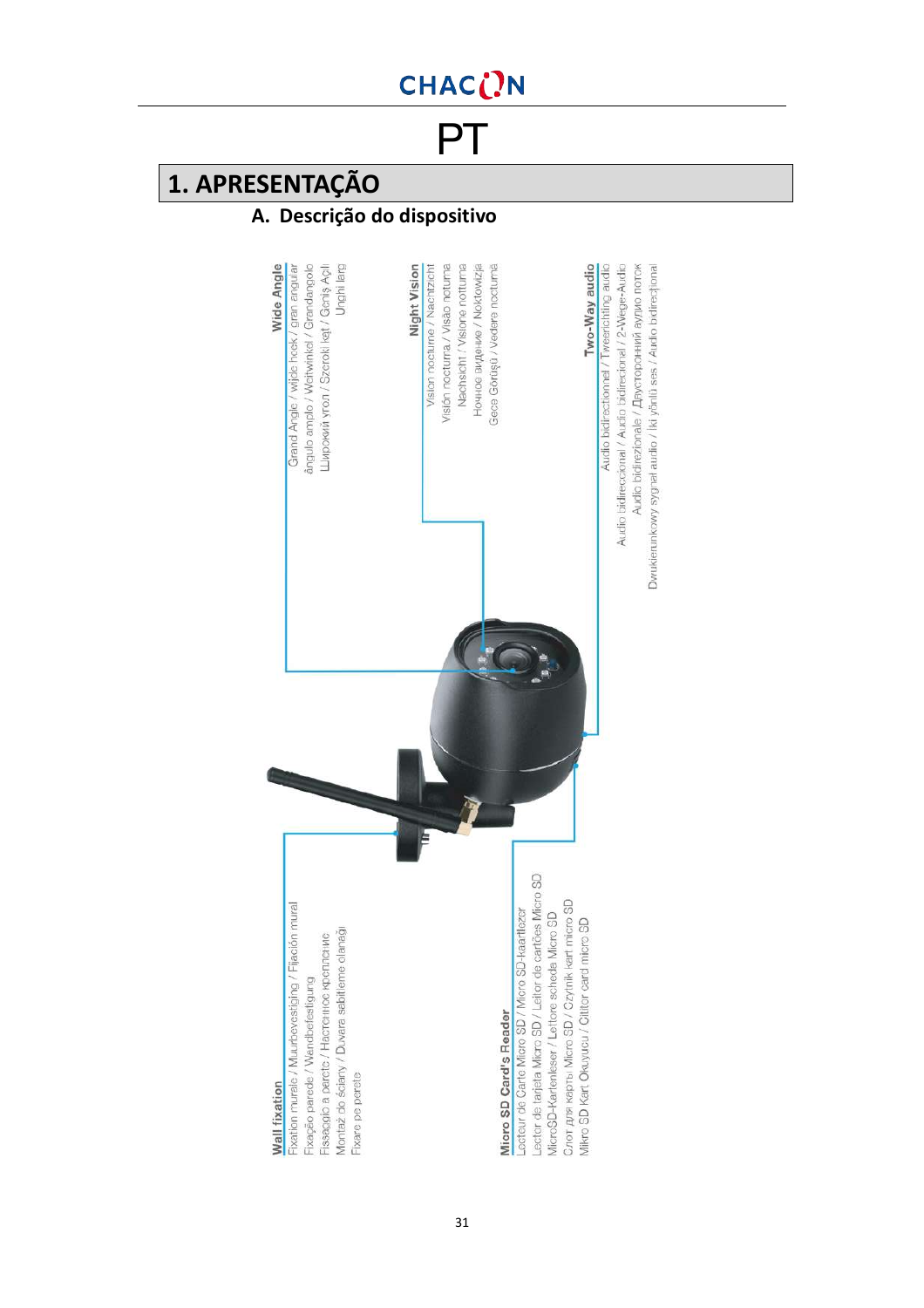# **2. LIGAR A CÂMARA**

### **A. Transferir a aplicação**

Pesquise e transfira a aplicação "Chacon cam+" na Apple Store ou na loja de aplicações para Android:







**B. Comece a utilizar a aplicação**

Abra a aplicação e crie uma conta:

1. Ao executar a aplicação pela primeira vez, vai aparecer uma notificação para obter autorização para o telefone. Para uma melhor experiência, é aconselhável permitir que a aplicação obtenha a autorização seguinte.

*Nota: Permita que Chacon Cam+ obtenha autorizações por mensagens do sistema (Função: quando a câmara aciona a deteção de movimento ou alarme audível, o telefone pode receber um alarme).*

2. Clique em "Inscrever-se" para criar uma conta e siga as instruções.

*Nota: Ao registar o endereço de e-mail e ao clicar em "Obter código de verificação", vai receber o código para o endereço de e-mail que é necessário para validar a sua conta.*

### **C. Adicionar a câmara**

Associe a câmara à aplicação "Chacon cam+":

1. Ligue a câmara à rede, certificando-se de que encaixa bem (é aconselhável utilizar o adaptador fornecido).



2. Após o dispositivo ser ligado com sucesso, o indicador normal vai começar a piscar a vermelho (duas vezes por segundo). Após alguns segundos, vai ouvir um sinal sonoro. Isto indica que a câmara pode ser ligada a Wi-Fi através do smartphone ou tablet.

> *Nota 1: Se o estado do indicador for anormal, reponha o dispositivo para as predefinições. (Prima continuamente o botão RESET até ouvir o sinal sonoro) (A posição do botão de reposição de cada produto é diferente, mas estão todos assinalados com "RESET").*

> *Nota 2: É necessária uma rede Wi-Fi estável e suave ao adicionar dispositivos, coloque o dispositivo o mais próximo possível do router Wi-Fi.*

> *Nota 3: Esta câmara apenas suporta uma rede Wi-Fi a 2,4 GHz. Antes de adicionar equipamento, certifique-se de que o router suporta rede Wi-Fi a 2,4 GHz e o*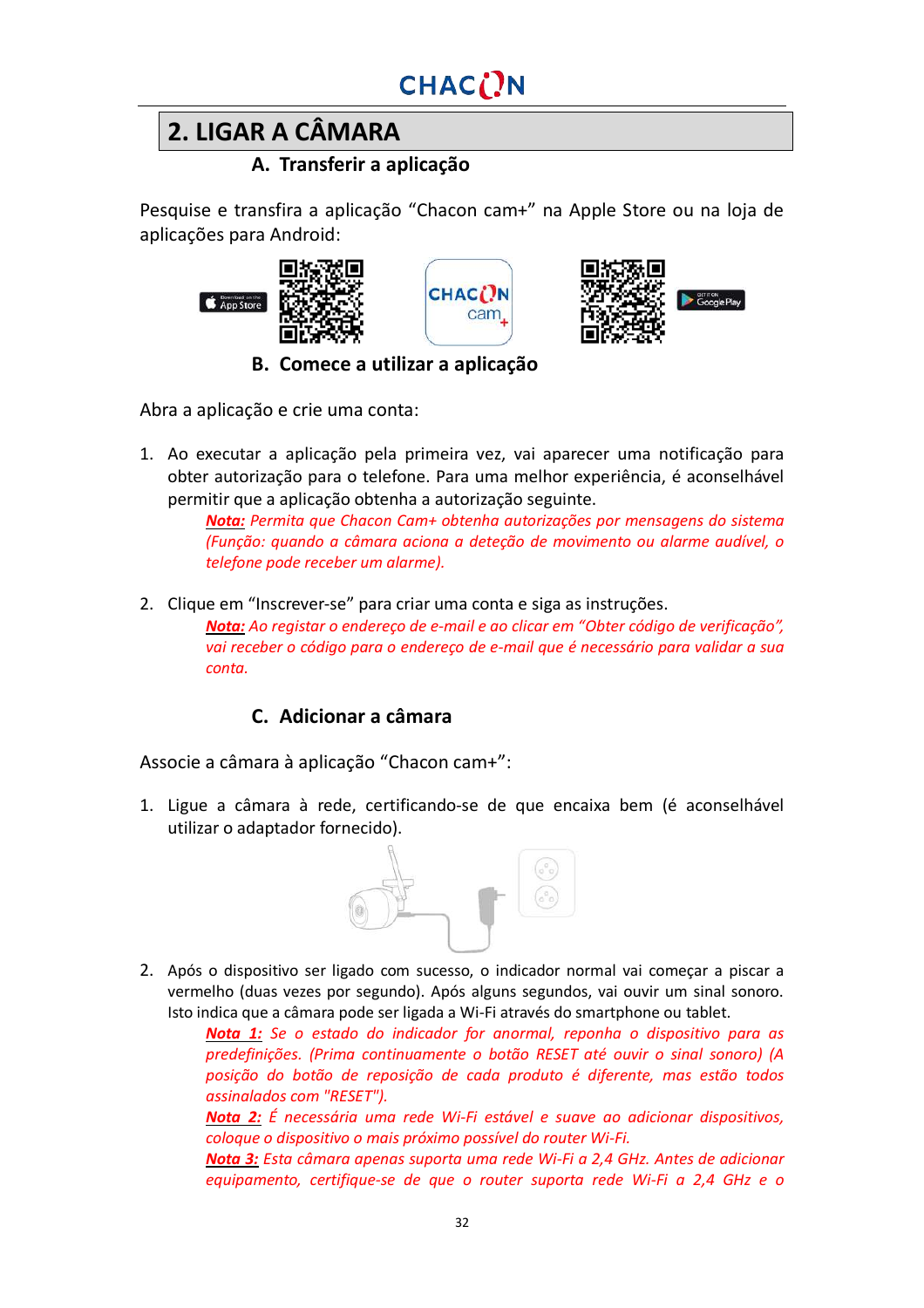## CHACON

*telemóvel está ligado a uma rede Wi-Fi a 2,4 GHz.*



3. Adicione a câmara à aplicação clicando em "+", escolha o dispositivo a adicionar e selecione a forma de proceder (Digitalize o QR code ou configuração inteligente). De seguida, siga as instruções.

*Nota 1: Certifique-se de que o smartphone está bem ligado à rede Wi-Fi certa. Quando tem de registar o SSID, certifique-se de que coloca a mesma rede Wi-Fi e a palavra-passe certa.*

*Nota 2: Se o dispositivo não for adicionado, prima continuamente o botão de reposição no dispositivo para repor o dispositivo para as predefinições. Após o indicador do dispositivo piscar lentamente a vermelho e ouvir um sinal sonoro, tente novamente adicionar a câmara à aplicação.*

*Nota 3: Uma câmara só pode ser adicionada a uma conta. Se a câmara já tiver sido adicionada, não pode ser adicionada a outra conta.*

## **3. UTILIZAÇÃO**



**A:** Interface da câmara **B:** Imagens do alarme de deteção de movimento **C:** Página inicial pessoal

**D:** Adicionar dispositivo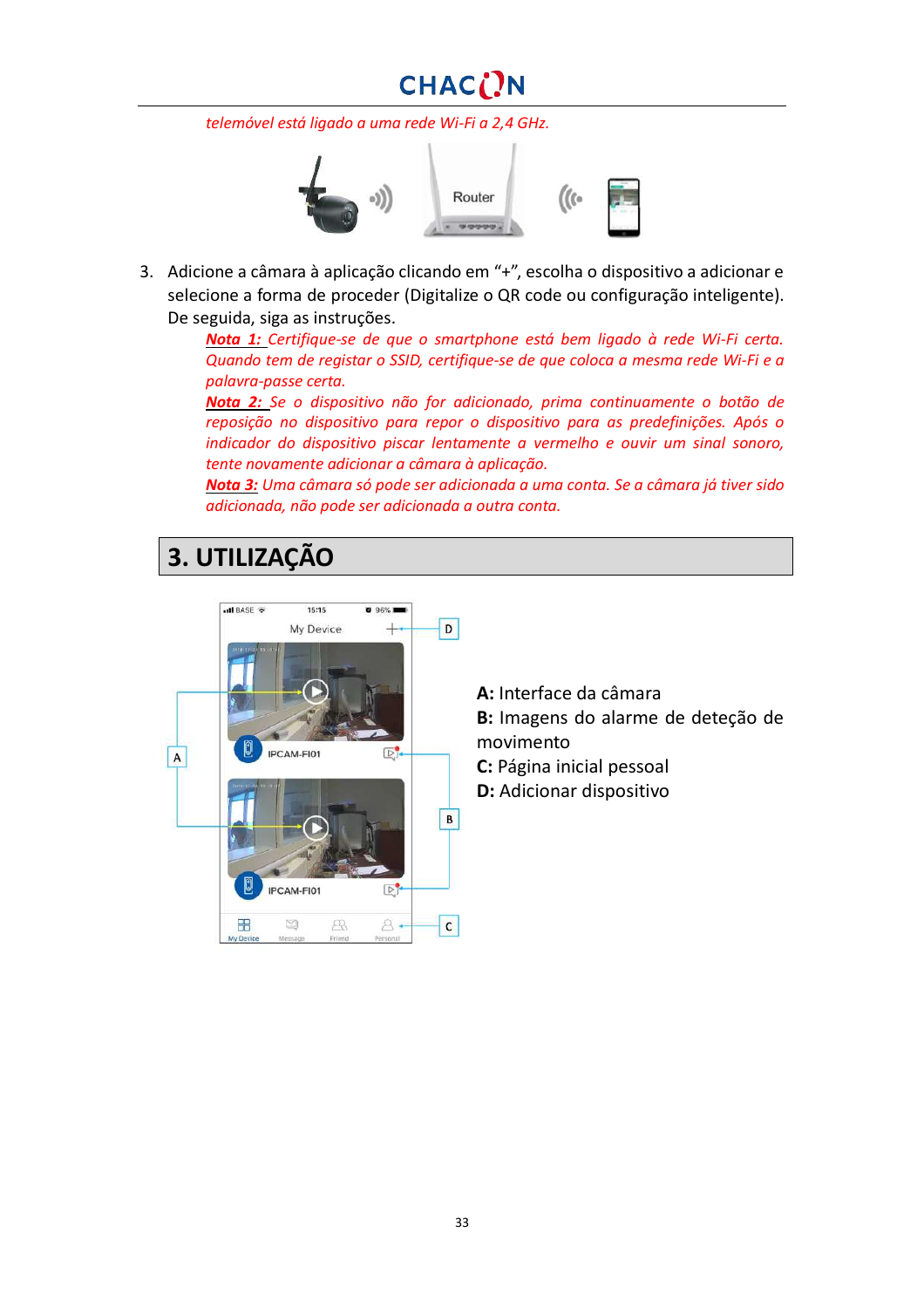#### **A. Interface da câmara**



**A:** Definição da câmara: permite configurar todas as funções da câmara:

- $\triangleright$  Proprietário: pessoa que gere a câmara
- $\triangleright$  SN: número de série da câmara
- $\triangleright$  Partilhar: gerir a partilha da câmara
- *Nota 1: Para partilhar a câmara com alguém, a nova pessoa necessita primeiro de criar a sua conta na aplicação Chacon cam+. De seguida, clique em "+" e registe a nova conta com quem partilhar a câmara. Nota 2: Por razões de segurança, as contas de visitante não têm todos os direitos de controlar a câmara, algumas das funções não podem ser utilizadas.*
- $\triangleright$  Cartão SD: gerir a memória *Nota 1: Instale um cartão micro-SD de alta capacidade (classe 10) na câmara para gravação contínua até 24 horas.*
- $\triangleright$  Modo de suspensão: gerir a ativação/desativação da câmara
- Ø Receber mensagem de alarme: necessita de ativar esta função se pretender receber notificações no smartphone aquando de deteção de movimento.

*Nota 1: Para receber as notificações, tem de ativar as notificações "Chacon cam+" nas definições do smartphone.*

- $\triangleright$  Rodar vídeo: permite rodar a imagem do vídeo 180°.
- Ø Movimento: ative e desative a deteção de movimento.
- Ø Deteção de som: ative e desative a deteção de som. Pode ajustar a sensibilidade de deteção (baixa, média ou alta).
- $\triangleright$  Definições de reprodução: para ajustar a temporização de um vídeo gravado.
- $\triangleright$  Versão: versão do software.
- Ø Eliminar câmara: caixote do lixo no canto superior direito do ecrã. Permite eliminar a câmara.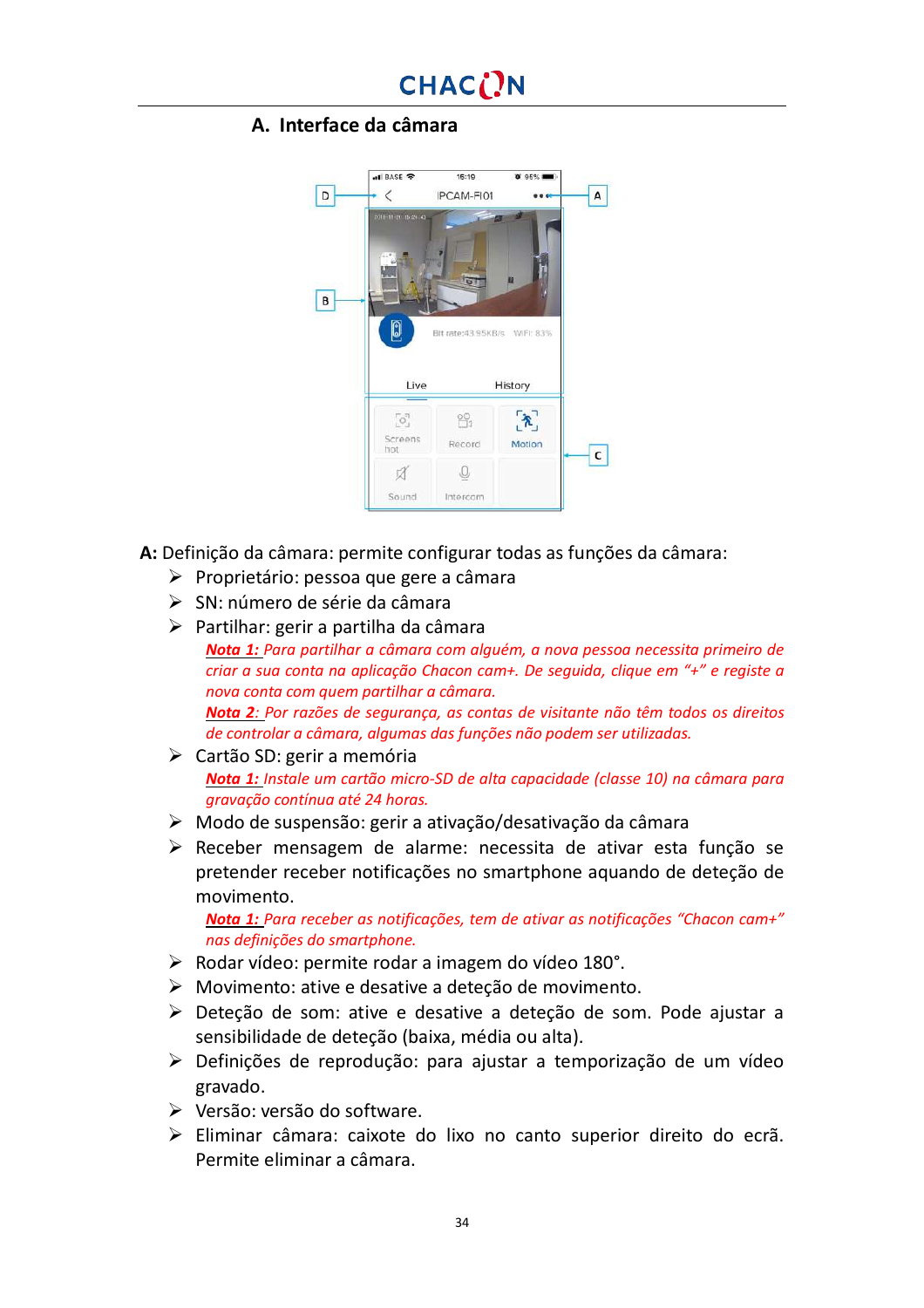**B:** Vídeo da câmara:

- Ø Pré-visualização: ver vídeo em direto.
- $\triangleright$  Reprodução: ver o vídeo gravado.

**C:** Parâmetros principais: dependendo do dispositivo, pode gerir as funções principais da câmara (deteção de movimento, ativar/desativar, partilhar, luz, tirar fotografia manual/gravar vídeos, falar/ouvir...)

**D:** Voltar à página anterior.



#### **B. Imagens do alarme de deteção de movimento**

**A:** Última gravação. Clique na imagem para ver vídeo/imagem, transferir, partilhar com outra aplicação, pessoa...

**B:** Gravações anteriores. Deslize o dedo para ver todas as gravações. Clique na imagem para ver vídeo/imagem, transferir, partilhar com outra aplicação, pessoa...

**C:** Eliminar gravações

**D:** Voltar à página anterior.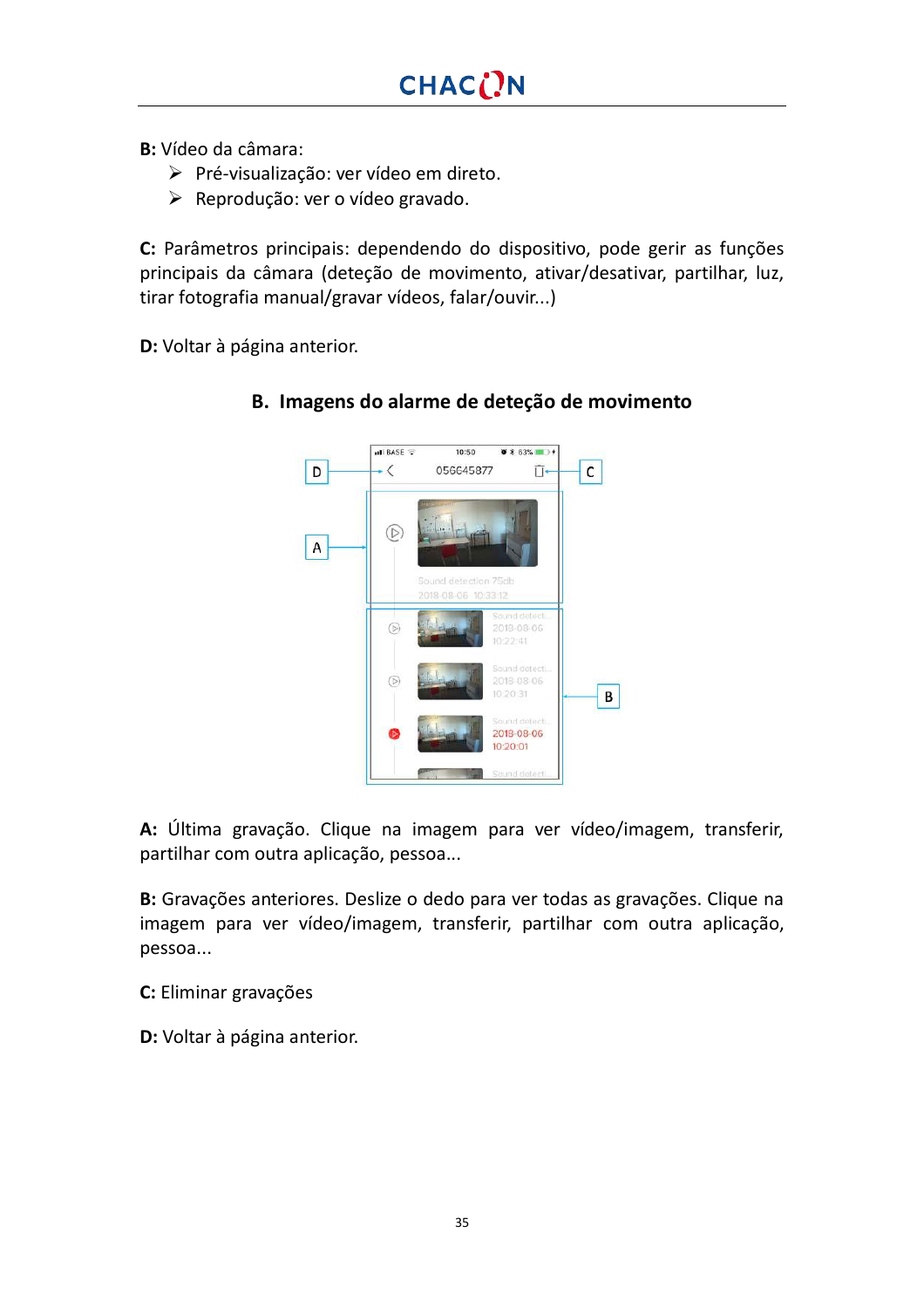

#### **C. Página inicial pessoal**

|   | .II BASE 중<br>15:34<br>Personal | <b>0 92% DM</b>                |  |
|---|---------------------------------|--------------------------------|--|
|   | CHAC <sub>(</sub> )N<br>cam.    |                                |  |
| D | Account                         |                                |  |
|   | Nickname                        | 5                              |  |
|   | Change Password                 |                                |  |
| с | More                            | S                              |  |
|   | LOG OUT                         |                                |  |
| E | 립<br>My Device<br>Meesage       | ДŖ,<br>щ<br>Personal<br>Friend |  |
|   |                                 |                                |  |

**A:** Mensagem: clique para ver mensagens sobre o sistema de alarme ou pessoas com amigos

**B :** Amigo: convide um novo amigo com o qual pretende partilhar uma câmara, eliminar amigos, gerir qual dispositivo pretende partilhar.

**C :** Mais: outras funções.

**D:** Conta: permite gerir a conta (modificar a imagem pessoal, palavra-passe, terminar sessão...)

**E:** Voltar à página anterior.

## **4. REPOR**

Para repor as predefinições da câmara, prima continuamente o botão de reposição da câmara até ouvir um sinal sonoro.

*Nota 1: Se pretender efetuar uma reposição completa (para novo proprietário), elimine primeiro a câmara a partir da conta na aplicação e, depois, efetue uma reposição.*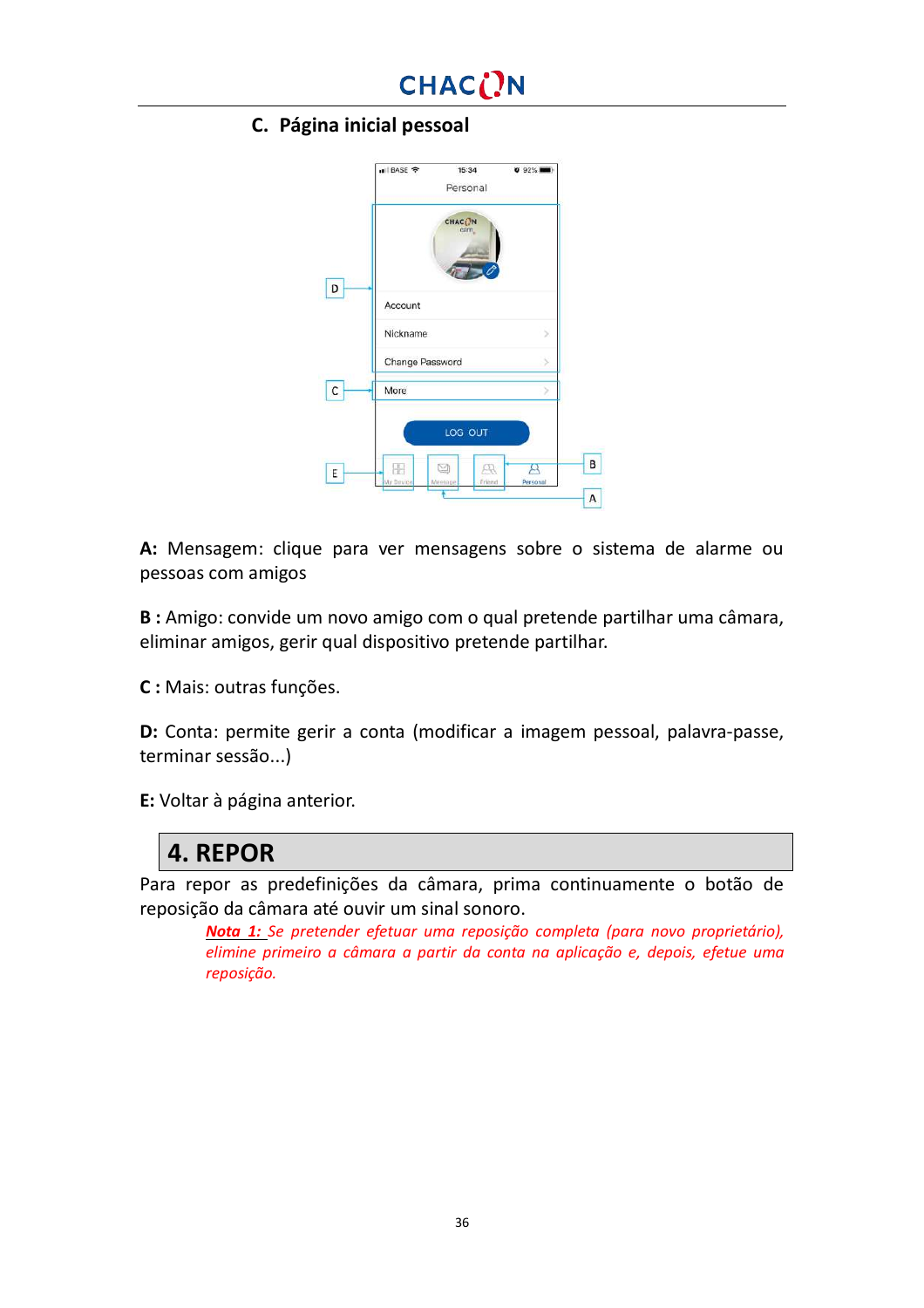## **5. OUTROS**

### **A. Serviço de assistência**



www.chacon.be

### **B. Especificação**

- $\triangleright$  Resolução: HD 1080p (1920x1080)
- Ø Angulo de visão: 100°
- $\triangleright$  Visão noturna: 15 m
- $\triangleright$  Ligação: Wi-Fi 802.11b /g /n
- Ø Frequência Wi-Fi 2.4 GHz
- Ø Potência max de radiofrequência: <20mW (EIRP)
- Ø Alimentação: USB 12V / 1A
- Ø Temperatura de operação: -10° C / + 50° C

### **C. Símbolos**

Corrente direta (DC)  $=$ 



Este produto deve ser passado pelo tratamento conforme à norma 2002/96/ES para ser reciclado ou desmontado de maneira que a sua inuência no meio ambiente seja mínima. As autoridades locais ou regionais prestam mais informações detalhadas.

O abaixo assinado, Chacon, declara que o presente tipo de equipamento de rádio 'IPCAM-FE03' está em conformidade com a Diretiva 2014/53/UE.

O texto integral da declaração de conformidade está disponível no seguinte endereço de Internet: <http://chacon.be/conformity>



Chacon S.A. Avenue Mercator 2 • 1300 Wavre Belgium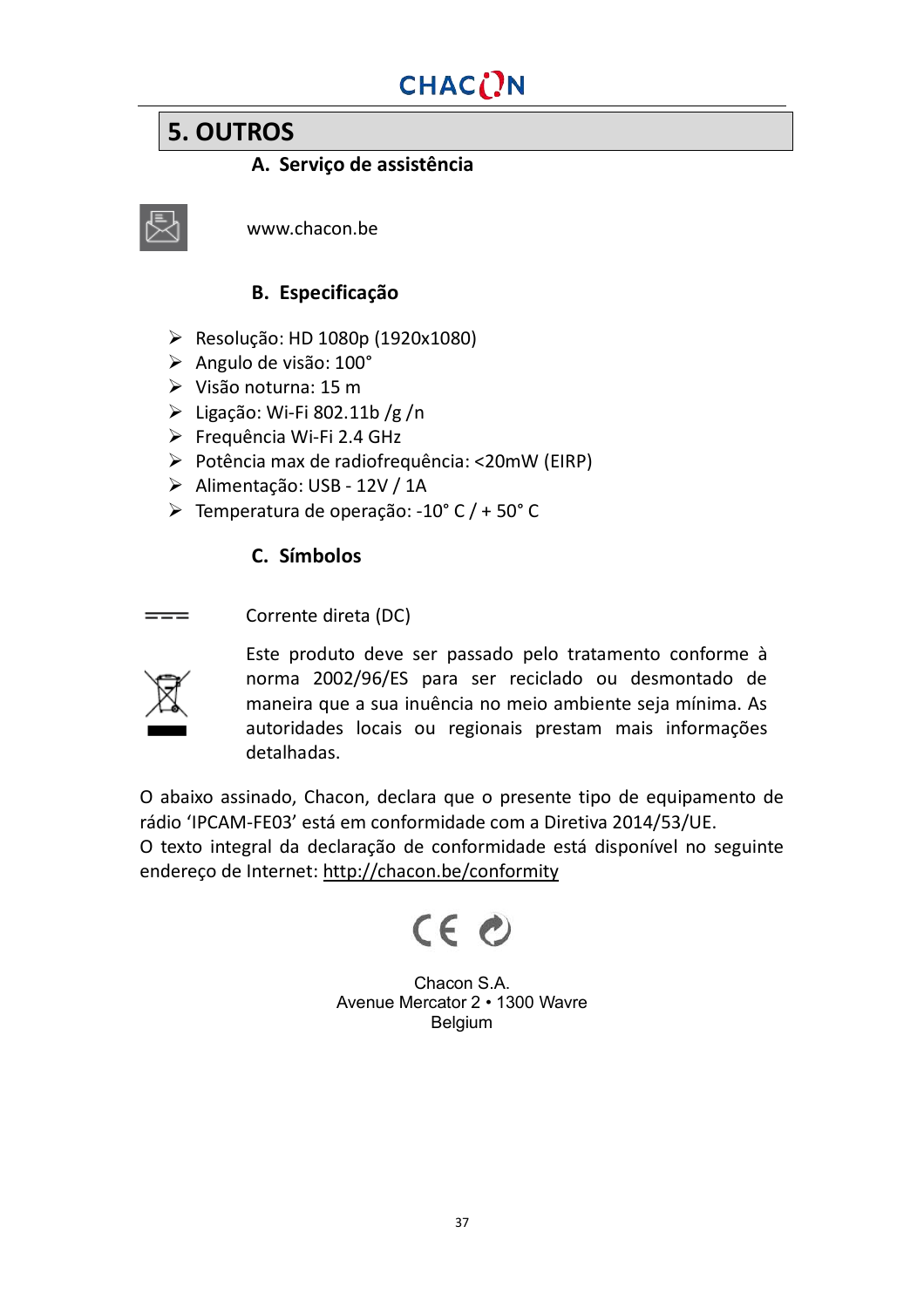**DE** 

## **1. ÜBERBLICK**

## **A. Gerätebeschreibung**

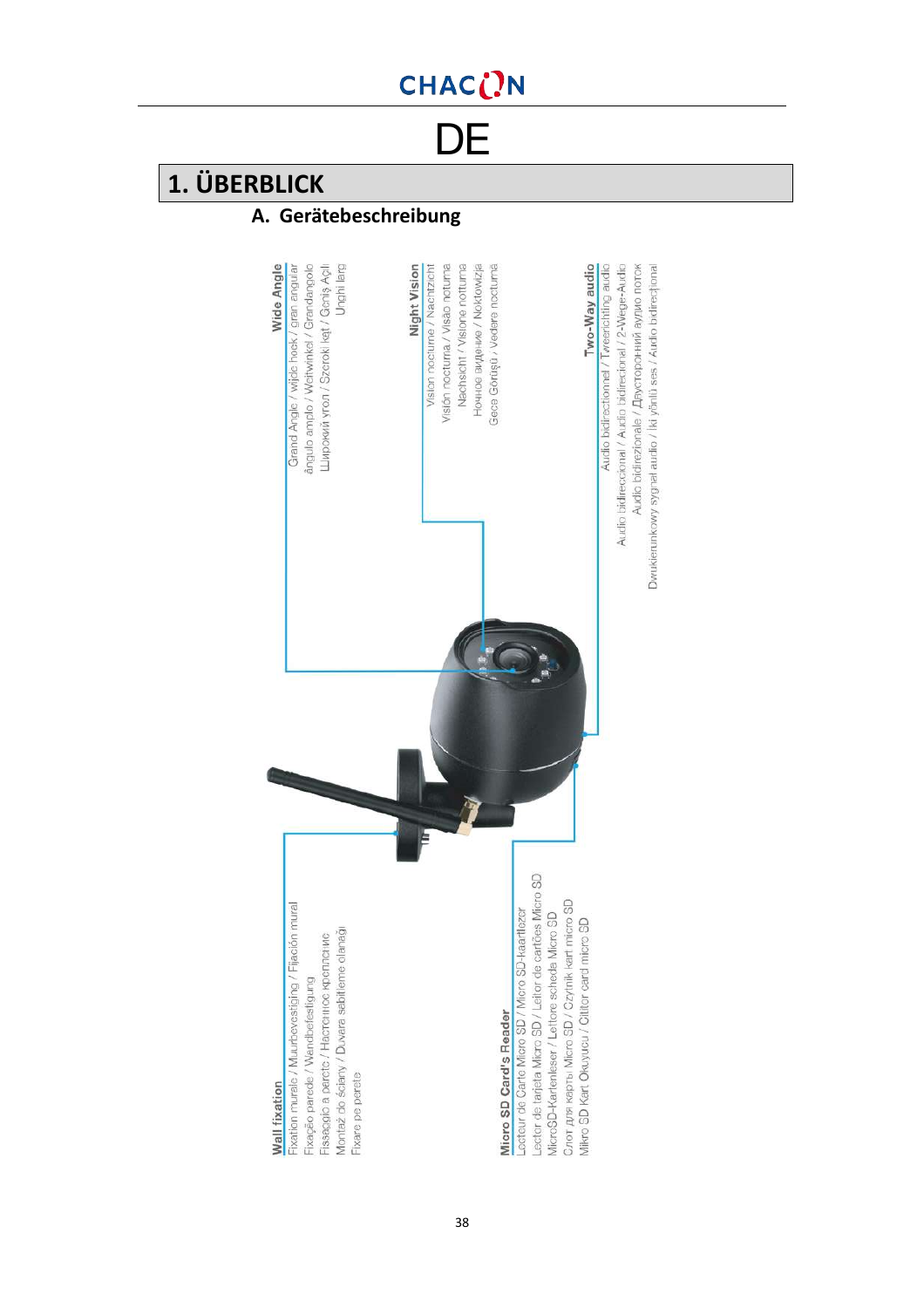

## **2. ANSCHLUSS DER KAMERA**

#### **A. App herunterladen**

Suchen Sie im Apple Store bzw. in Google Play nach der kostenlosen App "Chacon cam+" und laden Sie sie herunter.

cam







### **B. App erstmalig verwenden**

Starten Sie die App und erstellen Sie Ihr Konto:

1. Wenn Sie die App das erste Mal ausführen, wird eine Meldung angezeigt, in der Sie um Erlaubnis für den Zugriff auf das Mobiltelefon gefragt werden. Damit Sie die App bestmöglich nutzen können, empfehlen wir, der App die folgende Erlaubnis zu erteilen.

*Hinweis: Erlauben Sie Chacon cam+ , Push-Benachrichtigungen vom System abzurufen (Funktion: Wenn die Kamera eine Bewegungserkennung oder hörbaren Alarm auslöst, können Sie Warnmeldungen auf Ihrem Mobiltelefon erhalten).*

2. Klicken Sie auf "Sign Up" (Anmelden), um Ihr Konto zu erstellen, und folgen Sie den Anweisungen.

*Hinweis: Wenn Sie Ihre E-Mail-Adresse registrieren und auf "Get the verification code" (Bestätigungscode abrufen) klicken, wird Ihnen ein Code an Ihre E-Mail-Adresse gesendet. Dieser Code ist erforderlich, um Ihr Konto zu bestätigen.*

### **C. Kamera hinzufügen**

Verknüpfen Sie die Kamera mit der App "Chacon cam+":

1. Schließen Sie die Kamera am Netzstrom an. Achten Sie darauf, dass das Kabel richtig angeschlossen ist. (Wir empfehlen, den mitgelieferten Netzadapter zu verwenden.)



2. Nachdem Sie das Gerät eingeschaltet haben, blinkt die normale Anzeige zweimal pro Sekunde rot auf. Nach ein paar Sekunden ertönt ein Piepton. Dies bedeutet, dass Sie die Kamera jetzt über Ihr Smartphone oder Tablet mit dem WLAN verbinden können.

> *Hinweis 1: Wenn der Status nicht ordnungsgemäß angezeigt wird, setzen Sie das Gerät auf die Werkseinstellungen zurück. Halten Sie dazu die RESET-Taste gedrückt,*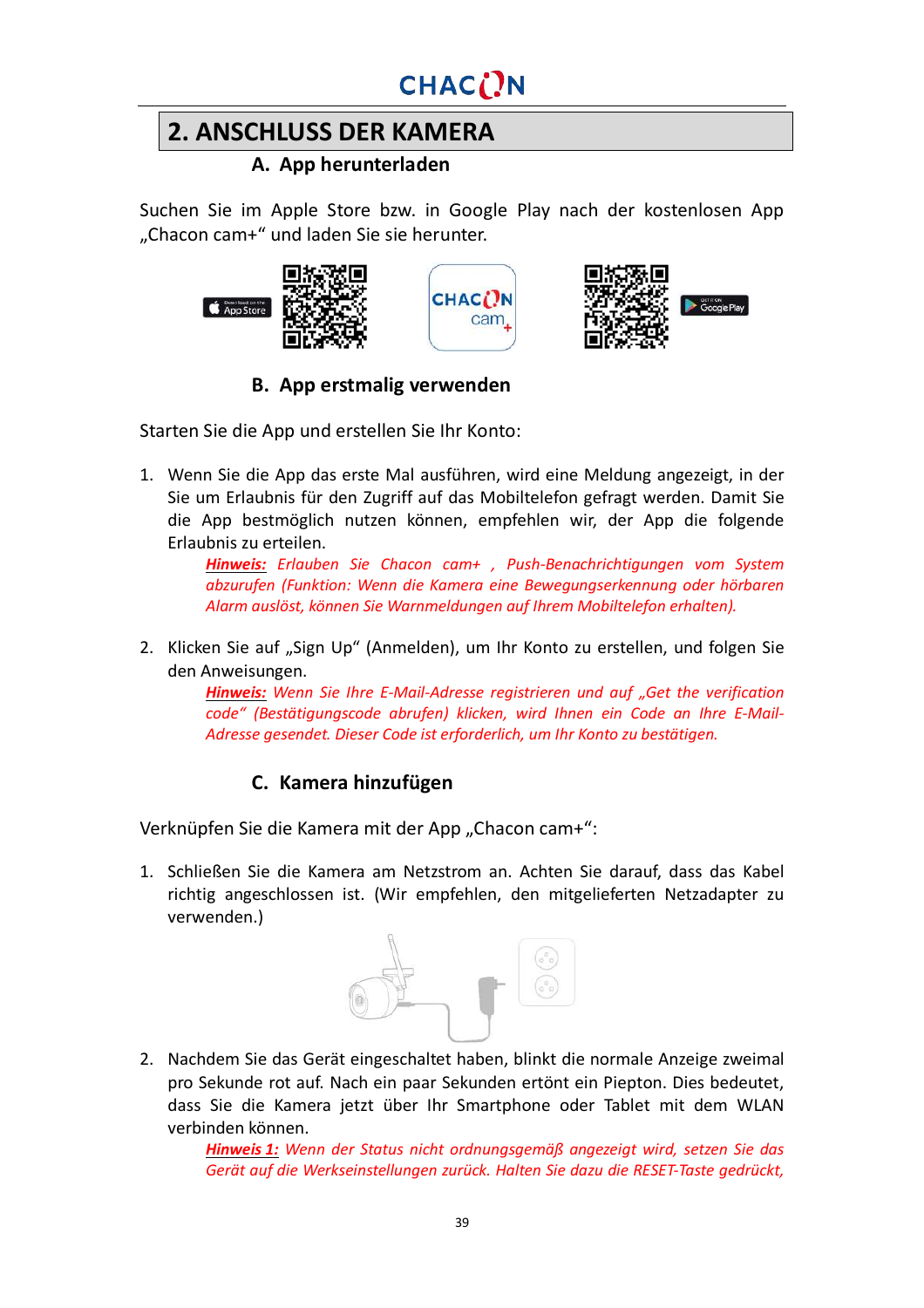## CHACON

*bis Sie einen Piepton hören. (Die Position der RESET-Taste ist bei jedem Produkt unterschiedlich, aber sie ist immer mit "RESET" beschriftet.) Hinweis 2: Zum Hinzufügen eines Geräts ist ein stabiles und konstantes WLAN-Netz erforderlich. Das Gerät sollte sich so nah wie möglich am WLAN-Router befinden. Hinweis 3: Diese Kamera unterstützt nur das 2,4-GHz-Band. Vergewissern Sie sich, dass Ihr Router das 2,4-GHz-Band unterstützt und Ihr Mobiltelefon mit dem 2,4- GHz-Band verbunden ist, bevor Sie Geräte hinzufügen.*



3. Fügen Sie die Kamera zur App hinzu. Klicken Sie dazu auf das "+" und wählen Sie das Gerät aus, dass Sie hinzufügen möchten. Wählen Sie dann aus, wie Sie fortfahren möchten (QR-Code scannen oder smarte Konfiguration). Folgen Sie anschließend den Anweisungen.

> *Hinweis 1: Vergewissern Sie sich, dass das Smartphone mit dem richtigen WLAN-Netz verbunden ist. Wenn Sie die SSID registrieren müssen, achten Sie darauf, dass Sie das gleiche WLAN-Netz und das richtige Kennwort eingeben.*

> *Hinweis 2: Wenn das Gerät nicht hinzugefügt wird, halten Sie die RESET-Taste am Gerät gedrückt, um die Werkseinstellungen wiederherzustellen. Wenn die Geräteanzeige langsam rot blinkt und Sie einen Piepton hören, versuchen Sie erneut, die Kamera zur Anwendung hinzuzufügen.*

> *Hinweis 3: Eine Kamera kann nur zu einem Konto hinzugefügt werden. Wenn die Kamera bereits hinzugefügt wurde, kann Sie nicht mehr zu einem anderen Konto hinzugefügt werden.*

## **3. VERWENDUNG**



**A:** Benutzeroberfläche der Kamera

**B:** Warnmeldung bei

Bewegungserkennung

**C:** Persönliche Startseite

**D:** Gerät hinzufügen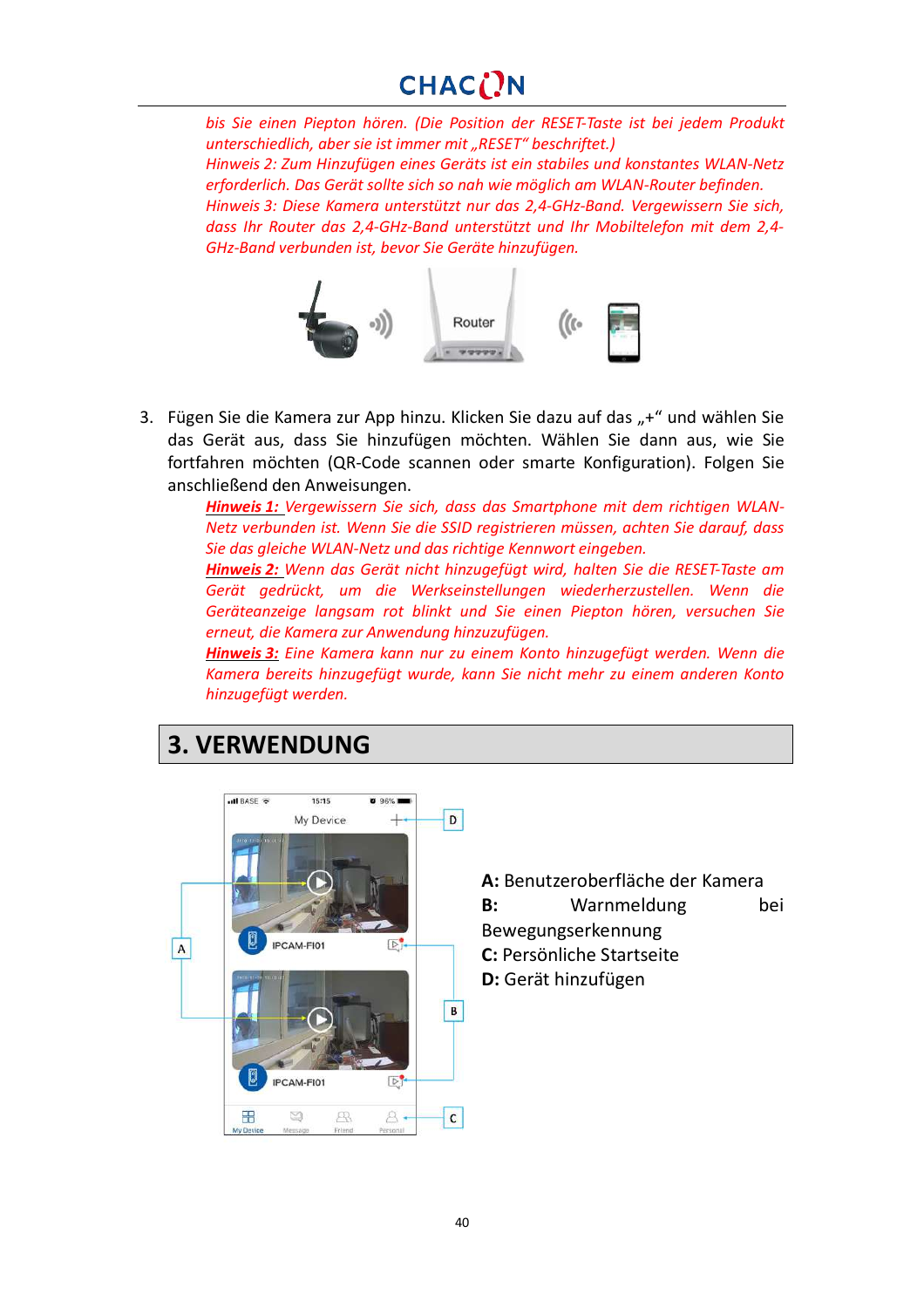### **A. Benutzeroberfläche der Kamera**



**A:** Kameraeinstellungen: Hier können Sie alle Funktionen der Kamera konfigurieren:

- Ø Eigentümer: Person, die die Kamera verwaltet
- Ø SN: Seriennummer der Kamera
- Ø Freigeben: Freigabeeinstellungen der Kamera verwalten *Hinweis 1: Um die Kamera für andere Personen freizugeben, muss die Person zuerst ihr eigenes Konto in der App "Chacon cam+" erstellen. Klicken Sie dann auf "+" und registrieren Sie das neue Konto, für das die Kamera freigegeben werden soll. Hinweis 2: Aus Sicherheitsgründen haben Besucherkonten nicht alle Rechte zum Bedienen der Kamera, sodass einige Funktionen nicht verfügbar sind.*
- $\triangleright$  SD-Karte: Speicher verwalten *Hinweis 1: Legen Sie eine SD-Karte mit hoher Speicherkapazität (Klasse 10) in die Kamera ein, wenn Sie durchgehend bis zu 24 Stunden aufnehmen möchten.*
- $\triangleright$  Ruhemodus: Ein-/Ausschalten der Kamera verwalten
- Ø Alarmmeldungen empfangen: Wenn Sie bei Bewegungserkennung Push-Benachrichtigungen auf Ihrem Smartphone erhalten möchten, müssen Sie diese Funktion aktivieren.

*Hinweis 1: Um Push-Benachrichtigungen zu erhalten, müssen Sie dies in den Einstellungen Ihres Smartphones in der App "Chacon cam+" aktivieren.*

- Ø Video spiegeln: Videobild um 180° drehen
- Ø Bewegung: Bewegungserkennung aktivieren/deaktivieren
- Ø Tonerkennung: Tonerkennung aktivieren/deaktivieren; Sie können die Erkennungsempfindlichkeit einstellen (niedrig, mittel oder hoch)
- Ø Wiedergabeeinstellungen: Zeiteinstellungen für ein aufgezeichnetes Video
- Ø Version: Version der Software
- Ø Kamera löschen: Papierkorb oben rechts auf dem Bildschirm zum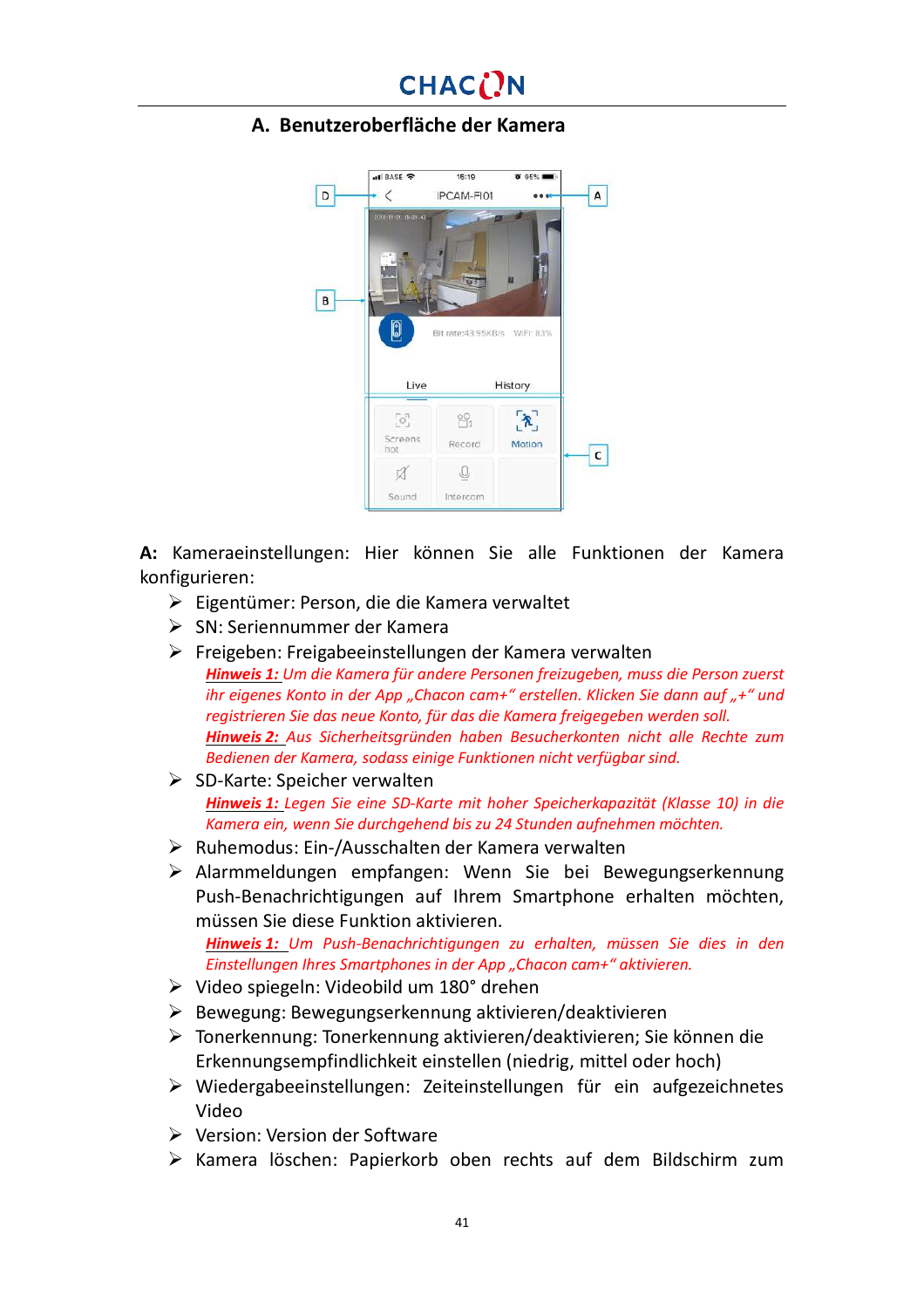Entfernen der Kamera

**B:** Video der Kamera:

- Ø Vorschau: Live-Video
- $\triangleright$  Wiedergabe: aufgezeichnetes Video ansehen

**C:** Hauptparameter: je nach Gerät können Sie die Hauptfunktionen der Kamera verwalten (Bewegungserkennung, Ein-/Ausschalten, Licht, manuell Foto/Video aufnehmen, sprechen/zuhören ...)

**D:** Zurück zur vorherigen Seite



#### **B. Warnmeldung bei Bewegungserkennung**

**A:** Letzte Aufnahme. Klicken Sie auf das Bild, um das Video/Bild anzusehen, herunterzuladen, für eine andere Anwendung/Person freizugeben ...

**B:** Vorherige Aufnahme. Wischen Sie nach unten, um alle Aufnahmen anzuzeigen. Klicken Sie auf das Bild, um das Video/Bild anzusehen, herunterzuladen, für eine andere Anwendung/Person freizugeben ...

**C:** Aufnahmen löschen.

**D:** Zurück zur vorherigen persönlichen Startseite.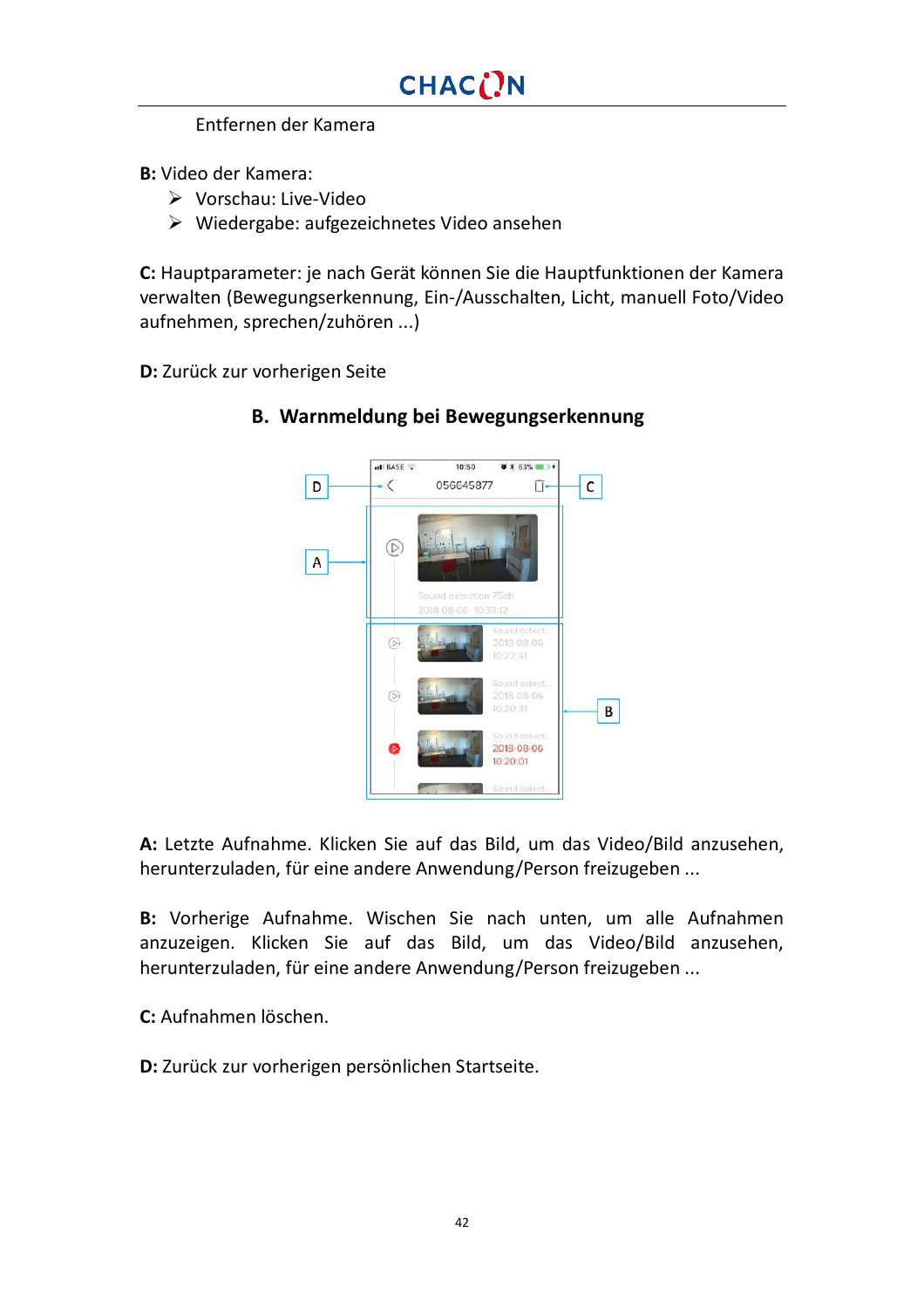

#### **C. Persönliche Startseite**

|           | CHAC <sub>(</sub> )N<br>cam. |                                 |  |
|-----------|------------------------------|---------------------------------|--|
| Account   |                              |                                 |  |
| Nickname  |                              |                                 |  |
|           |                              |                                 |  |
| More      |                              |                                 |  |
|           | LOG OUT                      |                                 |  |
| My Device | ρŖ<br>Friend                 | Personal                        |  |
|           |                              | Change Password<br>립<br>Meesage |  |

**A:** Nachricht: Nachrichten über das Alarmsystem von Personen anzeigen

**B:** Freunde: Neue Freunde einladen, für die Sie eine Kamera freigeben möchten, Freunde löschen, Freigabe von Geräten verwalten

**C:** Mehr: weitere Funktionen

**D:** Konto: Konto verwalten (persönliches Bild/Kennwort ändern, abmelden ...

**E:** Zurück zur vorherigen Seite

## **4. ZURÜCKSETZEN**

Um die Kamera auf die Werkseinstellungen zurückzusetzen, halten Sie die RESET-Taste gedrückt, bis Sie einen Piepton hören.

*Hinweis 1: Wenn Sie das Gerät komplett zurücksetzen möchten (für einen neuen Eigentümer), entfernen Sie erst die Kamera in der App vom Konto, bevor Sie sie zurücksetzen.*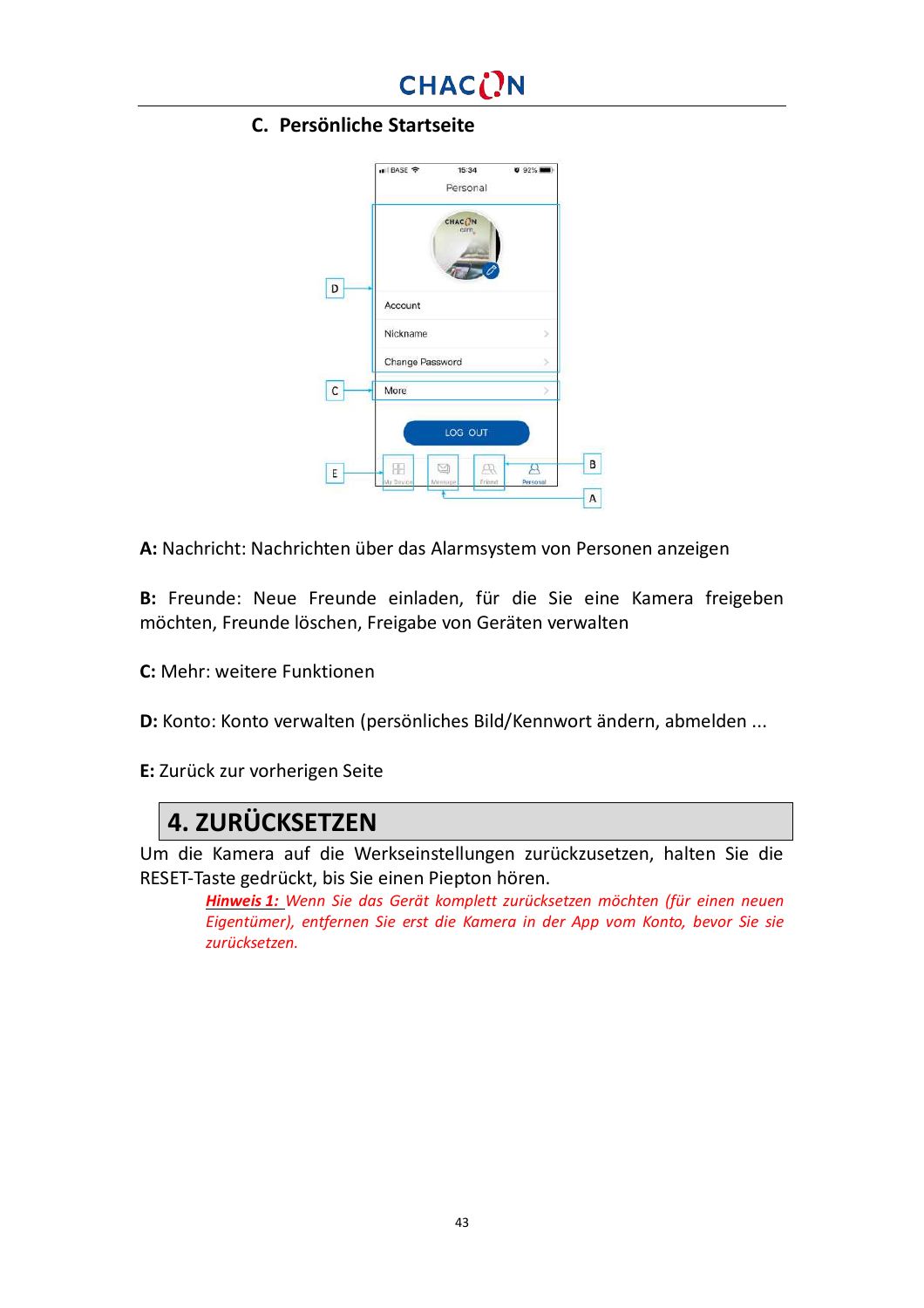## **5. SONSTIGES**

### **A. Hotline**



www.chacon.be

### **B. Spezifikationen**

- $\triangleright$  Resolution: HD 1080p (1920x1080)
- Ø View Angle: 100°
- $\triangleright$  Night vision: 15 m
- $\triangleright$  Connection: Wi-Fi 802.11b /g /n
- $\triangleright$  Frequency: Wi-Fi 2.4 GHz
- $\triangleright$  Max radio-frequency power: <20mW (EIRP)
- $\triangleright$  Power supply: USB 12V / 1A
- $\geq$  Operating temperature: -10° C / + 50° C

### **C. Symbole**

Gleichstrom (DC)  $=$ 



Batterien/Akkus oder defekte Produkte nicht im Hausmüll entsorgen. Die möglicherweise enthaltenen gefährlichen Substanzen können für die Gesundheit oder die Umwelt schädlich sein. Geben Sie die Produkte beim Händler zurück oder geben Sie sie an einer Sammelstelle oder bei einem Recyclinghof ab.

Chacon erklärt hiermit, dass der Funkgerätetyp "IPCAM-FE03" mit der Richtlinie 2014/53/EG konform ist.

Der vollständige Test der EU-Konformitätserklärung steht unter der folgenden Internetadresse zur Verfügung: <http://chacon.be/conformity>

# CE O

Chacon S.A. Avenue Mercator 2 • 1300 Wavre Belgien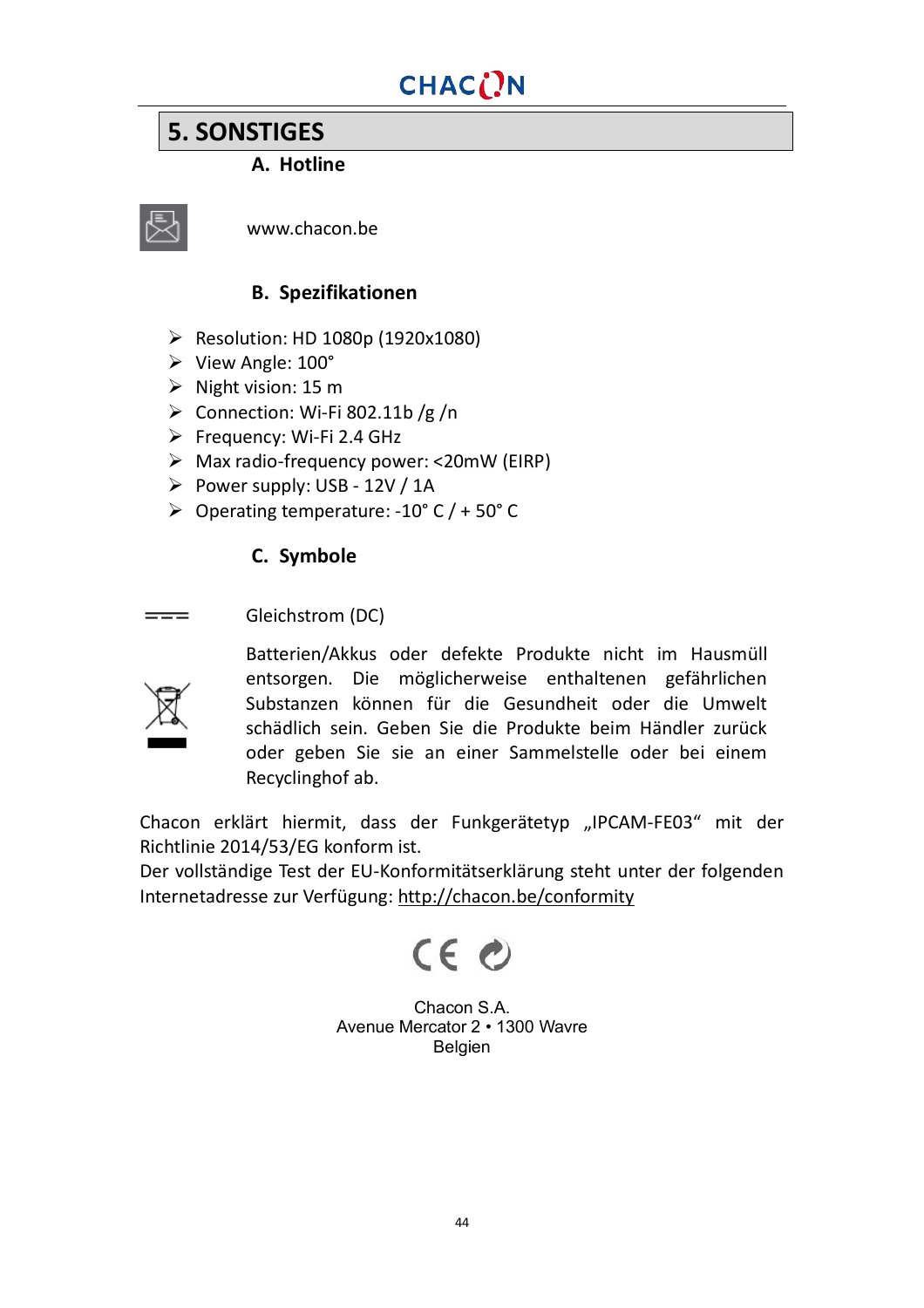IT

## **1. PRESENTAZIONE**

## **A. Descrizione del dispositivo**

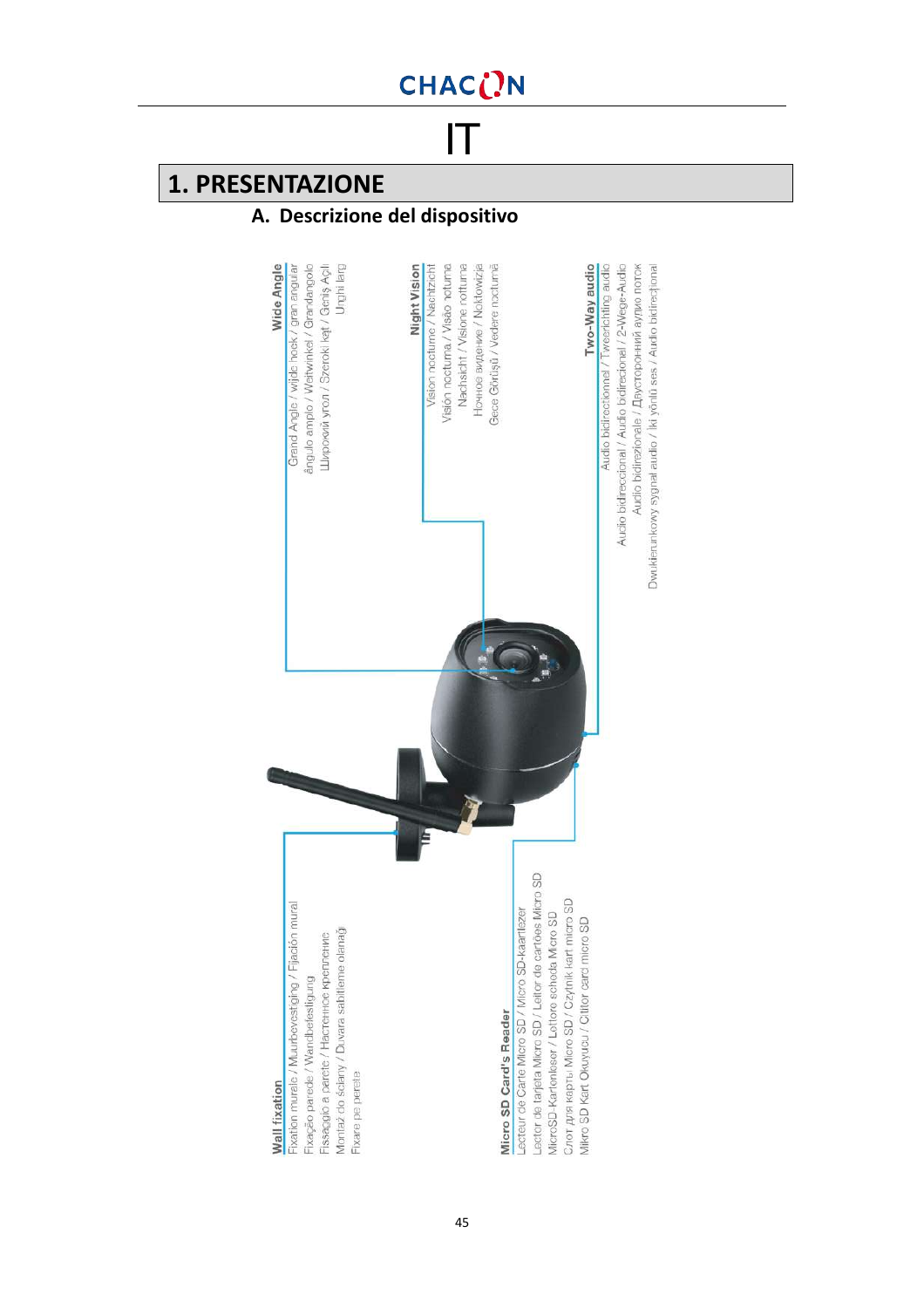## CHACON

## **2. COLLEGAMENTO DELLA VIDEOCAMERA**

### **A. Download dell'applicazione**

Cercare e scaricare l'applicazione gratuita "Chacon cam+" nell'Apple Store o nell'app store Android:







**B. Come iniziare a usare l'applicazione**

Lanciare l'applicazione e creare il proprio account:

1. Quando l'applicazione viene avviata per la prima volta, appare una notifica con la richiesta di autorizzazione per il telefono. Per una migliore esperienza di utilizzo, si consiglia di concedere all'app le seguenti autorizzazioni.

> *Nota: Concedere a Chacon Cam+ l'autorizzazione per le notifiche push (Funzione: quando la videocamera rileva un movimento o un allarme acustico, il telefono potrebbe ricevere una notifica push di allarme).*

2. Fare clic su "Sign Up" (Iscriviti) per creare il proprio account e seguire le istruzioni.

> *Nota: Registrando il proprio indirizzo mail e cliccando su "Get the verification code" (Ottieni codice di verifica), il codice sarà inviato all'indirizzo mail. Questa operazione è necessaria per convalidare l'account.*

### **C. Aggiungere la videocamera**

Collegare la videocamera all'applicazione "Chacon cam+":

1. Collegare la videocamera alla rete elettrica, assicurandosi che il cavo sia ben inserito nella presa (si consiglia di utilizzare l'adattatore in dotazione).



2. In seguito all'attivazione del dispositivo, la spia rossa inizierà a lampeggiare (due volte al secondo). Dopo qualche secondo, si udirà un bip. Questo suono indica che la videocamera può essere collegata al Wi-Fi tramite smartphone o tablet.

*Nota1: Se l'indicatore segnala un'anomalia, resettare il dispositivo e ripristinare le impostazioni di fabbrica. (Tenere premuto il pulsante RESET fino a quando si sente il suono "bip") (La posizione del pulsante reset è diversa per ogni prodotto ma è sempre segnalata dalla scritta "RESET").*

*Nota2: Si richiede una rete WIFI stabile e regolare quando si aggiungono dispositivi; posizionare il dispositivo il più vicino possibile al router WIFI.*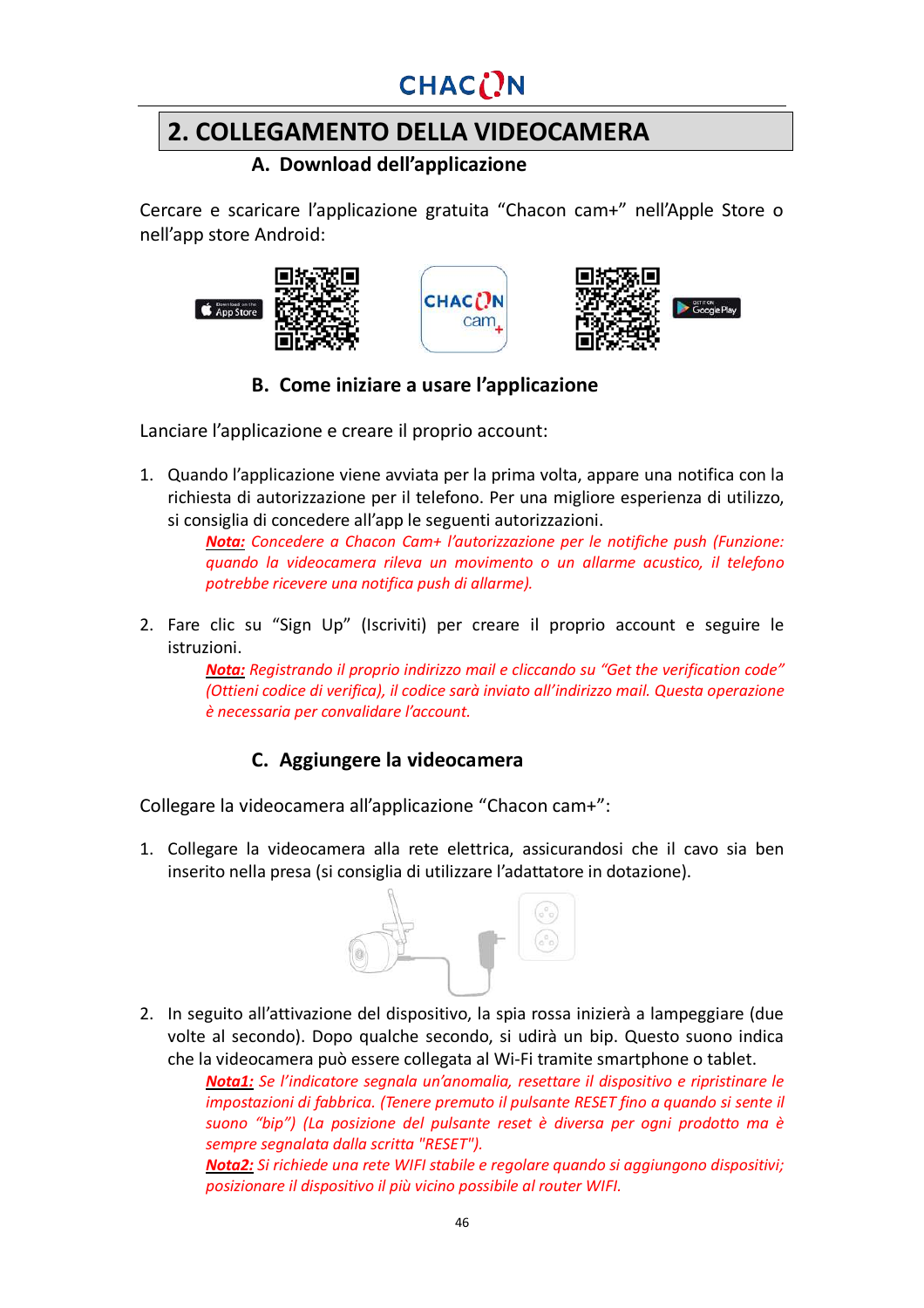## CHACON

*Nota3: Questa videocamera supporta solo la rete WIFI 2,4GHZ. Prima di aggiungere il dispositivo, assicurarsi che il proprio router supporti la rete WIFI 2,4GHZ e il cellulare sia collegato alla rete WIFI 2,4GHZ.*



3. Aggiungere la videocamera all'applicazione cliccando sull'icona "+", scegliere il dispositivo da aggiungere e selezionare come procedere (Scansione codice QR o configurazione smart). Seguire le istruzioni.

> *Nota1: Assicurarsi che lo smartphone sia connesso alla rete Wi-Fi corretta. Quando si dovrà registrare il SSID, assicurarsi di inserire la stessa rete Wi-Fi e la password corretta.*

> *Nota2: Se non si riesce ad aggiungere il dispositivo, tenere premuto il pulsante reset presente sul dispositivo per ripristinare le impostazioni di fabbrica. Attendere che la spia rossa del dispositivo lampeggi lentamente; dopo il "bip", provare nuovamente ad aggiungere la videocamera all'applicazione.*

> *Nota3: La videocamera può essere aggiunta solamente a un account. Se la videocamera è già stata aggiunta, non può essere aggiunta a un altro account.*



## **3. UTILIZZO**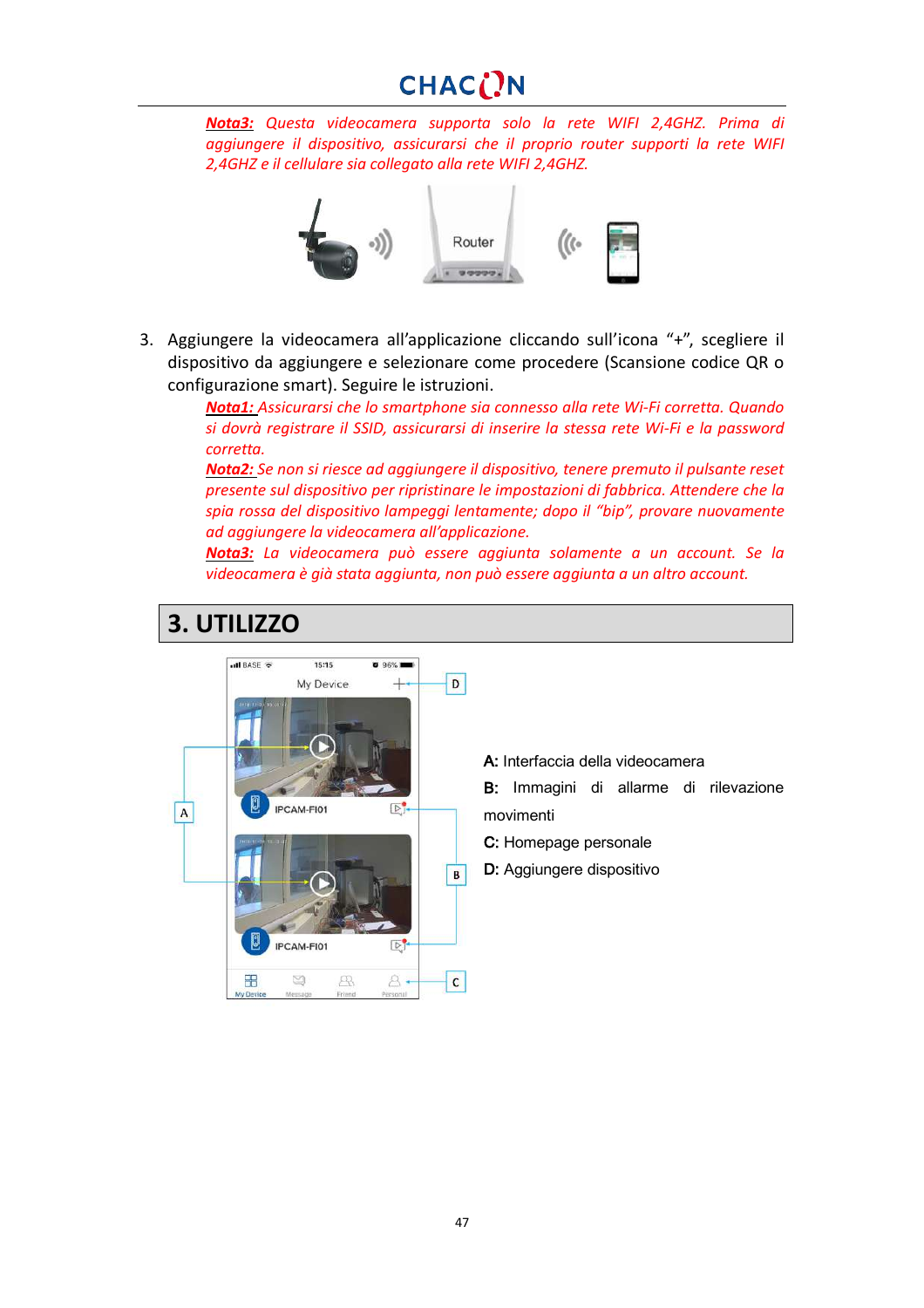### **A. Interfaccia della videocamera**



**A:** Impostazioni videocamera: consente di configurare tutte le funzionalità della videocamera:

- $\triangleright$  Proprietario: chi gestisce la videocamera
- $\triangleright$  SN: numero di serie della videocamera
- $\triangleright$  Condividi: consente di gestire la condivisione della videocamera *Nota1: Per poter condividere la videocamera, il nuovo utente deve, per prima cosa, creare un proprio account nell'applicazione Chacon cam+. Successivamente, cliccare su "+" e registrare il nuovo account con cui si desidera condividere la videocamera. Nota2: Per motivi di sicurezza, gli account dei visitatori non hanno il pieno controllo della videocamera, alcune funzioni sono disattivate.*
- $\triangleright$  Scheda SD: gestione della memoria *Nota1: Installare una scheda micro SD (classe 10) nella videocamera per registrare fino a 24 ore in modo continuativo.*
- Ø Modalità sospensione: consente di gestire l'accensione/spegnimento della videocamera
- $\triangleright$  Ricevi notifica di allarme: attivare questa funzione se si desidera ricevere notifiche push sul proprio smartphone quando si rilevano movimenti.

*Nota1: Per ricevere le notifiche push, selezionare le notifiche "Chacon cam+" nelle impostazioni del proprio smartphone.*

- $\triangleright$  Capovolgimento video: consente di capovolgere le immagini del proprio video di 180°.
- $\triangleright$  Movimenti: attiva e disattiva la rilevazione di movimenti.
- $\triangleright$  Rilevazione suoni: attiva e disattiva la rilevazione di suoni. È possibile regolare la sensibilità di rilevamento (bassa, media o alta).
- $\triangleright$  Impostazioni di riproduzione: consente di regolare il timing di un video registrato.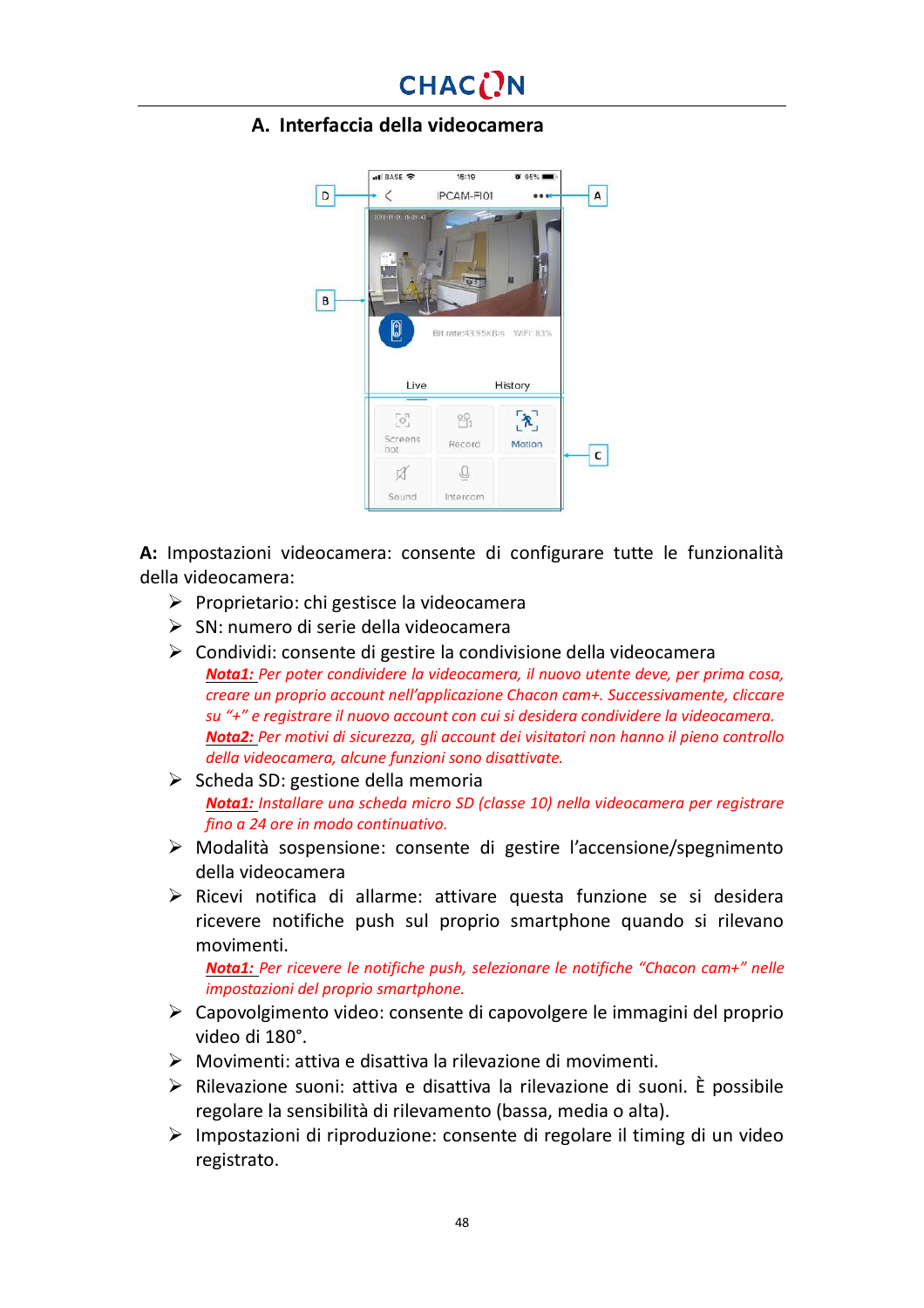- $\triangleright$  Versione: versione del software.
- $\triangleright$  Cancella videocamera: cestino in alto a destra dello schermo. Consente di cancellare la videocamera.

**B:** Filmati della videocamera:

- $\triangleright$  Anteprima: video in diretta.
- $\triangleright$  Riproduzione: consente di visualizzare i video registrati.

**C:** Parametri principali: in base al dispositivo, è possibile gestire le funzionalità principali della videocamera (rilevazione dei movimenti, accensione/spegnimento, condivisione, illuminazione, realizzare manualmente foto/registrazioni video, parlare/ascoltare, …)

**D:** Consente di tornare alla pagina precedente.



#### **B. Immagini di allarme di rilevazione movimenti**

**A:** Ultima registrazione. Cliccare sull'immagine per visualizzare il video/immagine, scaricare, condividere con un'altra applicazione, utente…

**B:** Registrazioni precedenti. Scorrere il dito per visualizzare tutte le registrazioni. Cliccare sull'immagine per visualizzare il video/immagine, scaricare, condividere con un'altra applicazione, utente…

**C:** Cancella registrazioni.

**D:** Consente di tornare alla Homepage personale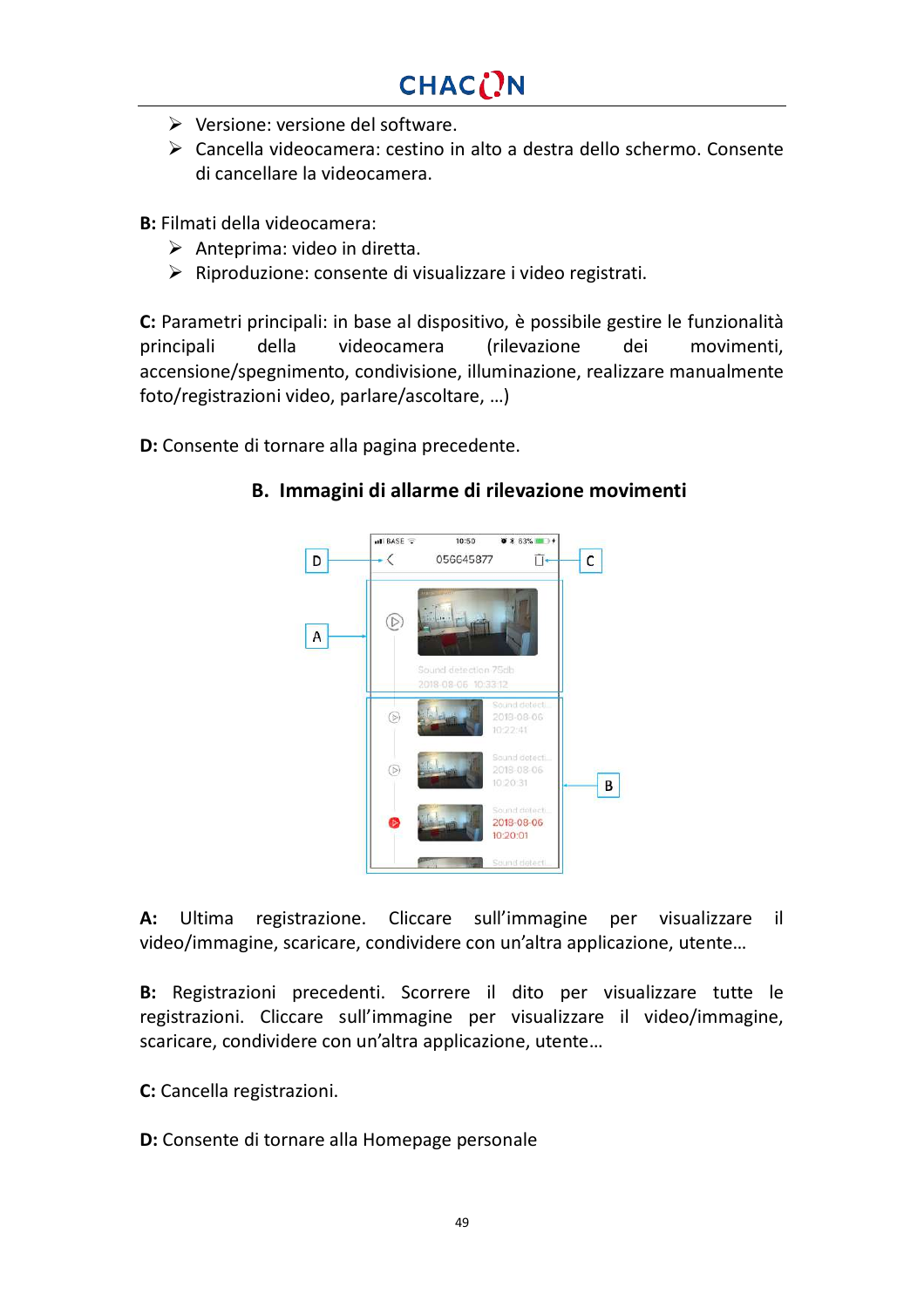

#### **C. Homepage personale**



**A:** Message (Messaggi): cliccare per visualizzare i messaggi del sistema di allarme o degli amici

**B:** Friend (Amici): invitare nuovi amici con i quali si vorrebbe condividere la telecamera, cancellare amici, gestire quale dispositivo si desidera condividere.

**C:** More (Altro): altre funzioni.

**D:** Account: consente di gestire il proprio account (modificare l'immagine personale, password, log out, …)

**E:** Consente di tornare alla pagina precedente.

## **4. RESETTAGGIO**

Per ripristinare le impostazioni di fabbrica, tenere premuto il pulsante reset della videocamera fino a quando si sente un bip.

*Nota1: Se si desidera eseguire un reset completo (per un nuovo proprietario), per prima cosa, cancellare la videocamera dal proprio account nell'applicazione e poi eseguire il reset.*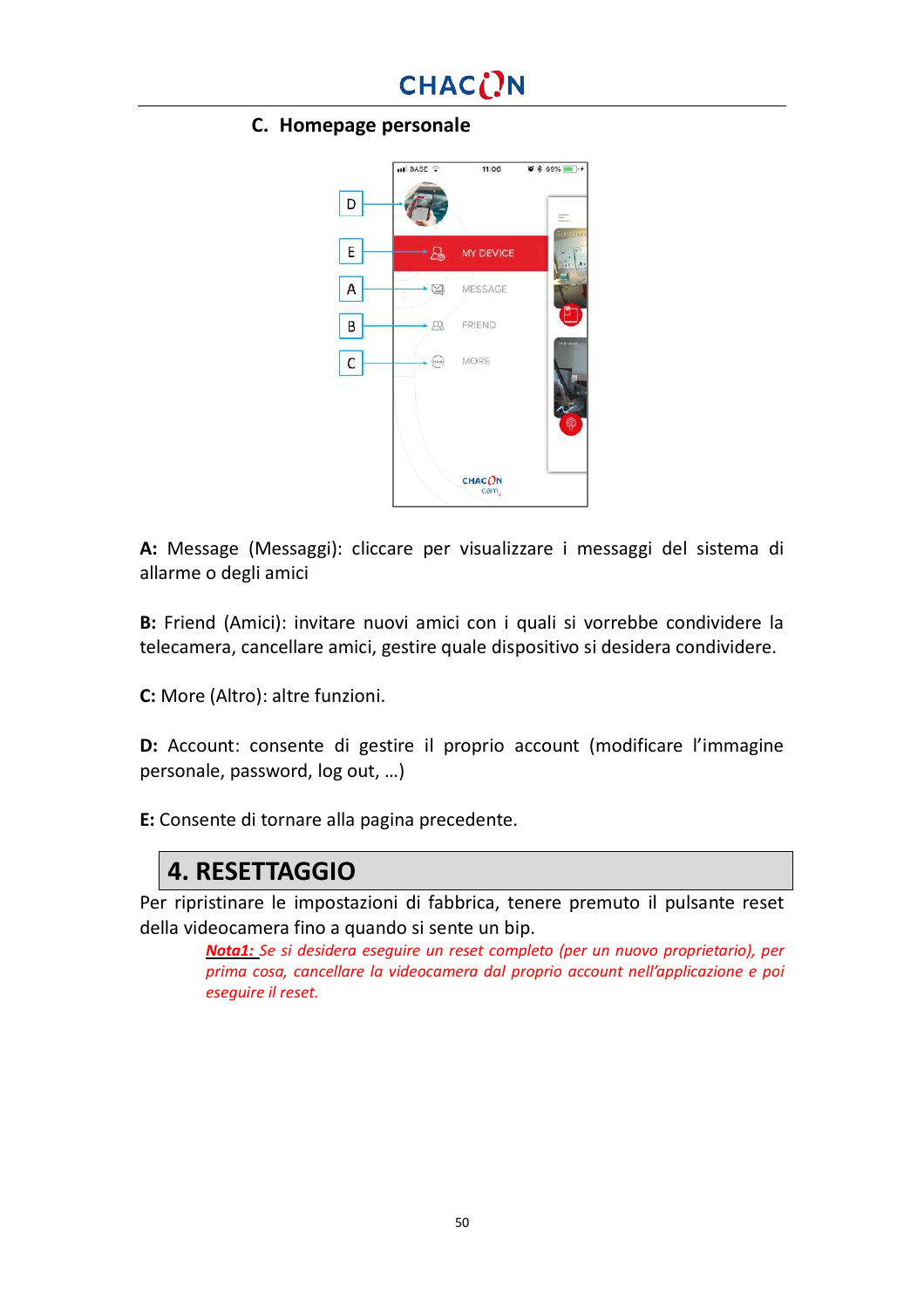## **5. ALTRO**

### **A. Servizio clienti**



www.chacon.be

### **B. Specifiche**

- Ø Risoluzione: HD 1080p (1920x1080)
- $\triangleright$  Angolo di vista: 100°
- $\triangleright$  Visione notturna: 15 m
- $\triangleright$  Connessione: Wi-Fi 802.11b/g/n
- $\triangleright$  Frequenza: Wi-Fi 2,4 GHz
- $\triangleright$  Potenza max radiofrequenza: <20mW (EIRP)
- Ø Alimentazione: USB 12V / 1A
- Ø Temperatura di esercizio: -10° C / + 50° C

### **C. Simboli**

Corrente continua (DC)  $=$ 



Non gettare le batterie o prodotti esausti con i rifiuti domestici (immondizia). Potrebbero contenere sostanze pericolose dannose per la salute o l'ambiente. Restituire questi prodotti al commerciante o utilizzare i servizi di raccolta differenziata della propria città.

Con la presente, Chacon, dichiara che l'apparecchiatura radio tipo 'IPCAM-FE03' è conforme alla direttiva 2014/53/UE.

Il testo completo della dichiarazione di conformità UE è disponibile al seguente sito: <http://chacon.be/conformity>



Chacon S.A. Avenue Mercator 2 • 1300 Wavre Belgio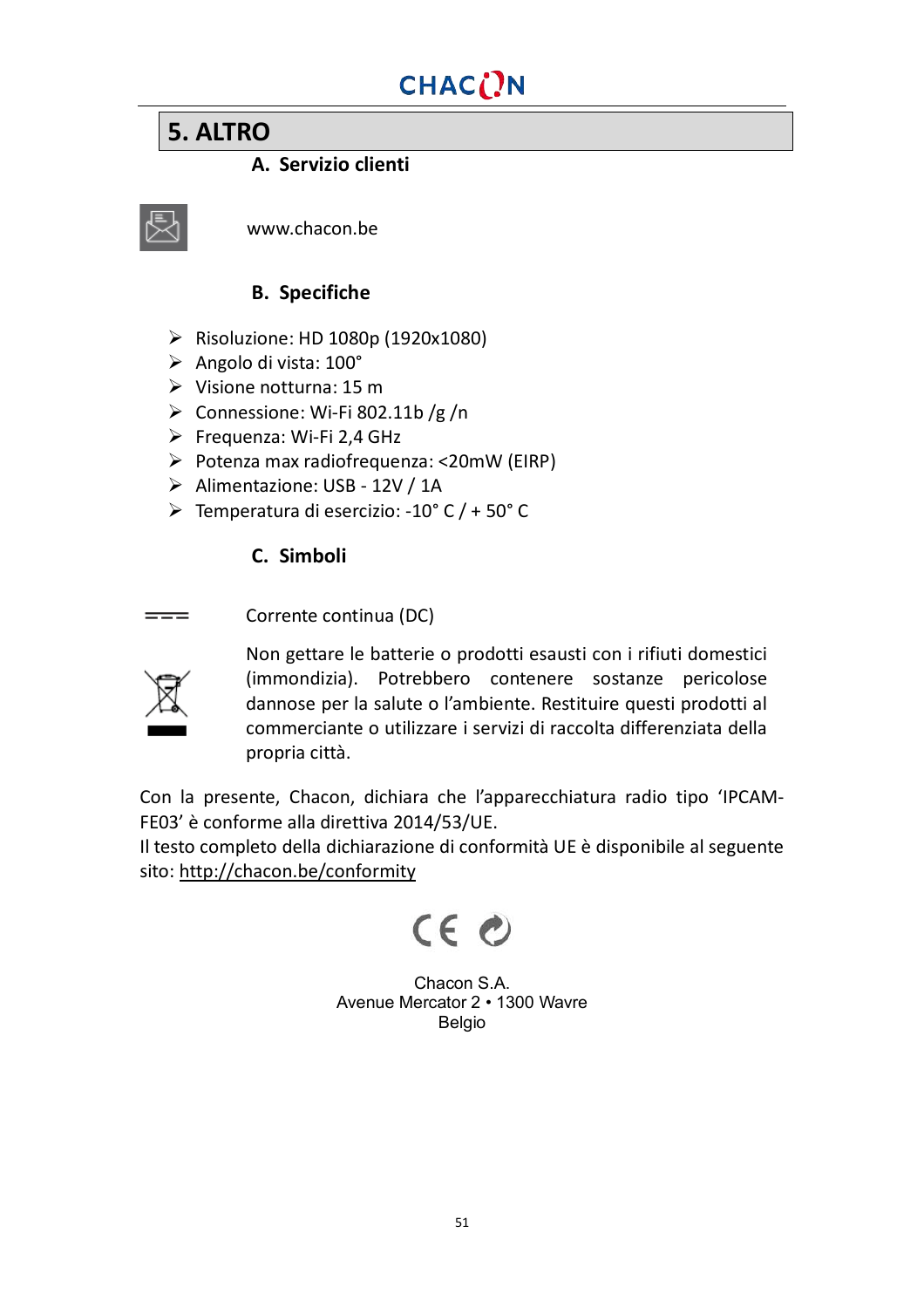# RU

## **1. ОПИСАНИЕ**

## **A. Описание устройства**

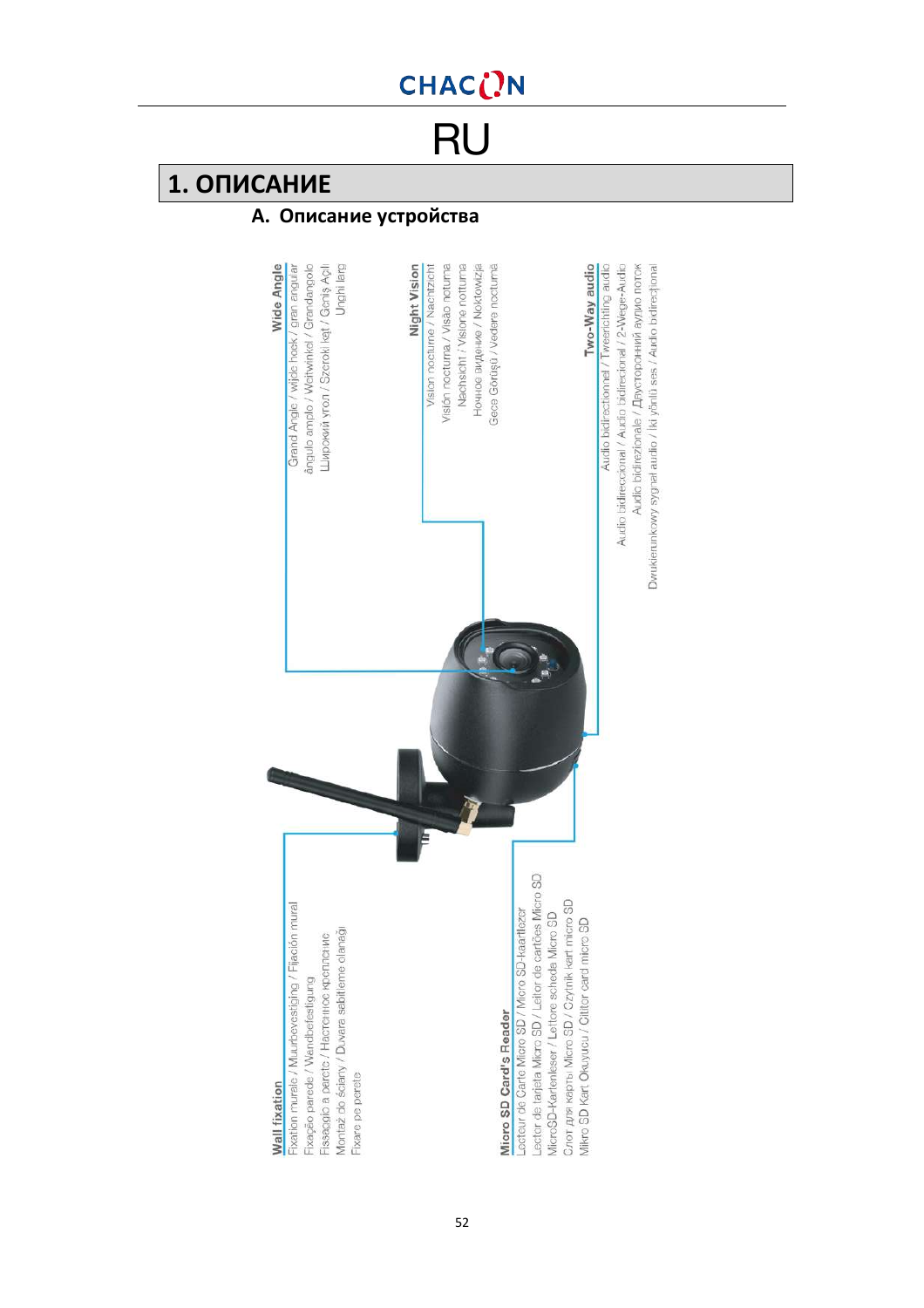## **2. УСТАНОВКА КАМЕРЫ**

#### **A. Скачивание мобильного приложения**

Скачайте бесплатное приложение «Chаcon cam +» в Apple store или Android store:







#### **B. Как использовать приложение**

Запустите приложение и создайте свой личный аккаунт:

1. При первом запуске мобильного приложения появится сообщение о запросе разрешения на получение оповещений от приложения на телефон. Для лучшей работы, рекомендуется разрешить приложению получать уведомления и оповещения

> *Примечание: Разрешите Chacon Cam + получать разрешения на передачу системных сообщений (когда камера обнаруживает или распознает движения или звуковой сигнал, телефон будет получать сигнал тревоги в виде Push - уведомлений).*

2. Нажмите на кнопку «Зарегистрироваться», чтобы создать свой аккаунт и следуйте инструкциям.

> *Примечание: Как только Вы зарегистрируете адрес электронной почты и нажмете на кнопку «Получить код верификации», на адрес электронной почты вы получите письмо с кодом, необходимый для подтверждения вашего аккаунта.*

### **C. Добавление камеры**

Свяжите приложение «Chаcon cam +» с вашим аккаунтом:

1. Удобно расположите камеру и подключите ее к питанию.



2. Как только устройство будет корректно подключено, красная лампочка начнет мигать ( два раза в секунду). По прошествии нескольких секунд вы услышите звуковой сигнал. Это означает, что камера может быть подключена к сети WI-FI через смартфон или планшет.

*Примечание 1: Если световой сигнал не работает, верните устройство к заводским настройкам. ( Нажмите и удерживайте кнопку «RESET» до*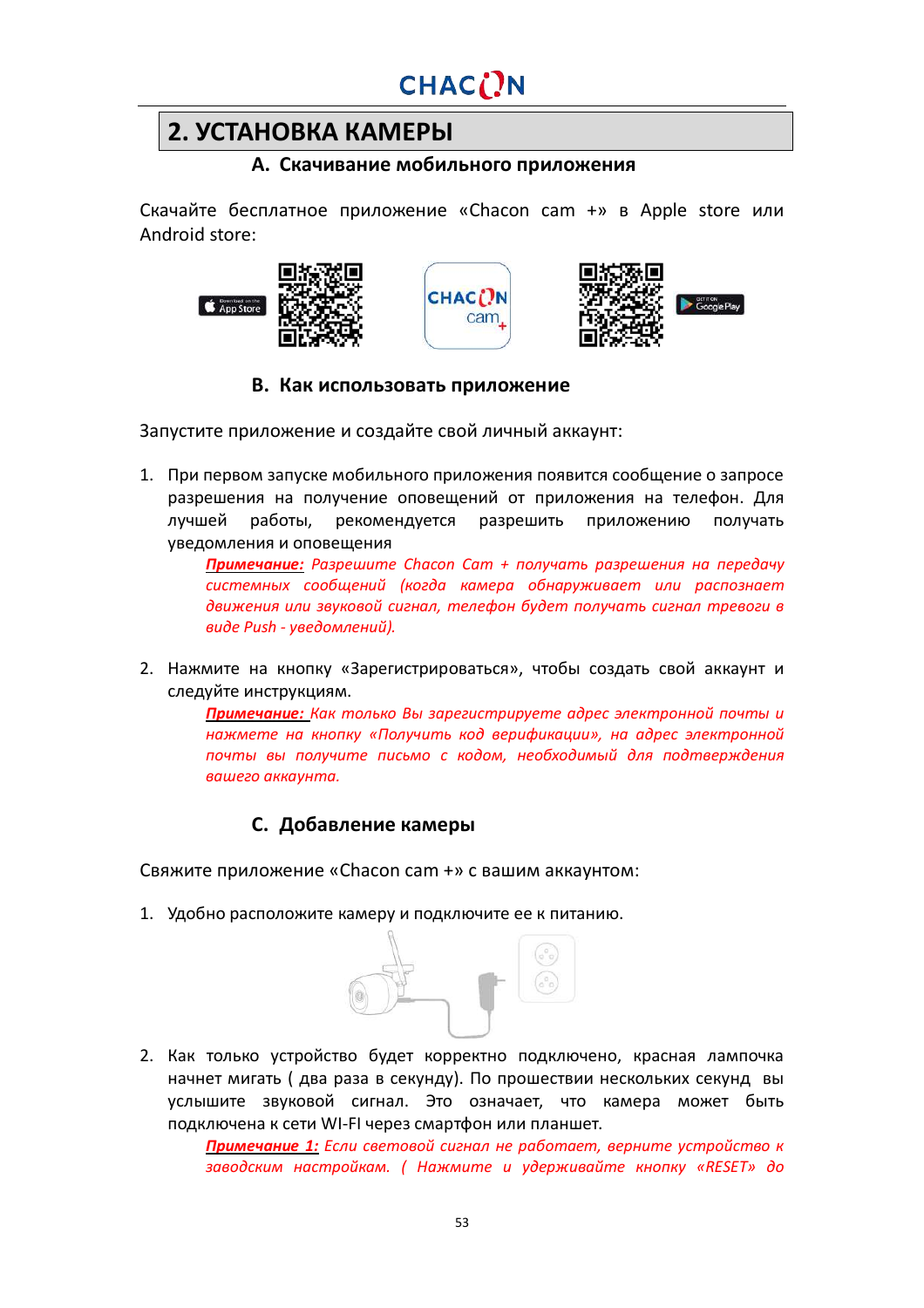*характерного звукового сигнала.)*

*Примечание 2: При подключении устройств вам будет необходимо стабильное и рабочее соединение WI-FI, поэтому расположите камеру как можно ближе у WI-FI роутеру.*

*Примечание 3: Данная камера использует частоту подключение только WI-FI 2,4 GHZ. Прежде чем подключить ваше устройство, убедитесь, что WI-FI роутер поддерживает частоту 2,4 GHZ и мобильное устройство подключено к сети с частотой 2,4 GHZ.*



3. Добавьте камеру в приложение, нажимая кнопку " + ", выберите необходимое устройство и режим конфигурации ( Проскнируйте QR код или найдите автоматически необходимое соединение). Далее следуйте инструкциям.

> *Примечание 1: Убедитесь, что телефон правильно подключен и подключение WI-FI корректное.*

> *Примечание 2: Если вам не удалось подключить устройство, нажмите на кнопку перезагрузки и удерживайте ее для осуществления возврата к заводским настройкам. Как только красный световой сигнал начнет медленно мигать и вы услышите звуковой сигнал, попробуйте заново подключить камеру к приложению «Chаcon cam +».*

> *Примечание 3: Одна камера может быть подключена к одному единственному аккаунту. Если камера уже была подключена к одному аккаунту, она не может быть подключена к другому.*

## **3. ИСПОЛЬЗОВАНИЕ ПРИЛОЖЕНИЯ**



**A:** Интерфейс камеры

**B:** Изображения при обнаружении движения

**C:** Страница приветствия

**D:** Добавить устройство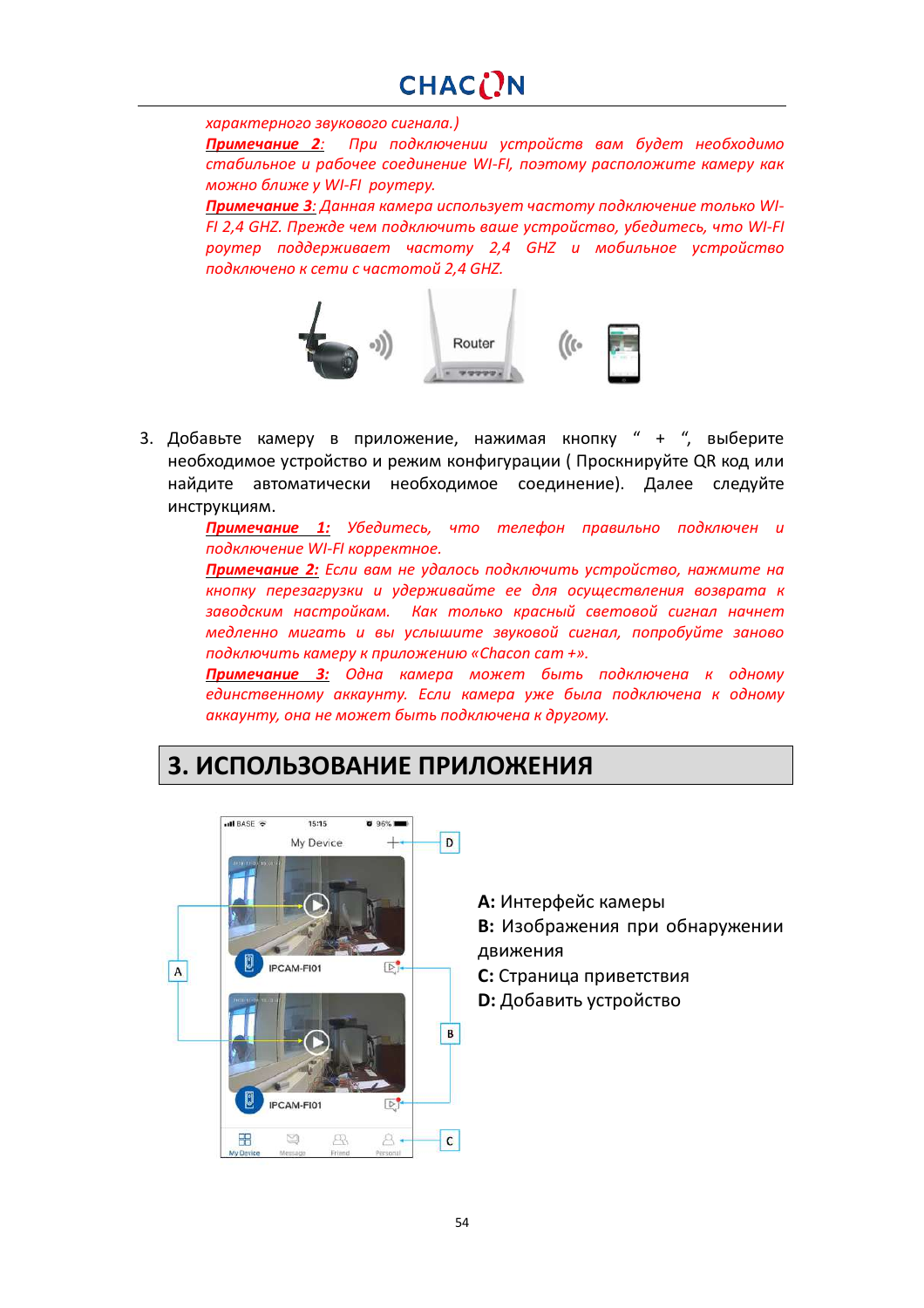#### **A. Интерфейс камеры**



**A:** Настройка камеры: позволяет настроить все функции камеры:

- Ø Владелец: человек, управляющий камерой
- $\triangleright$  SN: серийный номер камеры
- Ø Поделиться: совместное использование камеры

*Примечание 1. Чтобы поделиться доступом для использования камеры с кем-либо, новому человеку необходимо сначала создать свою учетную запись в приложении Chacon cam +. Затем нажмите «+» и зарегистрируйте новую учетную запись, с которой вы хотите поделиться камерой.*

*Примечание 2. По соображениям безопасности учетные записи посетителей не имеют всех прав на управление камерой, некоторые из функций не доступны для использования.*

- Ø SD-карта: управление памятью *Примечание 1. Установите в камеру высокопроизводительную карту памяти micro-SD (класс 10) для непрерывной записи до 24 часов.*
- $\triangleright$  Спящий режим: управление самостоятельным включением / выключением камеры
- $\triangleright$  Получить аварийное сообщение: необходимо активировать эту функцию, если вы хотите получать push-уведомление на свой смартфон при обнаружении движения.

*Примечание 1. Чтобы получать push-уведомления, вы должны включить уведомления «Chacon cam +» в настройках вашего смартфона.*

- Ø Перелистывание видео: вы можете перевернуть изображение своего видео на 180 °.
- Ø Motion: включить и отключить обнаружение движения.
- $\triangleright$  Обнаружение звука: включение и отключение обнаружения звука. Вы можете настроить чувствительность обнаружения (низкий, средний или высокий).
- Ø Настройки воспроизведения: настройка времени записи видео.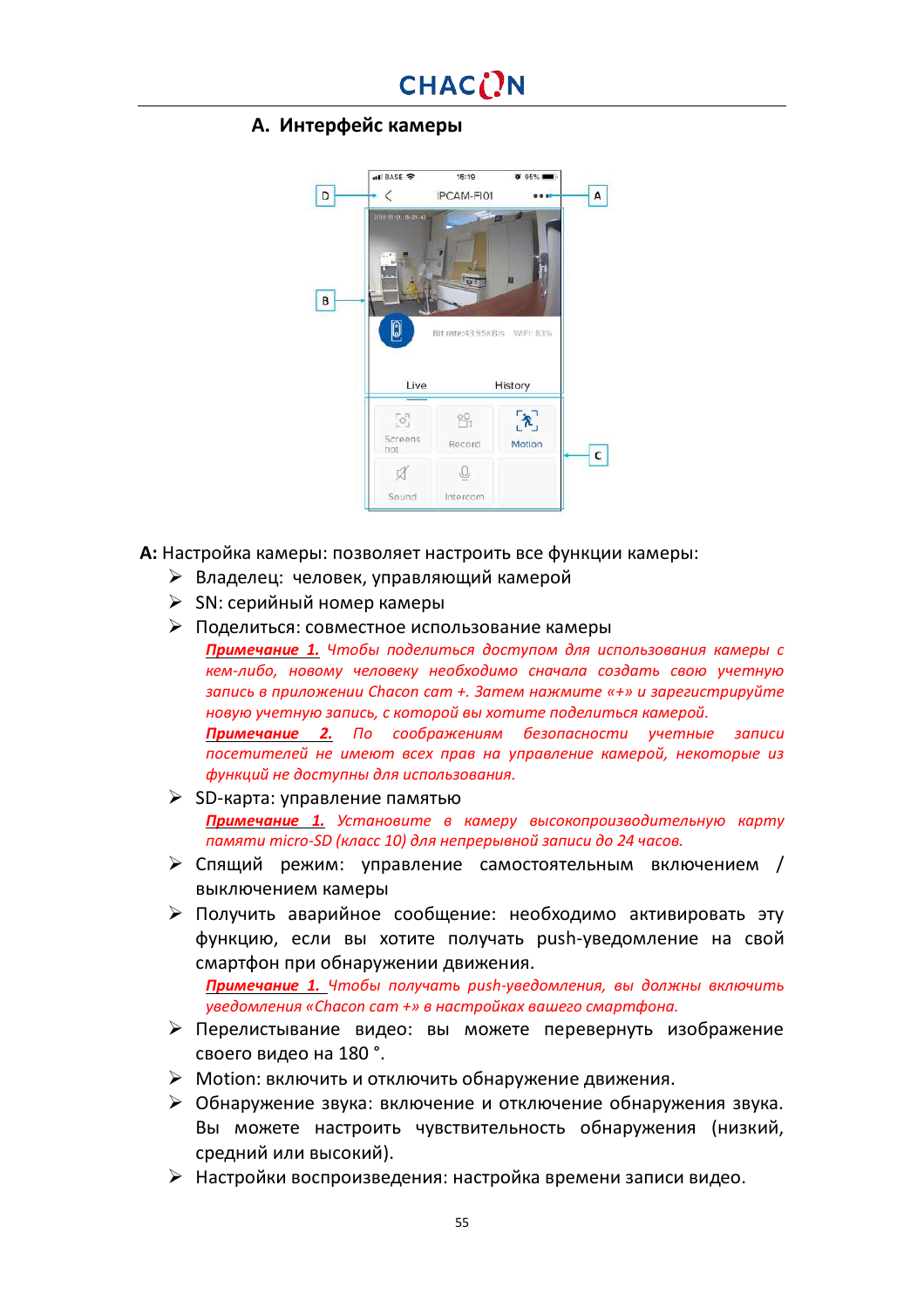- $\triangleright$  Версия: версия программного обеспечения.
- Ø Удалить камеру: корзина в правом верхнем углу экрана озволяет удалить камеру.

**B:** Видео камеры:

- Ø Предварительный просмотр: живое видео в режиме прямой трансляции.
- Ø Воспроизведение: просмотр уже записанного видео.

**C:** Основные параметры: в зависимости от устройства, вы можете управлять основными функциями камеры (детектирование движения, автоматическое включение / выключение, совместное использование, свет, делать ручные фото / видеозаписи, говорить / слушать, ...)

**D:** Назад на предыдущую страницу.

#### uti BASE 10:50  $88.63%$  = 34 D  $\langle$ 056645877  $\mathsf{C}$ Ĥ  $\circledR$  $\mathsf{A}$ 2018-08-06  $\sqrt{5}$  $B$ 2018-08-06  $0:20:01$

### **B. ФОТО – ПРЕДУПРЕЖДЕНИЯ ОБ ОБНАРУЖЕНИИ ДВИЖЕНИЯ ИЛИ ЗВУКА**

**A:** Последняя запись. Нажмите на изображение, чтобы просмотреть видео / картинку, загрузить, поделиться c другим человеком.

**B:** Предыдущие записи. Проведите пальцем вниз, чтобы просмотреть все записи. Нажмите на изображение, чтобы просмотреть видео / картинку, загрузить, поделиться с другим человеком.

**C:** Удалить записи.

**D:** Назад к предыдущей странице.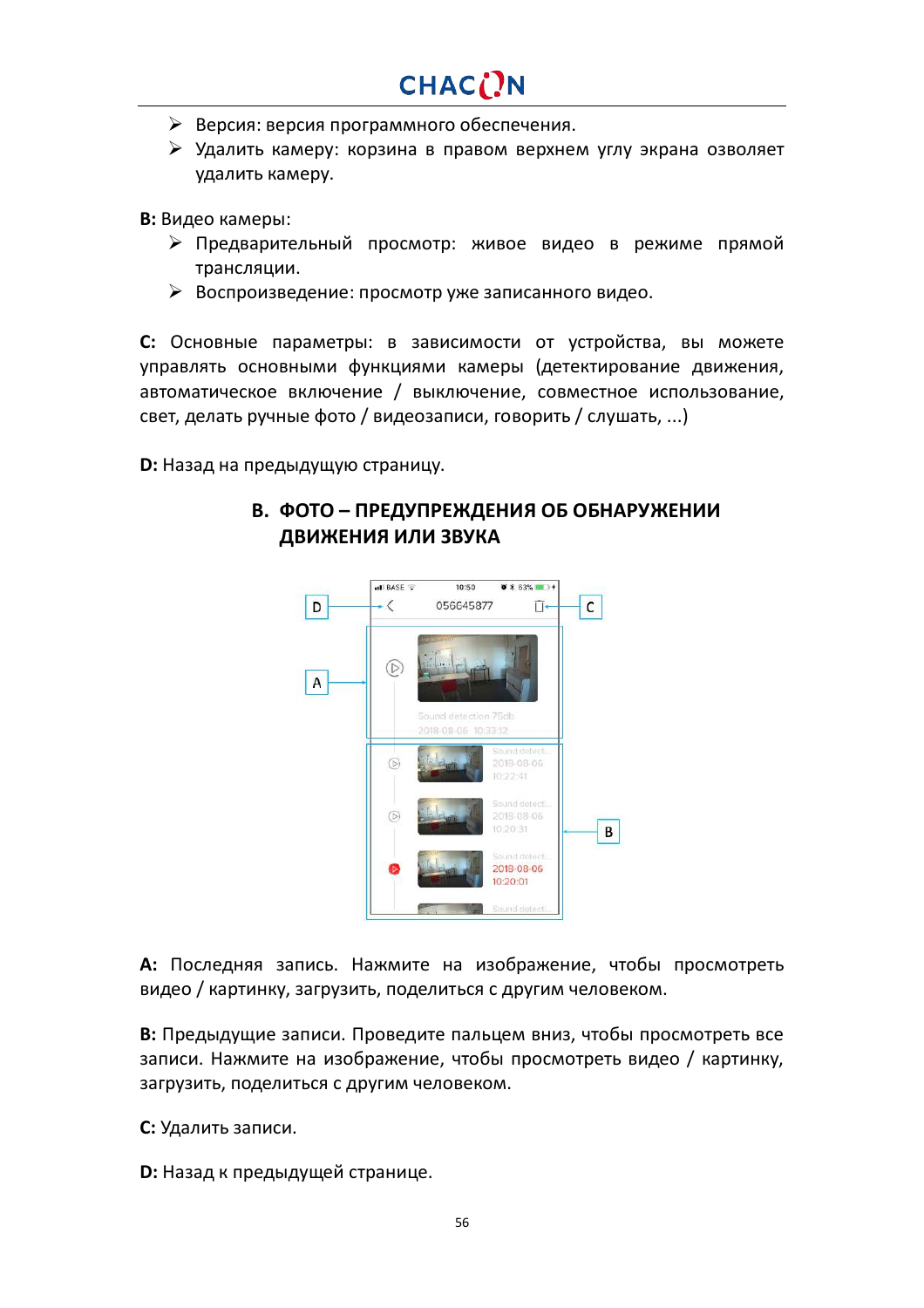

#### **C. ДОМАШНЯЯ СТРАНИЦА**

|   | BASE 중<br>15:34<br>Personal | $0.92\%$ <b>mm</b>                      |  |
|---|-----------------------------|-----------------------------------------|--|
|   | CHAC( <sup>N</sup><br>cam.  |                                         |  |
| D | Account                     |                                         |  |
|   | Nickname                    | 5                                       |  |
|   | Change Password             |                                         |  |
| c | More                        |                                         |  |
|   | LOG OUT                     |                                         |  |
| E | g<br>My Device<br>Meesage   | $\mathbb{R}$<br>∼<br>Personal<br>Friend |  |
|   |                             |                                         |  |

**A:** Сообщение: нажмите, чтобы увидеть системные сообщения об обнаружении движения или звуков.

**B:** Друг: пригласите нового друга, с которым вы хотели бы поделиться доступом к камере, удалить друзей, управлять устройством, которое хотите разделить.

**C:** Больше: другие функции.

**D:** Учётная запись: позволяет вам управлять своей учётной записью (изменять личное фото, пароль, выйти из системы).

**E:** Назад на предыдущую страницу.

## **4. ВОССТАНОВЛЕНИЕ ЗАВОДСКИХ НАСТРОЕК**

Чтобы восстановить заводские настройки камеры, нажмите кнопку сброса на задней панели камеры и удерживайте ее, пока не услышите звуковой сигнал.

*Примечание 1: Если вы хотите выполнить полный сброс (для нового владельца), сначала удалите камеру из своей учетной записи в приложении, а затем выполните сброс.*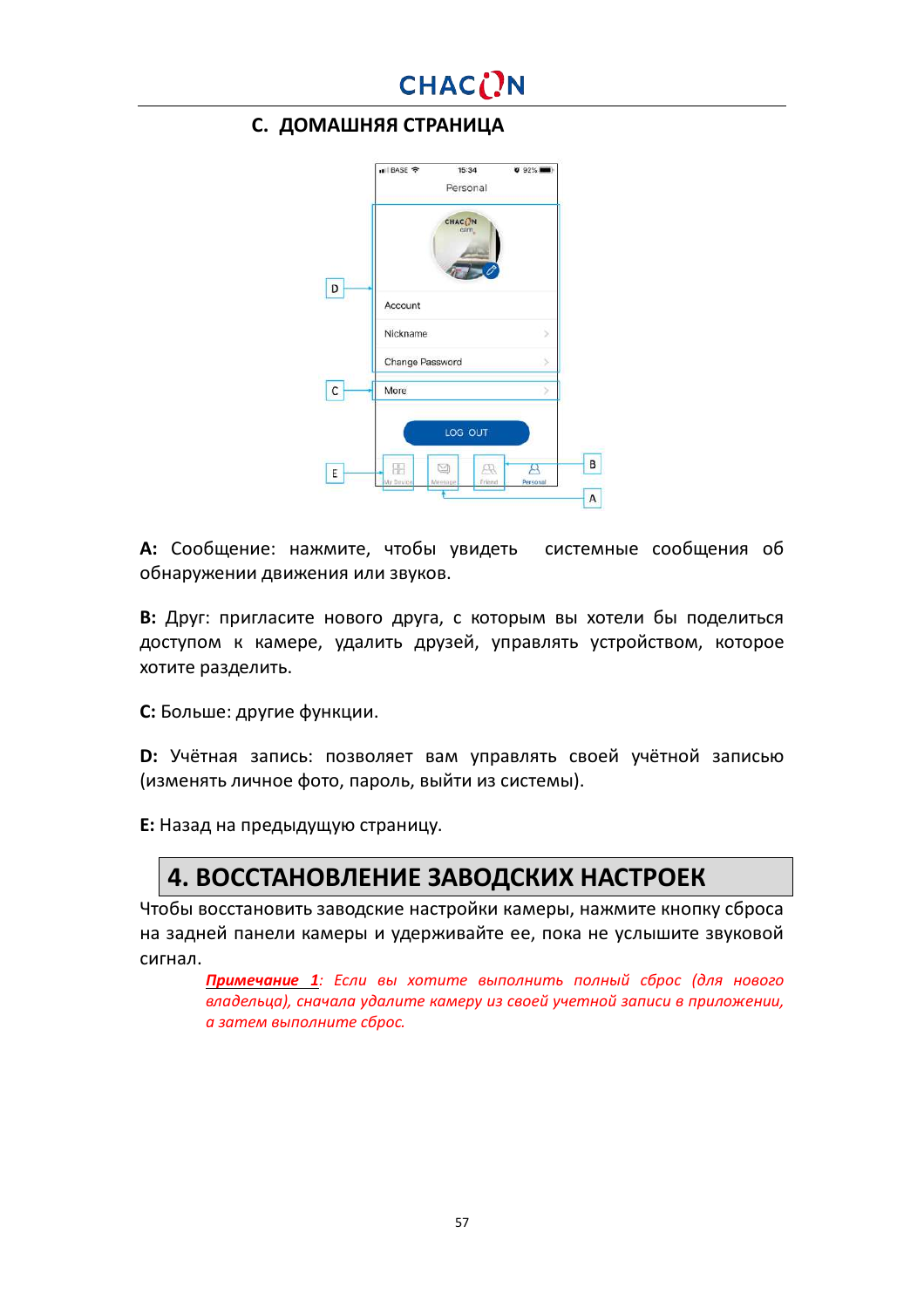## **5. ДРУГОЕ**

#### **A. Горячая линия**



www.chacon.be

#### **B. Технические характеристики**

- Ø Разрешение: HD 1080p (1920x1080)
- $\triangleright$  Угол обзора: 100°
- Ø Ночное видение: 15м
- Ø Соединение: Wi-Fi 802.11b /g /n
- Ø Частота передачи: Wi-Fi 2.4 ГГц
- $\triangleright$  Максимальная радио частота: <20мВ (EIRP)
- $\triangleright$  Энергоснабжение: USB 12V / 1A
- Ø Рабочая температера: -10° C / + 50° C

#### **C. Значение символов**

Постоянный ток  $=$ 



Не выбрасывайте батареи вместе с бытовыми отходами (мусором). Опасные вещества, которые они могут включать, могут нанести вред здоровью или окружающей среде.

Таким образом, Chacon заявляет, что радио устройство «IPCAM-FE03» соответствует Директиве 2014/53 / ЕС.

Полный тест декларации соответствия ЕС доступен по следующему адресу: <http://chacon.be/conformity>

# $CE$

Chacon S.A. Avenue Mercator 2 • 1300 Wavre Belgium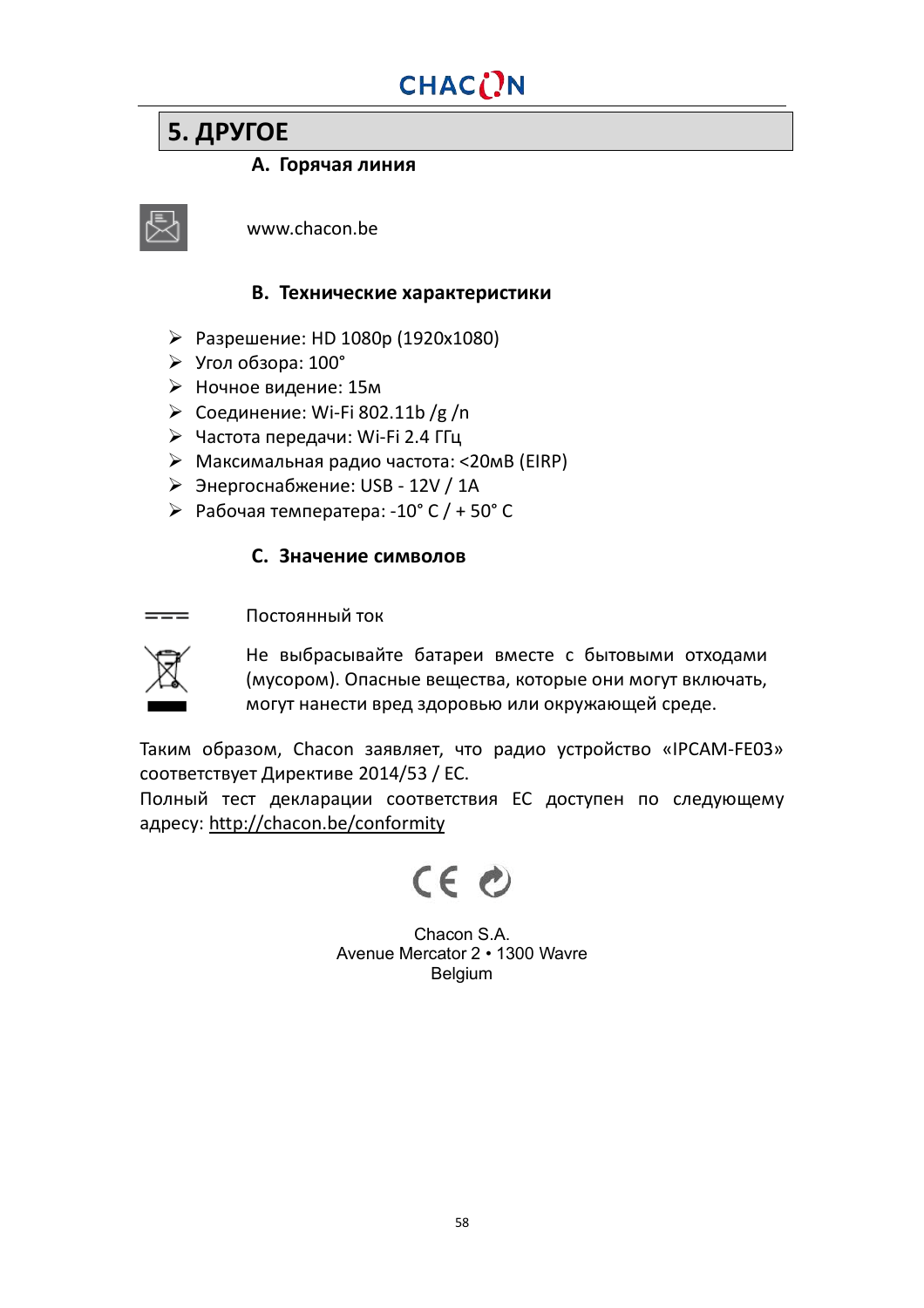PL

## **1. PREZENTACJA**

## **A. Opis urządzenia**

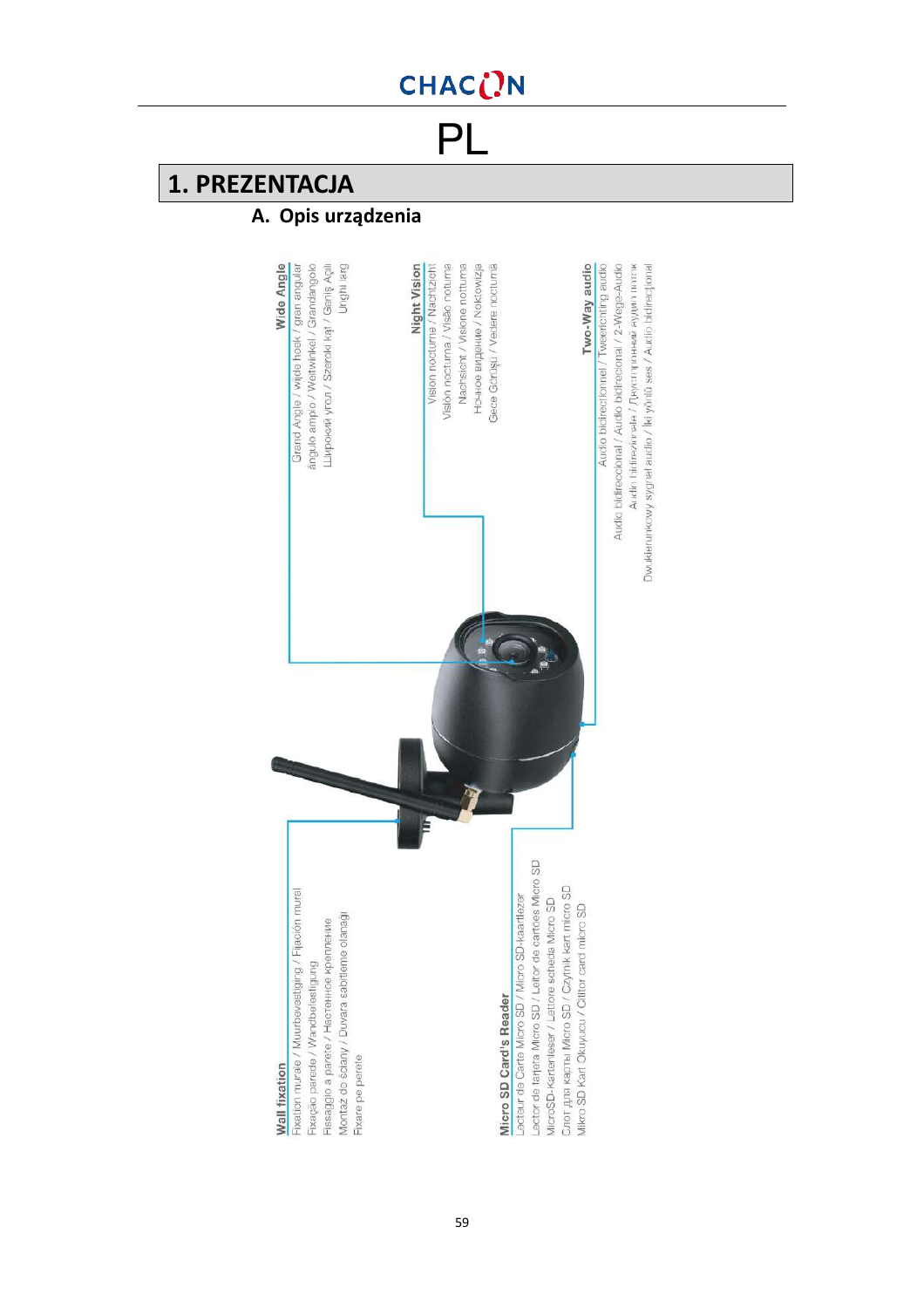## **2. PODŁĄCZANIE KAMERY**

### **A. Pobranie aplikacji**

Znajdź i pobierz bezpłatną aplikację Chacon cam+ w sklepie Apple Store lub w sklepie z aplikacjami na platformę Android:







## **B. Rozpoczęcie korzystania z aplikacji**

Uruchom aplikację i utwórz konto:

1. Po uruchomieniu aplikacji po raz pierwszy wyświetlony zostanie monit o zgodę na udzielenie zezwolenia dla telefonu. W celu usprawnienia obsługi należy wyrazić zgodę na udzielenie zezwolenia.

*Uwaga: należy zezwolić aplikacji Chacon Cam+ na wysyłanie powiadomień push (zastosowanie: telefon będzie mógł odbierać powiadomienia push o wykryciu ruchu lub alarmach dźwiękowych z kamery).*

2. Kliknij opcję "Sign Up" (zarejestruj się), aby utworzyć konto, a następnie postępuj zgodnie z instrukcjami.

*Uwaga: po zarejestrowaniu swojego adresu e-mail i kliknięciu opcji "Get the verification code" (uzyskaj kod weryfikacyjny) otrzymasz wiadomość e-mail z kodem, który jest niezbędny do zweryfikowania Twojego konta.*

## **C. Dodanie kamery**

Powiąż kamerę z aplikacją Chacon cam+:

1. Podłącz kamerę do zasilania, upewniając się, że przewód jest prawidłowo podłączony do gniazda (zalecane jest użycie dostarczonego zasilacza).



2. Po prawidłowym podłączeniu urządzenia wskaźnik prawidłowej pracy zacznie pulsować na czerwono (dwa błyski na sekundę). Po kilku sekundach wyemitowany zostanie cichy sygnał dźwiękowy. Oznacza on, że kamerę można połączyć z siecią Wi-Fi za pośrednictwem smartfona lub tabletu.

*Uwaga 1: jeśli wskaźnik sygnalizuje nieprawidłową pracę, zresetuj urządzenie, aby przywrócić ustawienia fabryczne. W tym celu naciśnij i przytrzymaj wciśnięty przycisk RESET, aż wyemitowany zostanie cichy sygnał dźwiękowy. Umiejscowienie przycisku resetowania zależy od produktu, ale zawsze widnieje przy przycisku napis*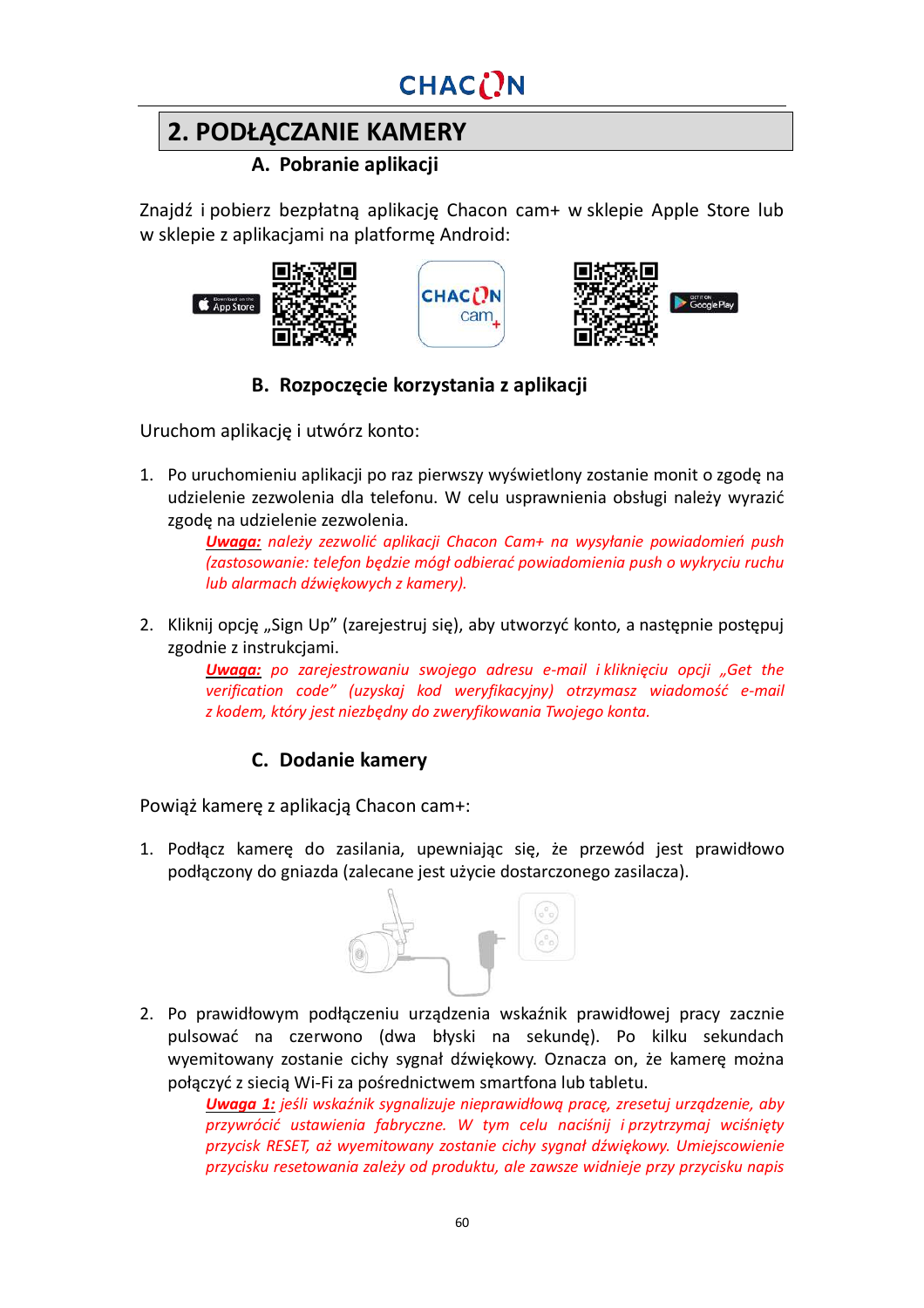#### *"RESET".*

*Uwaga 2: podczas dodawania urządzeń wymagane jest stabilne połączenie z siecią Wi-Fi, dlatego urządzenie powinno znajdować się jak najbliżej routera Wi-Fi. Uwaga 3: kamera obsługuje wyłącznie sieci Wi-Fi o częstotliwości 2,4 GHz. Przed dodaniem urządzenia upewnij się, że router obsługuje sieci Wi-Fi o częstotliwości 2,4 GHz, a telefon komórkowy jest podłączony do takiej sieci.*



3. Dodaj kamerę w aplikacji, klikając przycisk "+". Wybierz urządzenie do dodania i sposób dodawania (skanowanie kodu QR lub inteligentną konfigurację). Następnie postępuj zgodnie z instrukcjami.

*Uwaga 1: upewnij się, że smartfon jest prawidłowo podłączony do właściwej sieci Wi-Fi. Jeżeli konieczne jest zarejestrowanie identyfikatora SSID, upewnij się, że rejestrujesz właściwą sieć Wi-Fi, i wprowadź odpowiednie hasło. Uwaga 2: jeśli urządzenie nie zostanie dodane, naciśnij i przytrzymaj wciśnięty przycisk resetowania, aby przywrócić ustawienia fabryczne urządzenia. Po tym jak*

*wskaźnik urządzenia zacznie wolno pulsować w kolorze czerwonym i wyemitowany zostanie cichy sygnał dźwiękowy, spróbuj ponownie dodać kamerę w aplikacji. Uwaga 3: kamerę można dodać tylko do jednego konta. Jeśli została już dodana, nie można jej dodać na innym koncie.*

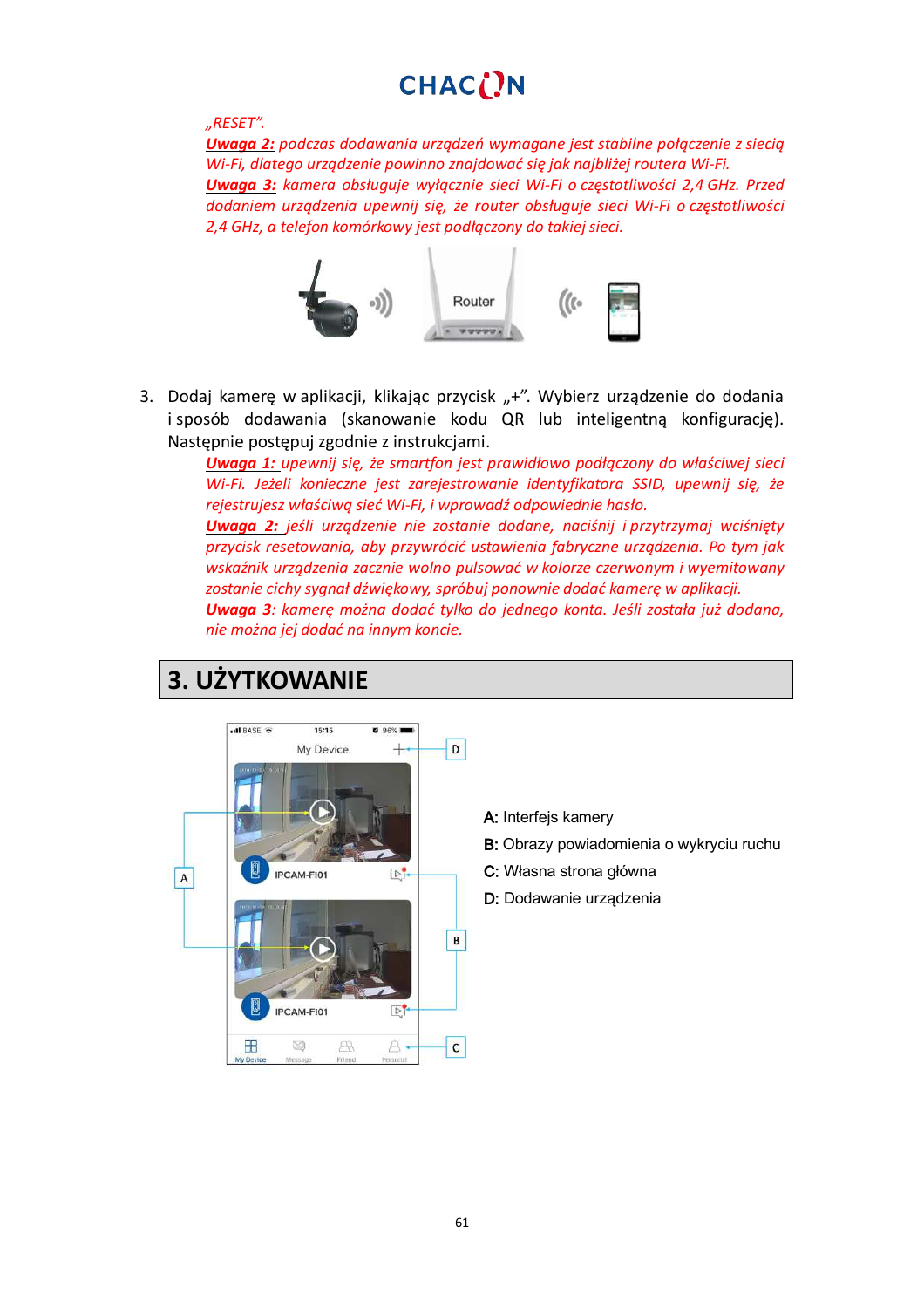### **A. Interfejs kamery**



**A:** Ustawienia kamery: pozwalają na skonfigurowanie wszystkich funkcji kamery:

- Ø Właściciel: osoba zarządzająca kamerą.
- $\triangleright$  Nr seryjny: numer seryjny kamery.
- $\triangleright$  Udostępnianie: zarządzenie udostępnianiem kamery. *Uwaga 1: aby móc udostępnić kamerę nowej osobie, osoba taka musi najpierw utworzyć własne konto w aplikacji Chacon cam+. Następnie kliknij przycisk "+", aby zarejestrować nowe konto, któremu chcesz udostępnić kamerę. Uwaga 2: ze względów bezpieczeństwa konta gości nie mają wszystkich uprawnień do obsługi kamery – niektóre funkcje są dla nich niedostępne.*
- $\triangleright$  Karta SD: zarządzanie pamięcią.

*Uwaga 1: wymagane jest zastosowanie karty micro SD o dużej pojemności (klasa 10), tak aby możliwe było nagrywanie w trybie ciągłym nawet przez 24 godziny.*

- $\triangleright$  Tryb uśpienia: zarządzanie włączaniem/wyłączaniem kamery.
- $\triangleright$  Odbieranie komunikatu alarmowego: należy aktywować te funkcje, aby otrzymywać powiadomienia push na smartfonie po wykryciu ruchu. *Uwaga 1: aby otrzymywać powiadomienia push, należy włączyć powiadomienia aplikacji Chacon cam+ w ustawieniach swojego smartfona.*
- Ø Obrócenie obrazu: możliwość obrócenia obrazu wideo o 180°.
- $\triangleright$  Ruch: włączenie lub wyłączenie wykrywania ruchu.
- Ø Wykrywanie dźwięku: włączenie lub wyłączenie wykrywania dźwięku. Możliwe jest ustawienie czułości wykrywania (niska, średnia lub wysoka).
- $\triangleright$  Ustawienia nagrywania: dostosowanie czasu rejestrowania wideo.
- $\triangleright$  Wersia: wersia oprogramowania.
- Ø Usunięcie kamery: kosz w prawym górnym rogu ekranu. Umożliwia usunięcie kamery.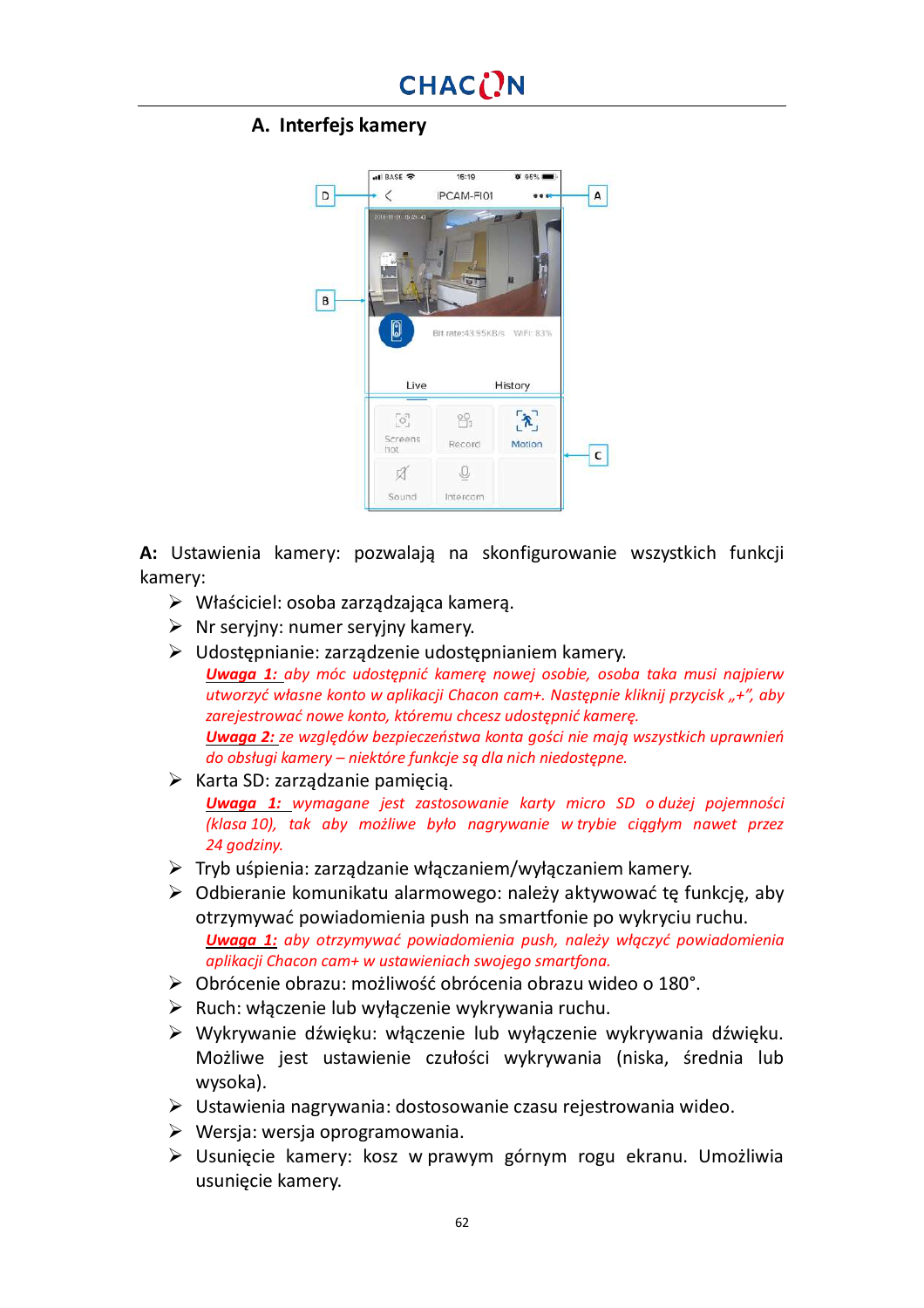**B:** Obraz wideo z kamery:

- $\triangleright$  Podgląd: obraz wideo na żywo.
- $\triangleright$  Odtwarzanie: wyświetlanie zarejestrowanego obrazu wideo.

**C:** Podstawowe parametry: w zależności od urządzenia można zarządzać podstawowymi funkcjami kamery (wykrywanie ruchu, włączanie/wyłączanie, udostępnianie, oświetlenie itp, ręcznie wykonywać zdjęcia/rejestrować obraz wideo, mówić/słuchać itp.).

**D:** Powrót do poprzedniej strony.



### **B. Obrazy powiadomienia o wykryciu ruchu**

**A:** Ostatnie nagranie. Kliknij obraz, aby zobaczyć nagranie wideo/zdjęcie oraz pobrać je, udostępnić innej aplikacji, osobie itp.

**B:** Poprzednie nagrania. Przesuń palcem w dół, aby zobaczyć wszystkie nagrania. Kliknij obraz, aby zobaczyć nagranie wideo/zdjęcie oraz pobrać je, udostępnić innej aplikacji, osobie itp.

**C:** Usunięcie nagrań.

**D:** Powrót do poprzedniej własnej strony głównej.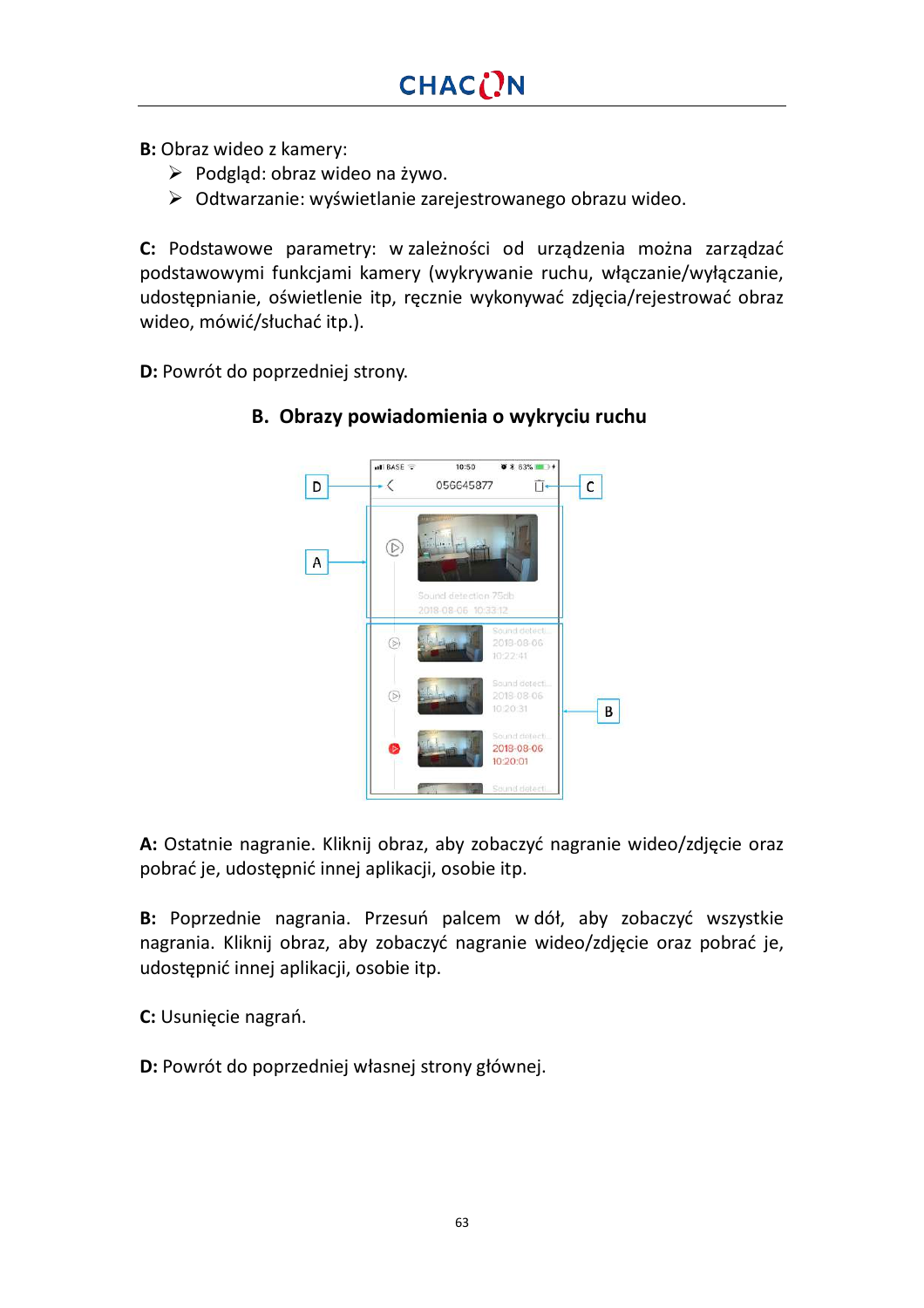

#### **C. Własna strona główna**

|    | . Il BASE 중<br>15:34<br>Personal | <b>0 92% DM</b>              |
|----|----------------------------------|------------------------------|
|    | CHAC <sub>(N</sub><br>cam.       |                              |
| D  | Account                          |                              |
|    | Nickname                         | 5                            |
|    | Change Password                  |                              |
| с  | More                             |                              |
|    | LOG OUT                          |                              |
| E. | g<br>My Device<br>Meesage        | R<br>д<br>Personal<br>Friend |
|    |                                  |                              |

**A:** Wiadomość: kliknij, aby wyświetlić wiadomości dotyczące alarmów lub od znajomych.

**B:** Znajomy: dodanie znajomego, któremu chcesz udostępnić kamerę, usuwanie znajomych, zarządzanie urządzeniem przewidzianym do udostępnienia.

**C:** Więcej: inne funkcje.

**D:** Konto: możliwość zarządzania swoim kontem (zmiana zdjęcia, hasła, wylogowanie itp.).

**E:** Powrót do poprzedniej strony.

## **4. RESETOWANIE**

Aby przywrócić ustawienia fabryczne kamery, naciśnij i przytrzymaj przycisk resetowania, aż wyemitowany zostanie cichy sygnał dźwiękowy.

*Uwaga 1: aby wykonać pełny reset (nowy właściciel), należy najpierw usunąć kamerę z konta w aplikacji, a następnie wykonać reset.*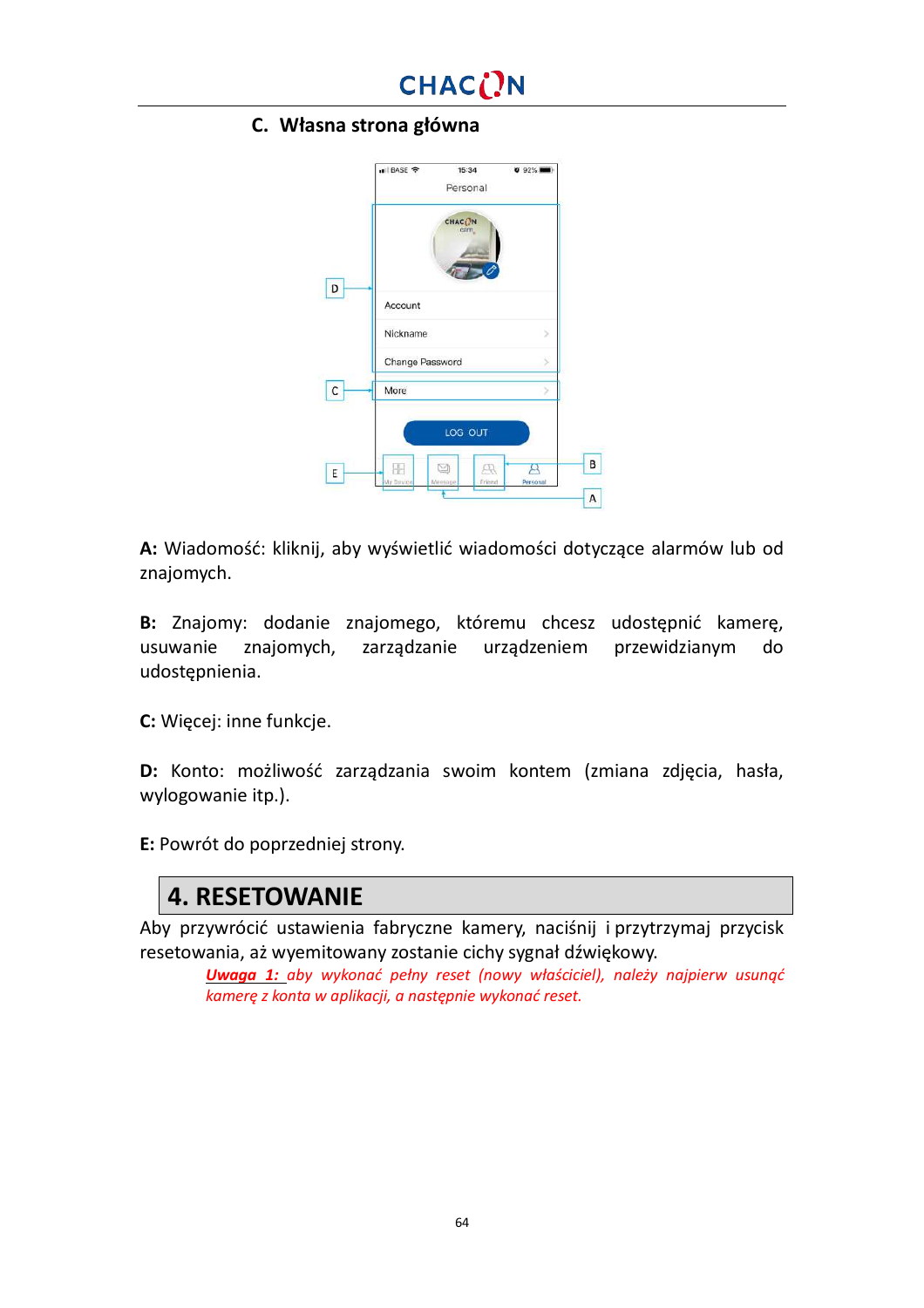## **5. INNE**

### **A. Linia pomocy**



www.chacon.be

## **B. Specyfikacje**

- Ø Rozdzielczość: HD 1080p (1920x1080)
- $\triangleright$  Kąt widzenia: 100°
- $\triangleright$  Noktowizia: 15 m
- $\triangleright$  Obsługa sieci: Wi-Fi 802.11b/g/n
- Ø Częstotliwość Wi-Fi: 2,4 GHz
- Ø Maks. moc częstotliwości radiowej: <20 mW (EIRP)
- Ø Zasilacz: USB 12 V/1 A
- Ø Temperatura robocza: -10°C/+50°C

### **C. Symbole**

Prąd stały (DC)  $=$ 



Nie usuwaj baterii ani zużytego produktu wraz z odpadami domowymi (komunalnymi). Zawarte w nich niebezpieczne substancje mogą być niebezpieczne dla zdrowia lub środowiska. Produkt należy zwrócić do punktu sprzedaży lub oddać do zorganizowanego przez lokalne władze punktu selektywnej zbiórki odpadów.

Firma Chacon niniejszym oświadcza, że urządzenie radiowe IPCAM-FE03 jest zgodne z Dyrektywą 2014/53/UE.

Pełna treść deklaracji zgodności UE dostępna jest pod adresem: <http://chacon.be/conformity>

 $CE<sub>c</sub>$ 

Chacon S.A. Avenue Mercator 2 • 1300 Wavre Belgia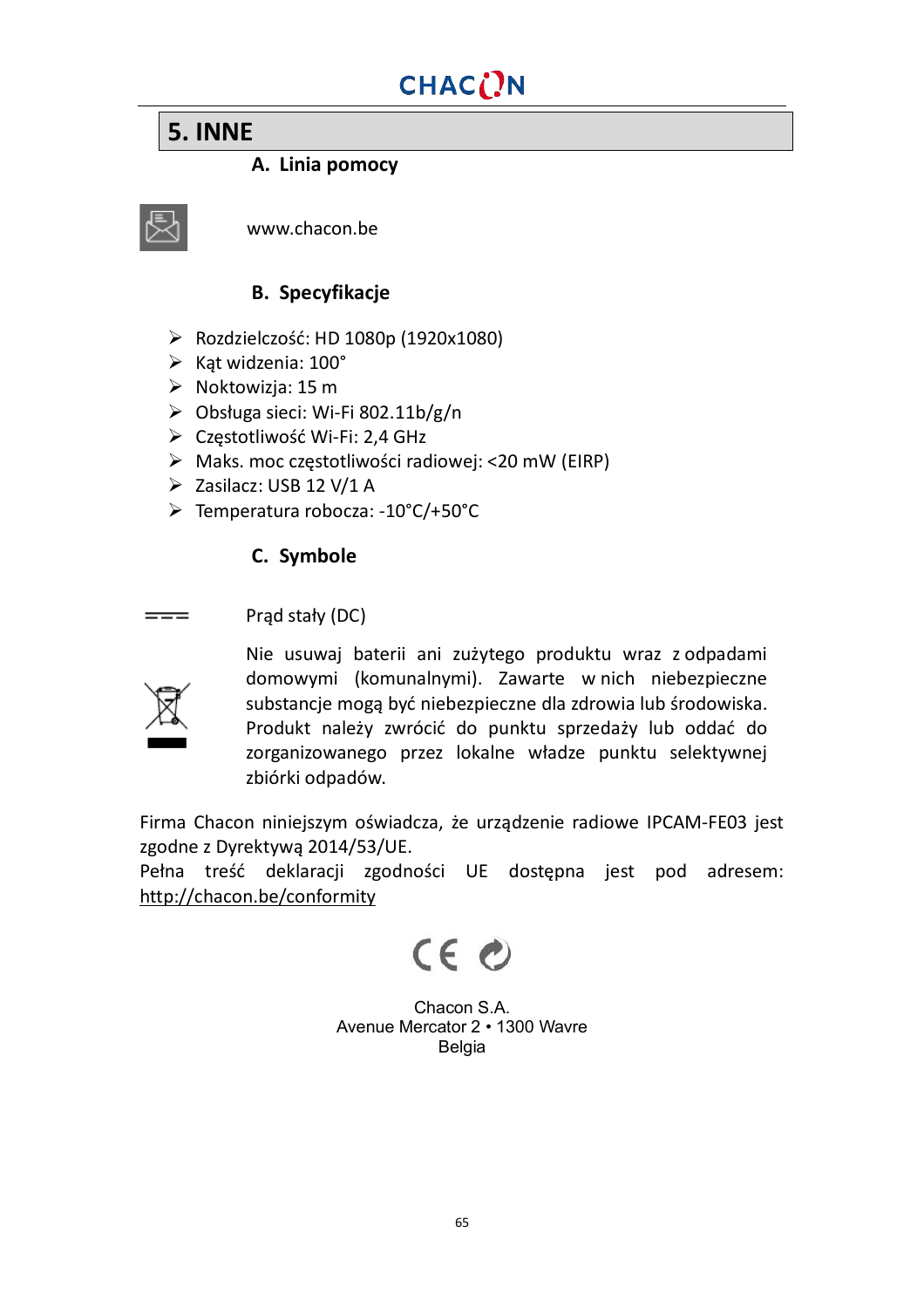TR

## **1. TANITIM**

## **A. Cihaz açıklaması**

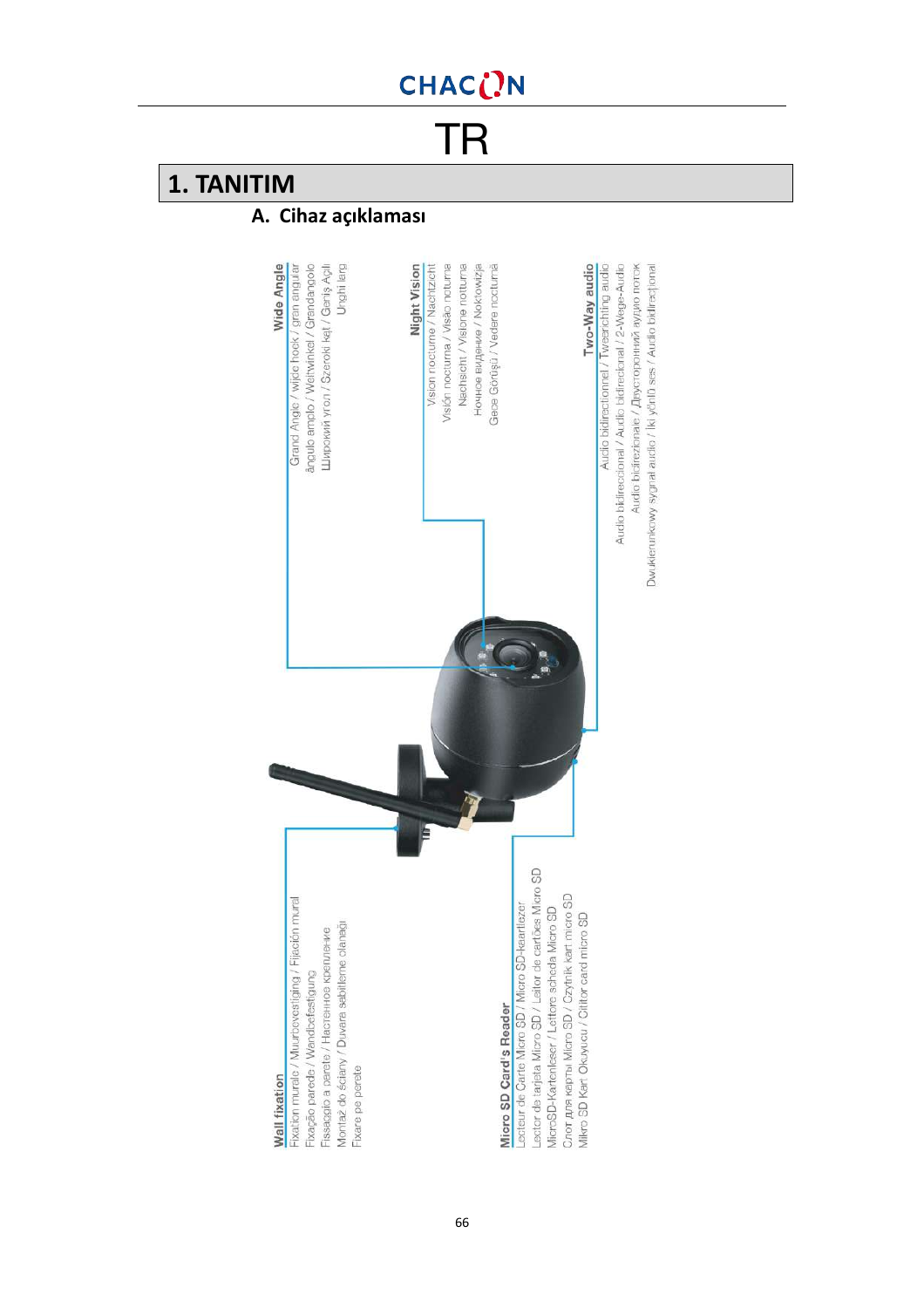## **2. KAMERANIN BAĞLANMASI**

## **A. Uygulamayı indirin**

Apple Store veya Android uygulama mağazasından ücretsiz "Chacon cam+" uygulamasını aratın ve indirin:







## **B. Uygulamayı kullanmaya başlayın**

Uygulamayı başlatın ve hesabınızı oluşturun:

1. Uygulama ilk kez çalıştırıldığında, telefonda izin isteyen bir bildirim görüntülenir. Daha iyi bir kullanım deneyimi için, uygulamanın aşağıdaki izni almasına onay vermeniz önerilir.

> *Not: Chacon Cam+'ın sistem bildirim mesajı izinlerini almasına onay verin (İşlev: Kamera hareket algıladığında veya sesli alarm tetiklendiğinde, telefondan alarm bildirimi alınabilir).*

2. Hesabınızı oluşturmak için "Sign Up" (Kaydol) üzerine tıklayın ve talimatları izleyin.

> *Not: E-posta adresinizi kaydettiğinizde ve "Get the verification code" (Doğrulama kodu al) üzerine tıkladığınızda, hesabınızı doğrulamak için gerekli kod, e-posta adresinize gönderilir.*

### **C. Kamerayı ekleyin**

Kamera ile "Chacon cam+" uygulaması arasındaki bağlantıyı gerçekleştirin:

1. Kabloyu yerine takarak kamerayı ana şebeke elektriğine bağlayın (Birlikte gelen adaptörü kullanmanız önerilir).



2. Cihaz başarıyla açıldıktan sonra, normal gösterge kırmızı renkte yanıp sönmeye başlar (saniyede iki kez). Birkaç saniye sonra bip sesi duyulur. Bu, kameranızı akıllı telefonunuz veya tabletiniz aracılığıyla Wi-Fi'ye bağlayabileceğinize işaret eder.

*Not 1: Gösterge anormal durum gösteriyorsa, lütfen cihazı fabrika ayarlarına sıfırlayın. ("Bip" sesini duyana kadar RESET (Sıfırlama) düğmesine basın ve basılı tutun) (Her ürünün sıfırlama düğmesi konumu farklıdır, fakat hepsi "RESET" şeklinde işaretlenmiştir).*

*Not 2 Cihaz eklerken sabit ve düzgün çalışan bir WIFI ağı gereklidir. Lütfen cihazı WIFI router'a mümkün olduğunca yaklaştırın.*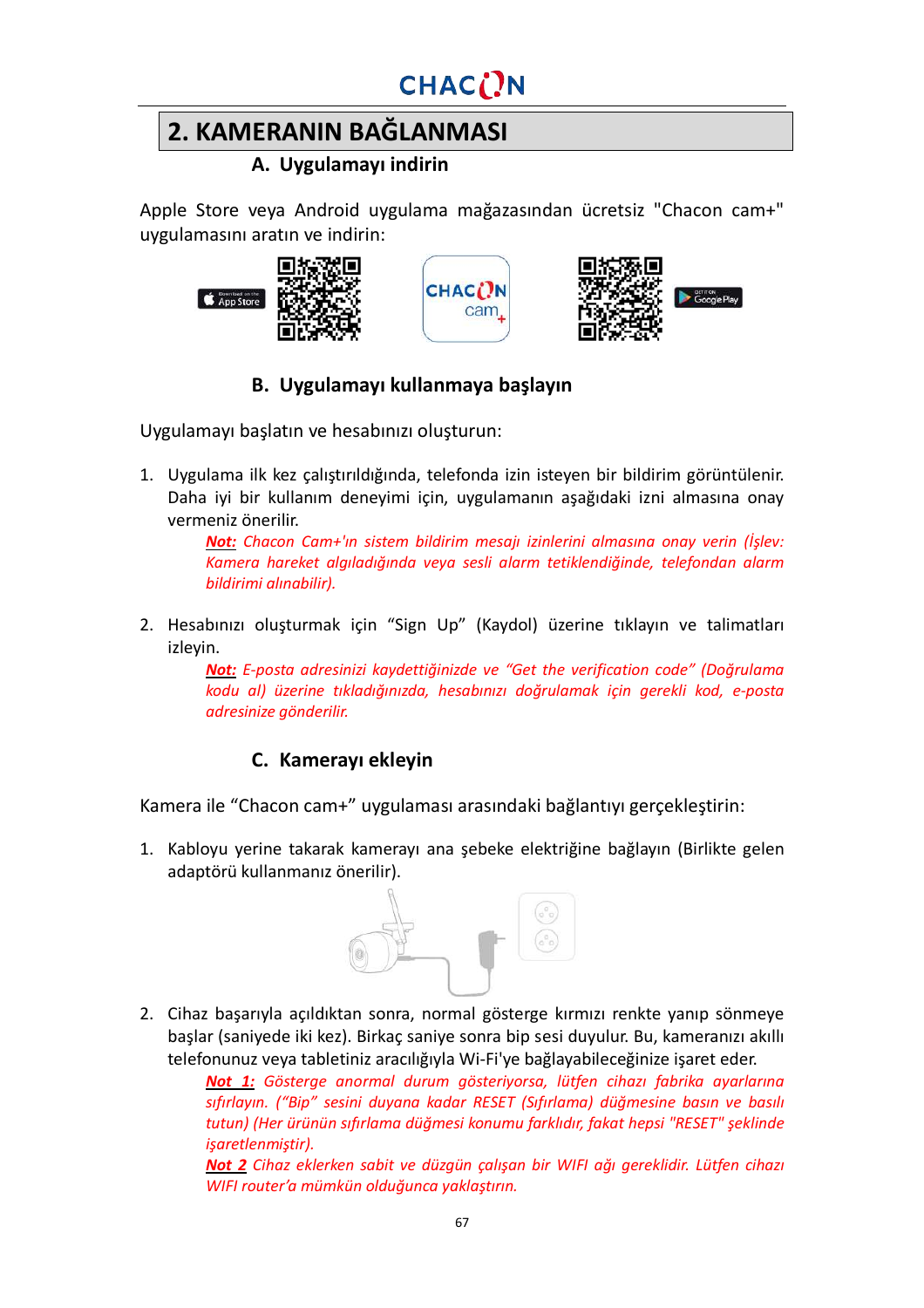## CHACON

*Not 3 Bu kamera sadece 2,4GHZ WIFI ağlarını desteklemektedir. Ekipman eklemeden önce, lütfen router'ınızın 2,4GHZ WIFI ağını desteklediğinden ve cep telefonunun 2,4GHZ WIFI ağına bağlı olduğundan emin olun.*



3. "+" işaretine tıklayarak kamerayı uygulamaya ekleyin, eklenecek cihazı seçin ve devam edilecek yolu seçin (QR kodu tarama veya akıllı yapılandırma). Sonra talimatları izleyin.

> *Not 1: Akıllı telefonun doğru Wi-Fi ağına düzgün şekilde bağlı olduğundan emin olun. SSID'yi kaydettirmeniz gerektiğinde, aynı Wi-Fi ağını ve doğru şifreyi girdiğinizden emin olun.*

> *Not 2 Cihaz eklenemezse, cihazı fabrika ayarlarına geri yüklemek için cihazdaki sıfırlama düğmesine basın ve basılı tutun. Cihaz göstergesi yavaşça kırmızı yanıp söndükten ve bir "bip" sesi duyulduktan sonra, tekrar kamerayı uygulamaya eklemeyi deneyin.*

> *Not 3 Bir hesaba sadece bir kamera eklenebilir. Kamera daha önce bir hesaba eklenmişse, başka bir hesaba eklenemez.*

## **3. KULLANIM**

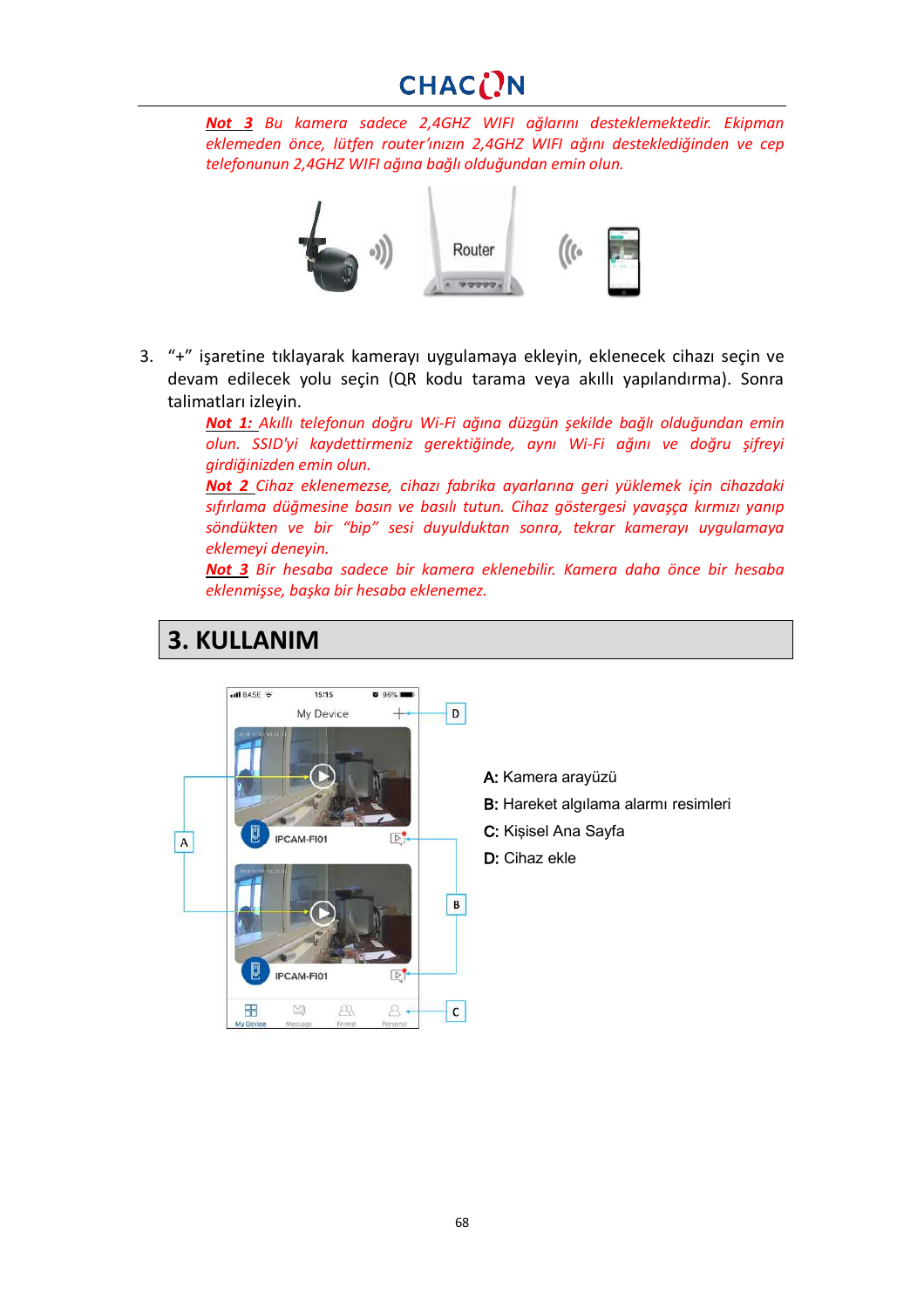#### **A. Kamera arayüzü**



**A:** Kamera ayarı: kameranın tüm işlevlerini yapılandırmanızı sağlar:

- $\triangleright$  Owner (Sahibi): kamerayı yöneten kişi
- $\triangleright$  SN: kameranın seri numarası
- $\triangleright$  Share (Paylaşım): kamera paylaşımını yönetin
- *Not 1: Kamerayı biriyle paylaşmak için, yeni kişinin önce Chacon cam+ uygulamasında kendi hesabını oluşturması gerekir. Sonrasında "+" ya tıklayarak kamerayı paylaşacağınız yeni hesabı kaydedin. Not 2 Güvenlik nedenleriyle, ziyaretçi hesapları kamerayı kontrol etmek için tüm haklara sahip değildir, bazı işlevler kullanılamaz durumdadır.*
- Ø SD Card (SD Kart): belleği yönetin *Not 1: 24 saate kadar sürekli kayıt için fotoğraf makinesine yüksek kapasiteli bir mikro SD kart (sınıf 10) takın.*
- $\triangleright$  Sleep mode (Uyku modu): kameranın açılmasını/kapatılmasını yönetin
- $\triangleright$  Receive alarm message (Alarm mesajı al): hareket algılama sırasında akıllı telefonunuza bildirim almak istiyorsanız bu işlevi etkinleştirmeniz gerekir.

*Not 1: Bildirimleri almak için akıllı telefonunuzun ayarlarından "Chacon cam+" bildirimlerini etkinleştirmeniz gerekir.*

- Ø Video flip (Video döndürme): videonuzun görüntüsünü 180° çevirmenize olanak tanır.
- $\triangleright$  Motion (Hareket): hareket algılamayı etkinleştirin ve devre dışı bırakın.
- $\triangleright$  Sound detection (Ses algılama): ses algılamayı etkinleştirin ve devre dışı bırakın. Algılama hassasiyetini ayarlayabilirsiniz (düşük, orta veya yüksek).
- Ø Playback settings (Oynatma ayarları): Kayıtlı bir videonun zamanlamasını ayarlamak için.
- $\triangleright$  Version (Sürüm): yazılımın sürümü.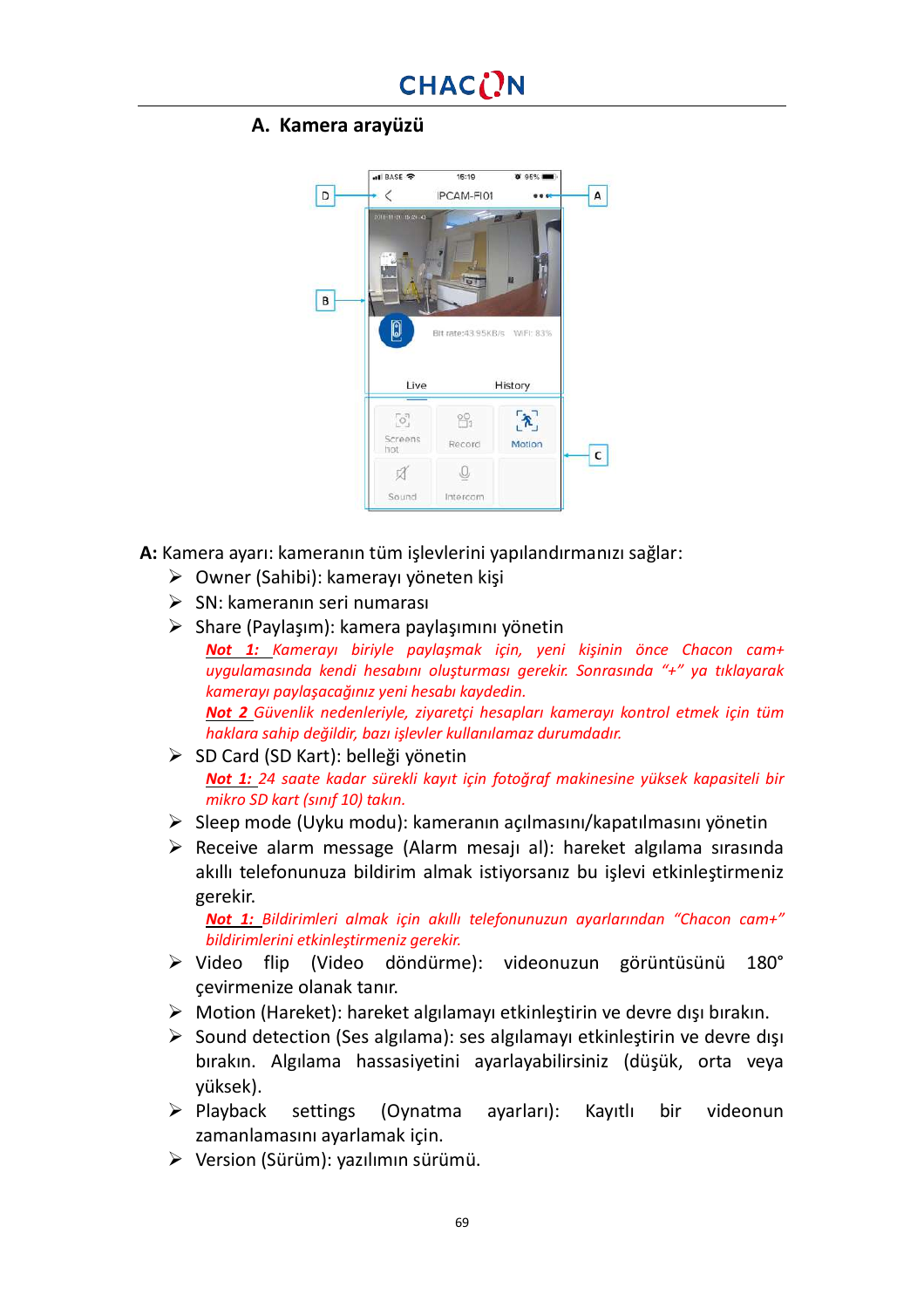Ø Delete camera (Kamerayı sil): ekranın sağ üstündeki kutu. Kamerayı silmenize olanak sağlar.

**B:** Kameradaki video:

- $\triangleright$  Preview (Ön izleme): canlı video.
- $\triangleright$  Playback (Oynatma): kaydedilen videoyu izleyin.

**C:** Ana parametreler: cihaza bağlı olarak kameranın ana işlevlerini yönetebilirsiniz (hareket algılama, açma/kapama, paylaşım, ışık, manuel fotoğraf çek/video kayıtları, konuşma/dinleme, …)

**D:** Önceki sayfaya dön.



### **B. Hareket algılama alarmı resimleri**

**A:** Son kayıt. Video/resim görmek, indirmek, başka bir uygulama veya kişi ile paylaşmak, …

**B:** Önceki kayıtlar. Tüm kayıtları görmek için parmağınızı aşağı doğru kaydırın. Video/resim görmek, indirmek, başka bir uygulama veya kişi ile paylaşmak, …

**C:** Kayıtları silin.

**D:** Önceki Kişisel Ana Sayfaya Geri Dön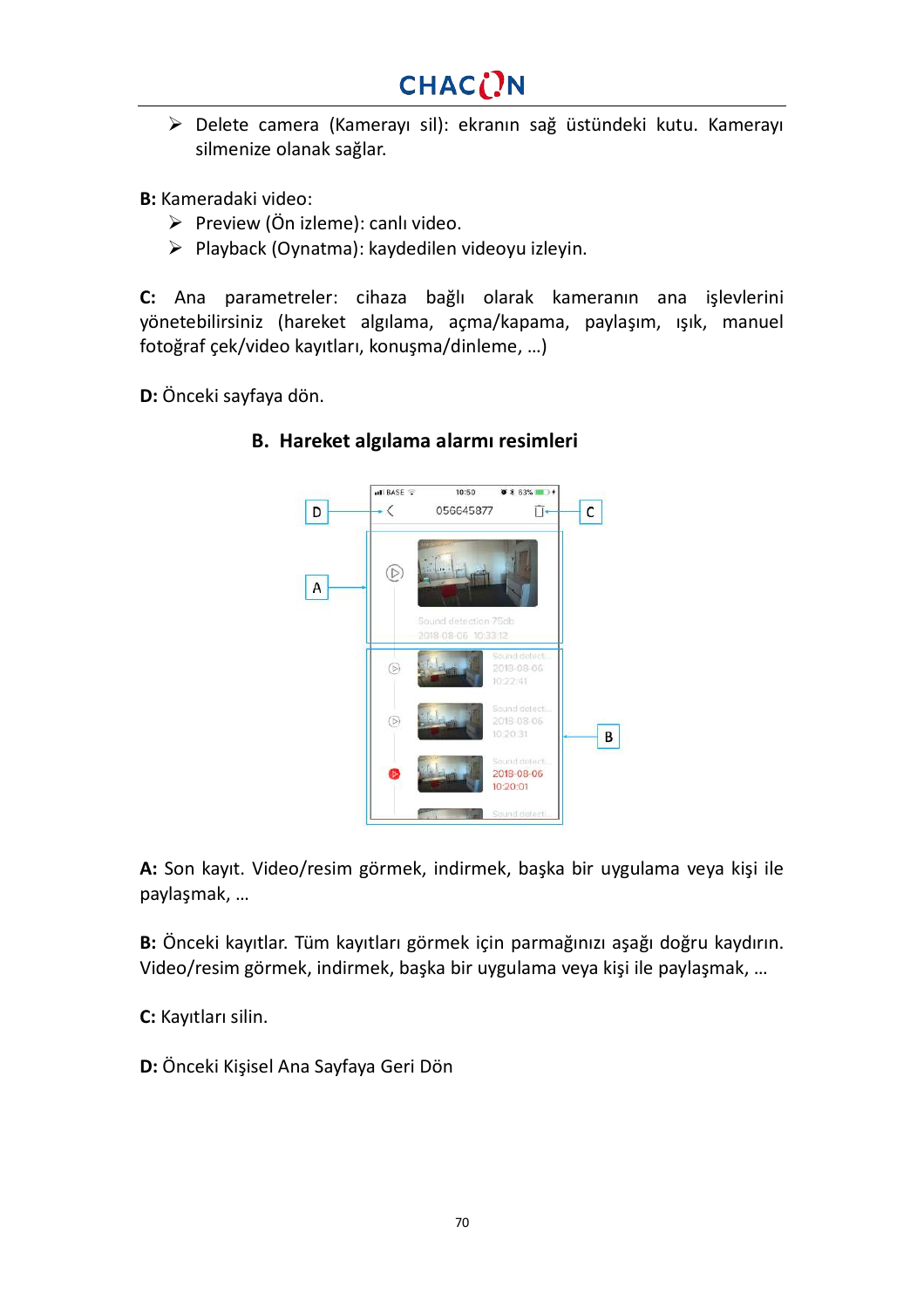## CHACON

## **C. Kişisel Ana Sayfa**

|    | BASE 주<br>15:34<br>Personal | $0.92\%$                           |
|----|-----------------------------|------------------------------------|
|    | CHAC( <sup>N</sup><br>cam.  |                                    |
| D  | Account                     |                                    |
|    | Nickname                    | Ś                                  |
|    | Change Password             |                                    |
| C  | More                        |                                    |
|    | LOG OUT                     |                                    |
| E. | 립<br>My Device<br>Meesage   | $\mathbb{R}$<br>Personal<br>Friend |
|    |                             |                                    |

**A:** Message (Mesaj): alarm sistemi veya arkadaşları olan kişiler ile ilgili mesajları görmek için tıklayın

**B:** Friend (Arkadaş): bir kamerayı paylaşmak istediğiniz yeni arkadaşınızı davet edin, arkadaş silin, paylaşmak istediğiniz cihazı yönetin

**C:** More (Diğer): Diğer işlevler.

**D:** Hesap: hesabınızı yönetmenizi sağlar (kişisel fotoğrafınızı, şifrenizi değiştirin, çıkış yapın, …)

**E:** Önceki sayfaya dön.

## **4. SIFIRLAMA**

Kamerayı fabrika ayarlarına geri yüklemek için kameranın sıfırlama düğmesine basın ve bip sesi duyana kadar basılı tutun.

*Not 1: Tam sıfırlama (yeni kullanıcı için) yapmak isterseniz, lütfen önce uygulamada kamerayı hesabınızdan silin ve ardından sıfırlama işlemi gerçekleştirin.*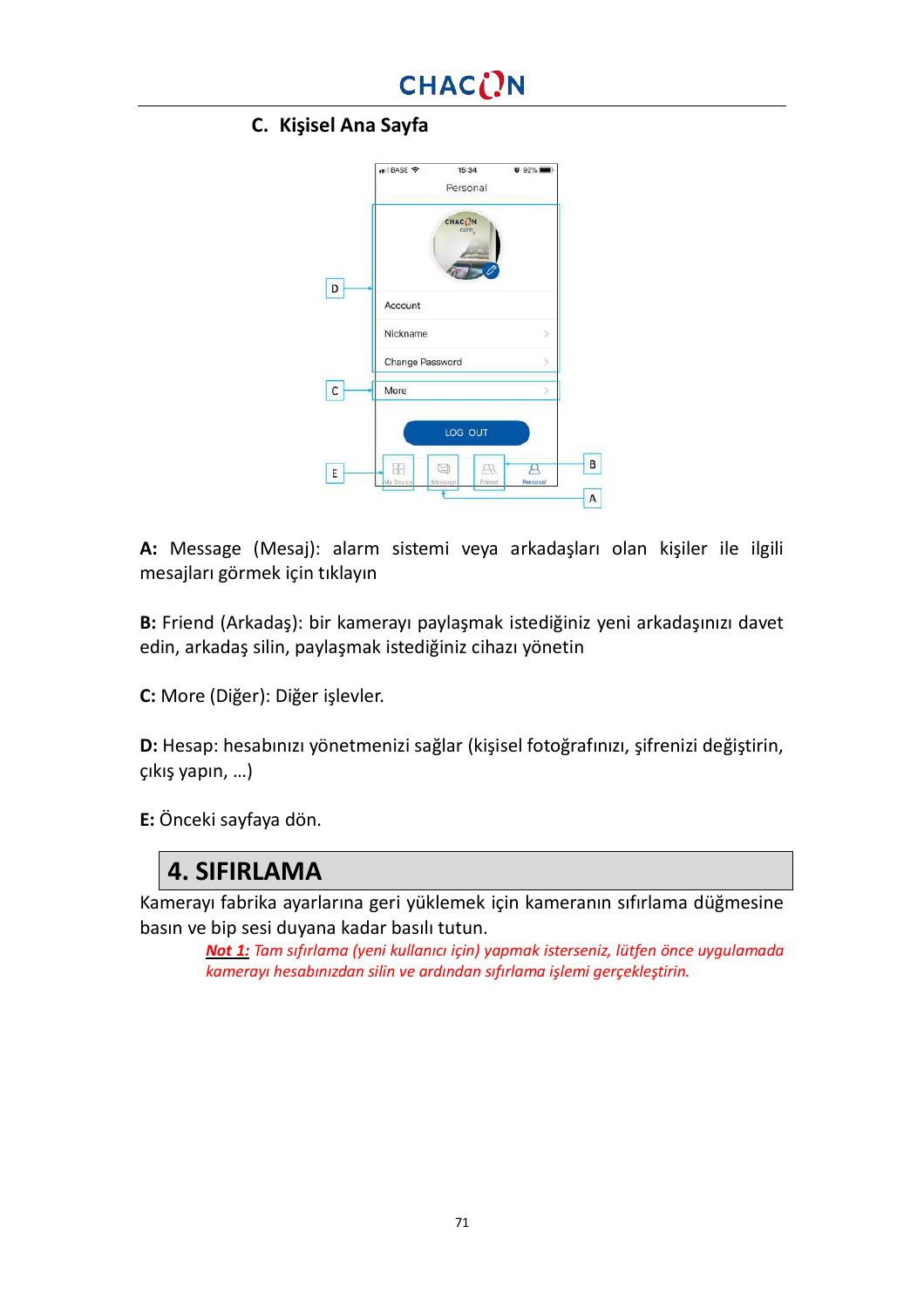## **5. DIĞERLERI**

## **A. Acil Yardım Hattı**



www.chacon.be

## **B. Özellikler**

- Ø Çözünürlük: HD 1080p (1920x1080)
- Ø Görüş Açısı: 100°
- Ø Gece görüşü: 15 m
- $\triangleright$  Bağlantı: Wi-Fi 802.11b /g /n
- Ø Frekans: Wi-Fi 2,4 GHz
- Ø Maksimum radyo frekansı gücü: <20mW (EIRP)
- Ø Güç kaynağı: USB 12V / 1A
- Ø Çalışma sıcaklığı: -10 °C / + 50 °C

### **C. Semboller**

#### Doğru akım (DC)



Pilleri ya da bozuk ürünleri evsel atıklarla (çöp) atmayın. İçermeleri muhtemel tehlikeli maddeler sağlığa veya çevreye zarar verebilir. Sağlayıcınızın bu ürünleri geri almasını sağlayın ya da şehrinizde önerilen atık yerlerini kullanın.

Chacon, "IPCAM-FE03" telsiz ekipmanının 2014/53/EU Direktifine uygun olduğunu beyan etmektedir.

AB uygunluk beyanının tam testi aşağıdaki İnternet adresinde bulunabilir: <http://chacon.be/conformity>

 $CE$ 

Chacon S.A. Avenue Mercator 2 • 1300 Wavre Belçika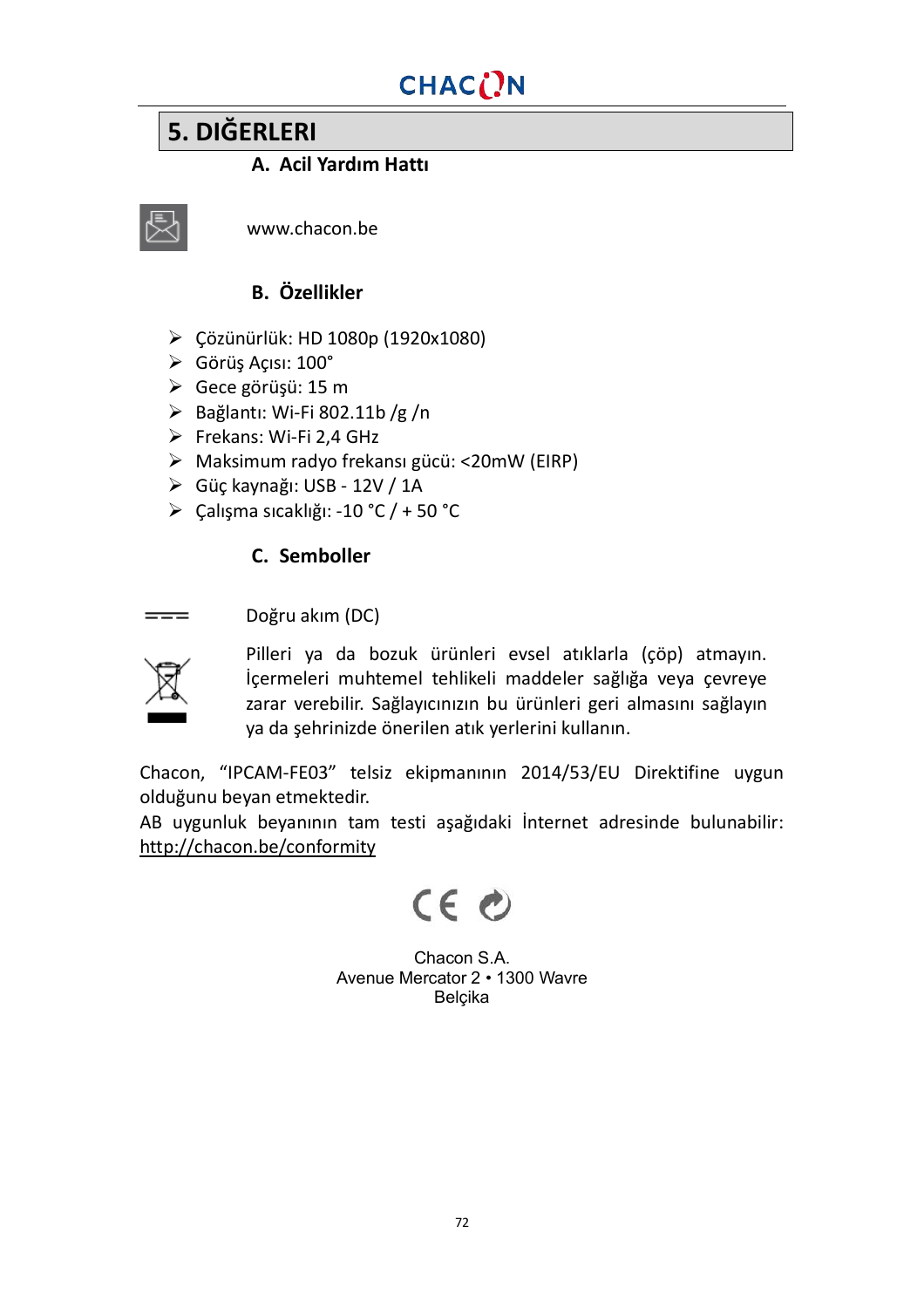# CHAC()N

RO

## **1. PREZENTARE**

### **A. Descrierea aparatului**

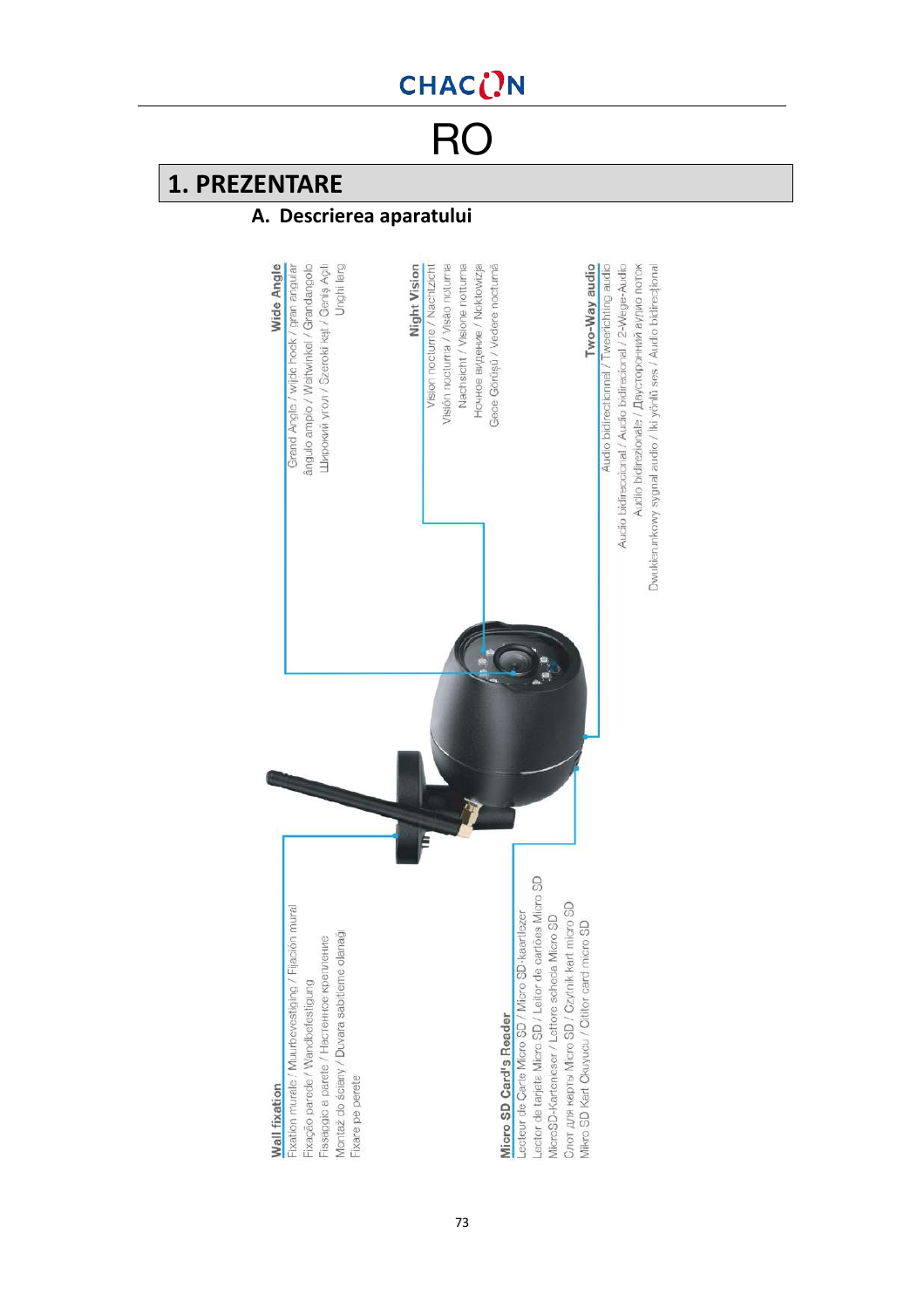# CHAC()N

# **2. CONECTAREA CAMEREI**

#### **A. Descărcaţi aplicația**

Căutați și descărcați aplicația gratuită "Chacon cam+" din Apple Store sau magazinul de aplicații Android:







### **B. Folosiți aplicația**

Lansați aplicația și creați un cont:

1. La prima lansare a aplicației, va apărea o notificare ce vă solicită permisiunea de a utiliza diverse funcții ale telefonului. Pentru o experiență de utilizare optimă, vă recomandăm să permiteți aplicației acces la funcțiile solicitate.

> *Observație: Permiteți aplicației Chacon Cam+ să primească notificări în timp real (scop: în momentul în care camera declanșează o alarmă de mișcare sau sonoră, telefonul primește notificarea corespunzătoare în timp real).*

2. Pentru crearea unui cont, apăsați pe "Înscriere" și urmați instrucțiunile prezentate.

*Observație: După înregistrarea adresei de e-mail și apăsarea butonului "Trimitere cod de confirmare", veți primi acest cod la adresa de e-mail înregistrată. Acest cod este necesar pentru validarea contului.*

### **C. Adăugați camera**

Stabiliți legătura dintre cameră și aplicația "Chacon cam+":

1. Conectați camera la alimentare, având grijă să introduceți complet fișa cablului în mufă (se recomandă utilizarea alimentatorului furnizat).



2. După ce ați pornit camera, indicatorul luminos se va aprinde intermitent în roșu (de două ori pe secundă). După câteva secunde, se va auzi un semnal sonor. Acesta indică faptul că acum camera poate fi conectată la Wi-Fi prin smartphone sau tabletă.

*Observația 1: Dacă indicatorul nu se comportă normal, resetați aparatul la setările din fabrică. (Țineți apăsat butonul RESET până când auziți semnalul sonor) (Poziția butonului de resetare poate fi diferită pentru fiecare produs, dar toate sunt marcate ca "RESET").*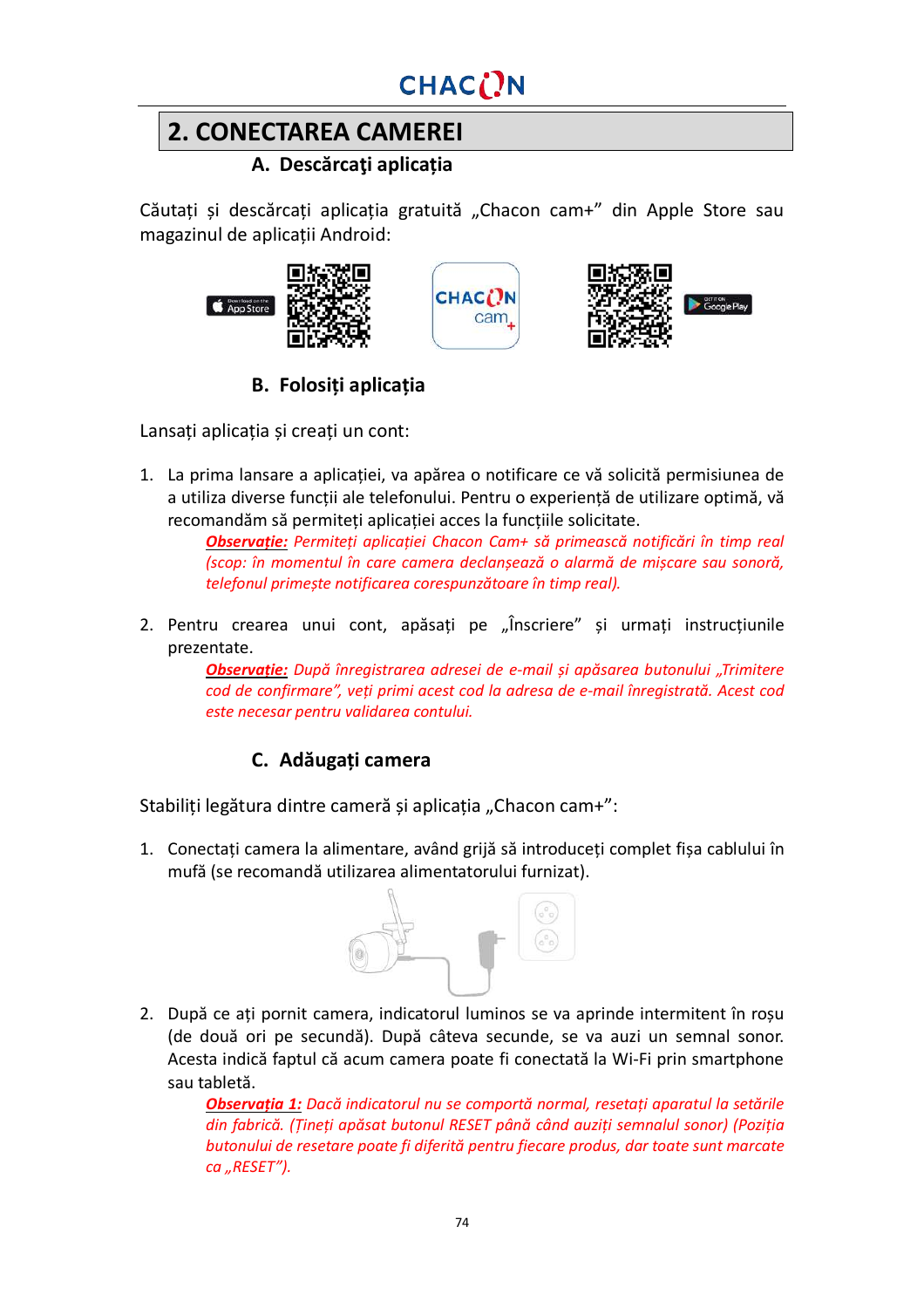# CHACON

*Observația 2: Pentru adăugarea de noi aparate, este necesară o conexiune Wi-Fi stabilă. Aduceți aparatul cât mai aproape posibil de routerul Wi-Fi.*

*Observația 3: Această cameră este compatibilă numai cu frecvența de 2,4 GHz a rețelelor Wi-Fi. Înainte de a adăuga noi echipamente, verificați dacă routerul permite funcționarea rețelei Wi-Fi în frecvența de 2,4 GHz și dacă telefonul este conectat la rețeaua Wi-Fi în frecvența de 2,4 GHz.*



3. Pentru a adăuga camera în aplicație, apăsați pe semnul  $+^{\prime\prime}$ , alegeți aparatul pe care doriți să-l adăugați, apoi selectați metoda dorită (scanați codul QR sau configurare inteligentă). Apoi urmați instrucțiunile.

> *Observația 1: Asigurați-vă că telefonul este conectat corect la rețeaua Wi-Fi corespunzătoare. Când efectuați înregistrarea SSIS, asigurați-vă că selectați aceeași rețea Wi-Fi și folosiți parola corectă.*

> *Observația 2: În cazul în care conectarea noului aparat eșuează, țineți apăsat butonul de resetare al aparatului pentru a reveni la setările din fabrică. După ce indicatorul luminos se aprinde intermitent lent de culoare roșie și se aude un semnal sonor, încercați din nou să adăugați camera în aplicație.*

> *Observația 3: O cameră poate fi adăugată într-un singur cont. Dacă o anumită cameră a fost deja adăugată într-un cont, aceasta nu poate fi adăugată și în altul.*

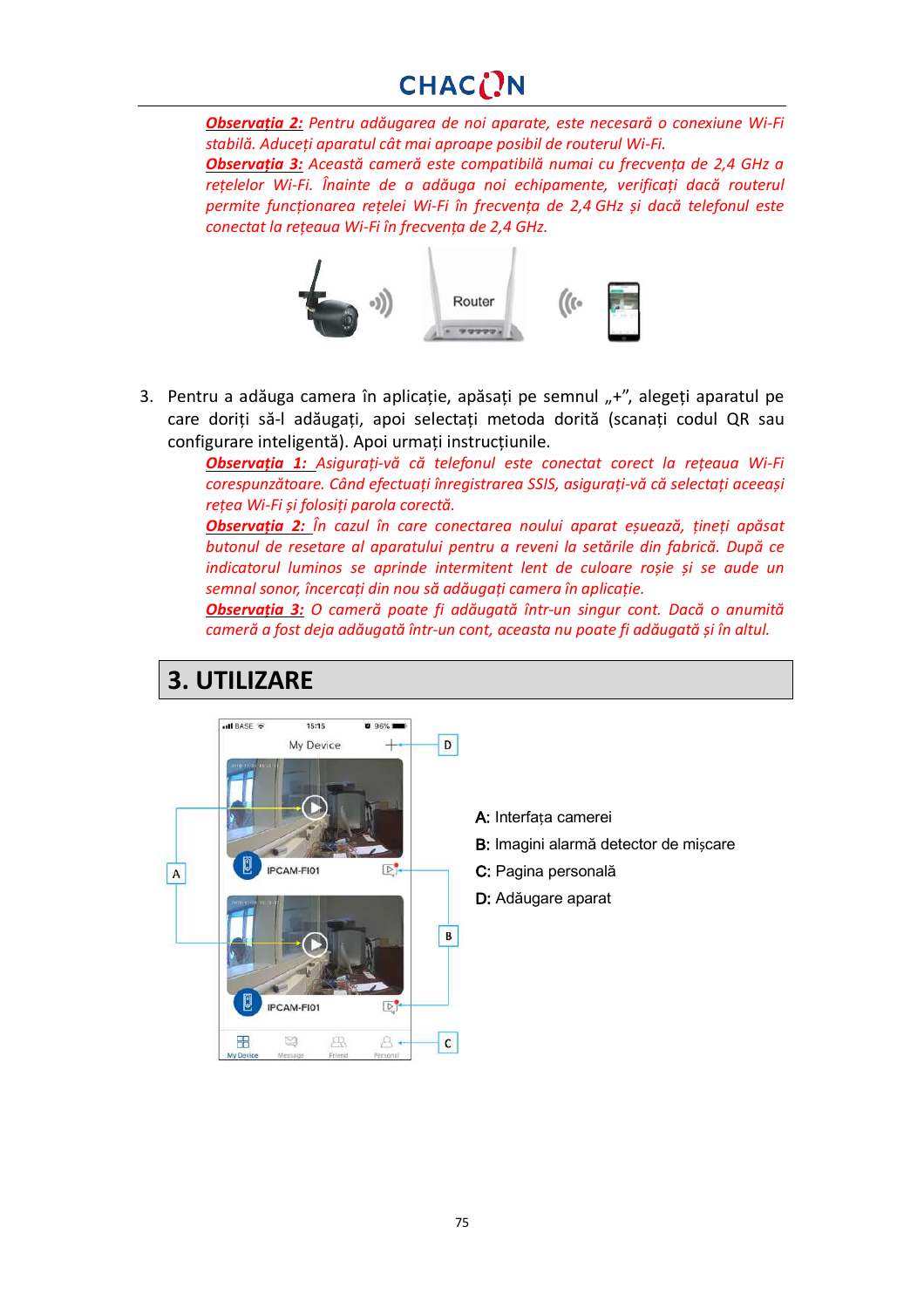#### **A. Interfața camerei**



**A:** Configurarea camerei: acest meniu vă permite configurarea tuturor funcțiilor camerei:

- Ø Proprietar: persoana care administrează camera
- $\triangleright$  SN: numărul de serie al camerei
- $\triangleright$  Share (Partajare): gestionarea opțiunilor de partajare a camerei *Observația 1: Pentru a acorda acces la o cameră unei alte persoane, aceasta trebui mai întâi să creeze un cont de utilizator în aplicația Chacon Cam+. După aceasta, apăsați pe "+" și înregistrați noul cont căruia doriți să-i acordați acces la cameră. Observația 2: Pentru siguranță, conturile de acces ocazional nu dețin toate drepturile de control asupra camerei, iar unele funcții sunt indisponibile pentru acestea.*
- $\triangleright$  Card SD: gestionarea suportului de memorie *Observația 1: Pentru a putea efectua înregistrări continue, de până la 24 de ore, introduceți în cameră un card micro SD de mare capacitate (clasa 10).*
- Ø Sleep mode (Modul stand-by): gestionarea perioadelor de activitate/inactivitate pentru cameră
- $\triangleright$  Receive alarm (Primire mesaj de alertă): va trebui să activați această funcție dacă doriți să primiți notificări în timp real pe telefon cu privire la detectarea unei mișcări.

*Observația 1: Pentru a primi notificări în timp real, trebuie să activați notificările pentru aplicația "Chacon Cam+" din meniul telefonului.*

- $\triangleright$  Video flip (Întoarcere imagine video): vă permite să întoarceți imaginea video cu 180°.
- $\triangleright$  Motion (Miscare): activați sau dezactivați senzorul de mișcare.
- $\triangleright$  Sound detection (Detectare sunet): activați sau dezactivați funcția de detectare sunet. Puteți alege sensibilitatea senzorului de detectare (redusă, medie, înaltă).
- Ø Playback settings (Setări redare): permite reglarea vitezei de redare a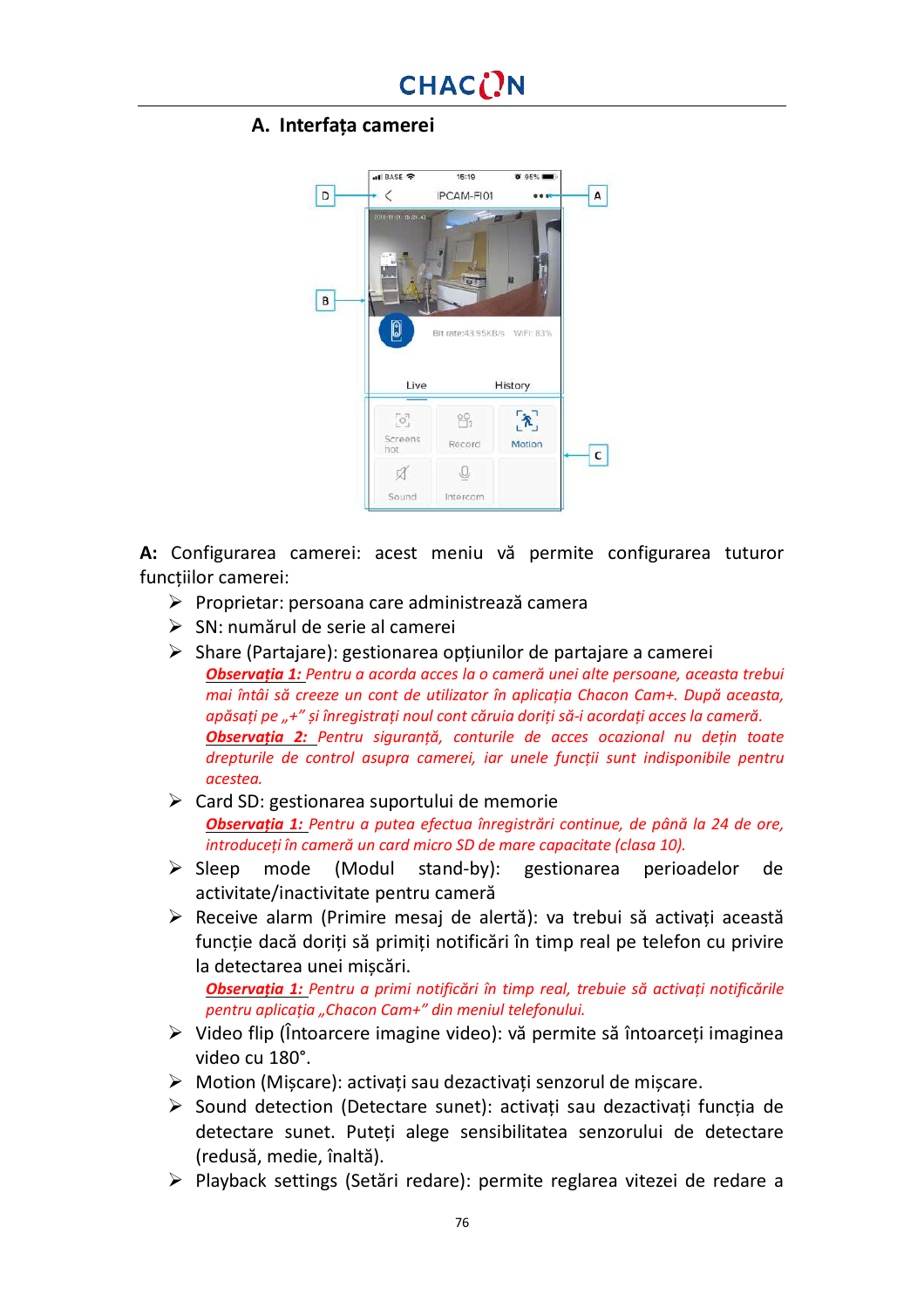unui videoclip înregistrat.

- $\triangleright$  Version (Versiune) : versiunea componentei software.
- Ø Delete camera (Ștergere cameră): coșul din partea din dreapta, sus, a ecranului vă permite să ștergeți o cameră.

**B:** Imaginea video de la cameră:

- $\triangleright$  Preview (Previzualizare): imagine video în direct.
- $\triangleright$  Playback (Redare): urmăriți imaginile video înregistrate.

**C:** Main parameters (Parametrii principali): în funcție de tipul camerei, puteți gestiona anumiți parametri și funcții (detector de mișcare, pornire/oprire, partajare, iluminare, faceți fotografii, înregistrați imagini video, vorbiți/ascultați etc.)

**D:** Înapoi la pagina anterioară.

#### **B. Imagini alarmă detector de mișcare**



**A:** Ultima înregistrare. Apăsați pe imagine pentru vizionare, descărcare sau partajare cu altă aplicație, persoană...

**B:** Înregistrările anterioare. Pentru a selecta toate înregistrările, glisați cu degetul în jos pe ecran. Apăsați pe imagine pentru vizionare, descărcare sau partajare cu altă aplicație, persoană...

**C:** Ștergeți înregistrări

**D:** Revenire la Pagina personală anterioară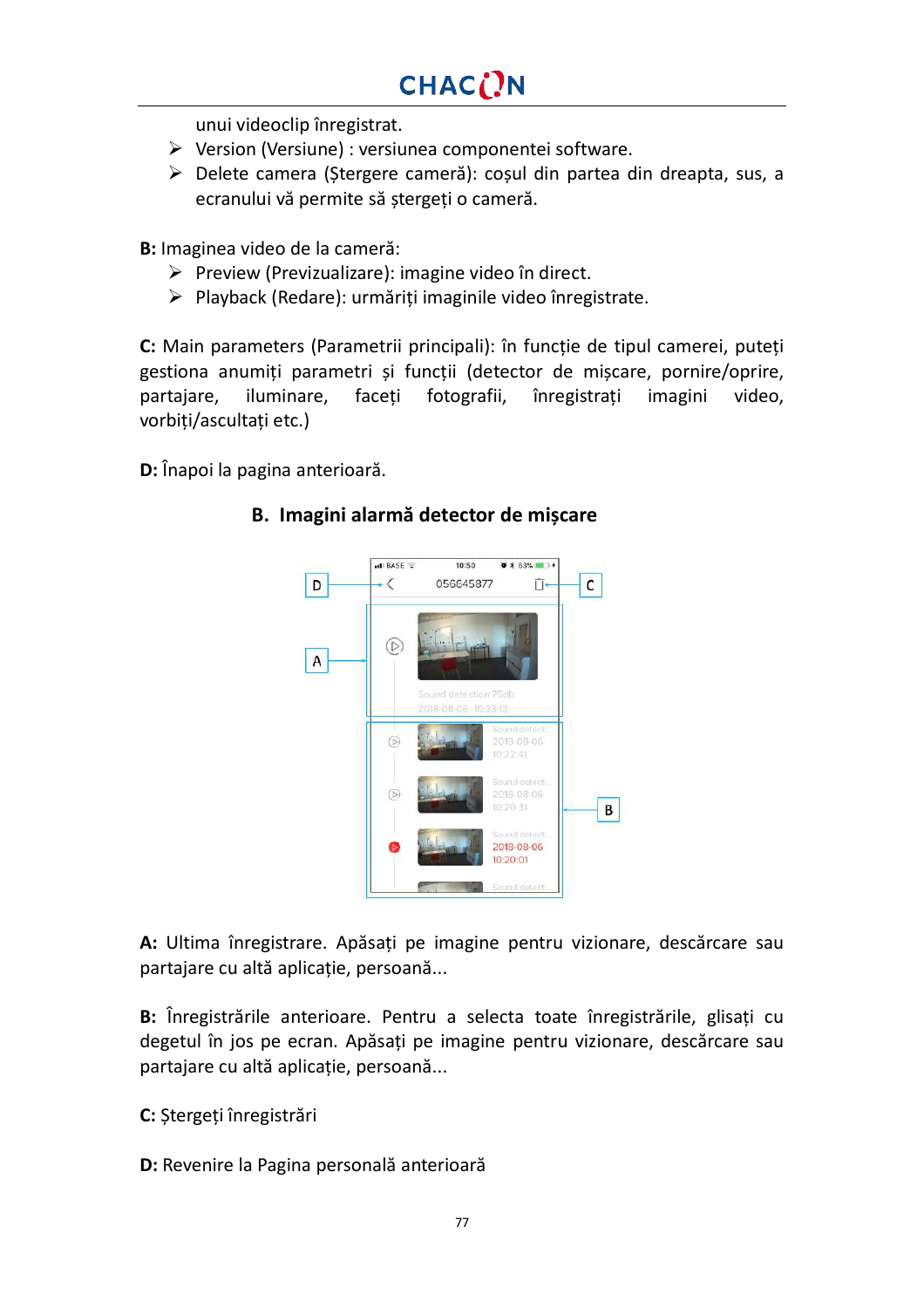### **C. Pagina personală**



**A:** Message (Mesaj): apăsați pentru a vedea mesajele trimise de sistemul de alertă sau mesajele de la prieteni.

**B:** Friend (Prieten): Invitați o persoană căreia doriți să-i oferiți acces la cameră, ștergeți prieteni, gestionați camerele la care doriți să oferiți acces.

**C:** More (Mai multe): alte funcții.

**D:** Account (Cont): puteți modifica opțiunile contului (imaginea personală, parola, deconectare...)

**E:** Înapoi la pagina anterioară.

## **4. RESETAREA**

Pentru a readuce camera la setările din fabrică, țineți apăsat butonul de resetare al camerei până când se aude un semnal sonor.

> *Observația 1: Dacă doriți să efectuați o resetare completă (de ex., pentru un nou proprietar), ștergeți mai întâi camera din contul creat în aplicație, apoi efectuați resetarea.*